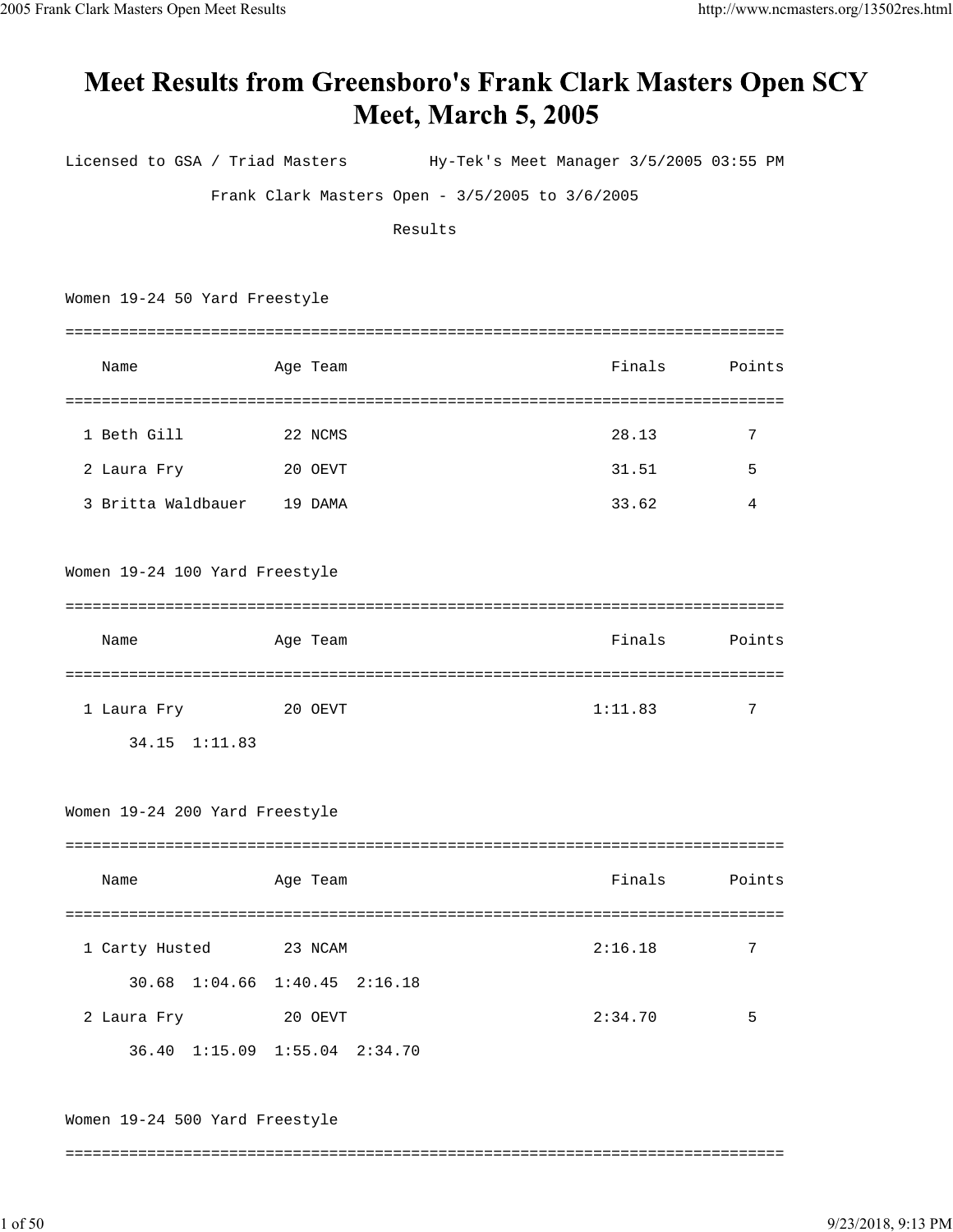| Name                              | Age Team                                                      | Finals  | Points |
|-----------------------------------|---------------------------------------------------------------|---------|--------|
|                                   |                                                               |         |        |
| 1 Alexandra Meyer                 | 20 OEVT                                                       | 7:22.84 | 7      |
|                                   | 40.15 1:23.35 2:07.36 2:52.47 3:37.53 4:23.10 5:08.98 5:54.59 |         |        |
| $6:39.87$ $7:22.84$               |                                                               |         |        |
|                                   |                                                               |         |        |
| Women 19-24 50 Yard Backstroke    |                                                               |         |        |
|                                   |                                                               |         |        |
| Name                              | Age Team                                                      | Finals  | Points |
|                                   |                                                               |         |        |
| 1 Alexandra Meyer 20 OEVT         |                                                               | 43.52   | 7      |
|                                   |                                                               |         |        |
| Women 19-24 100 Yard Backstroke   |                                                               |         |        |
|                                   |                                                               |         |        |
| Name                              | Age Team                                                      | Finals  | Points |
|                                   |                                                               |         |        |
| 1 Dana Woods                      | 24 NCAM                                                       | 1:09.88 | 7      |
| 33.69 1:09.88                     |                                                               |         |        |
|                                   |                                                               |         |        |
| Women 19-24 50 Yard Breaststroke  |                                                               |         |        |
|                                   |                                                               |         |        |
| Name                              | Age Team                                                      | Finals  | Points |
|                                   |                                                               |         |        |
| 1 Beth Gill                       | 22 NCMS                                                       | 37.72   | 7      |
| 2 Carty Husted                    | 23 NCAM                                                       | 37.75   | 5      |
| 3 Britta Waldbauer                | 19 DAMA                                                       | 41.56   | 4      |
|                                   |                                                               |         |        |
| Women 19-24 100 Yard Breaststroke |                                                               |         |        |
|                                   |                                                               |         |        |
| Name                              | Age Team                                                      | Finals  | Points |
|                                   |                                                               |         |        |
| 1 Britta Waldbauer                | 19 DAMA                                                       | 1:32.30 | 7      |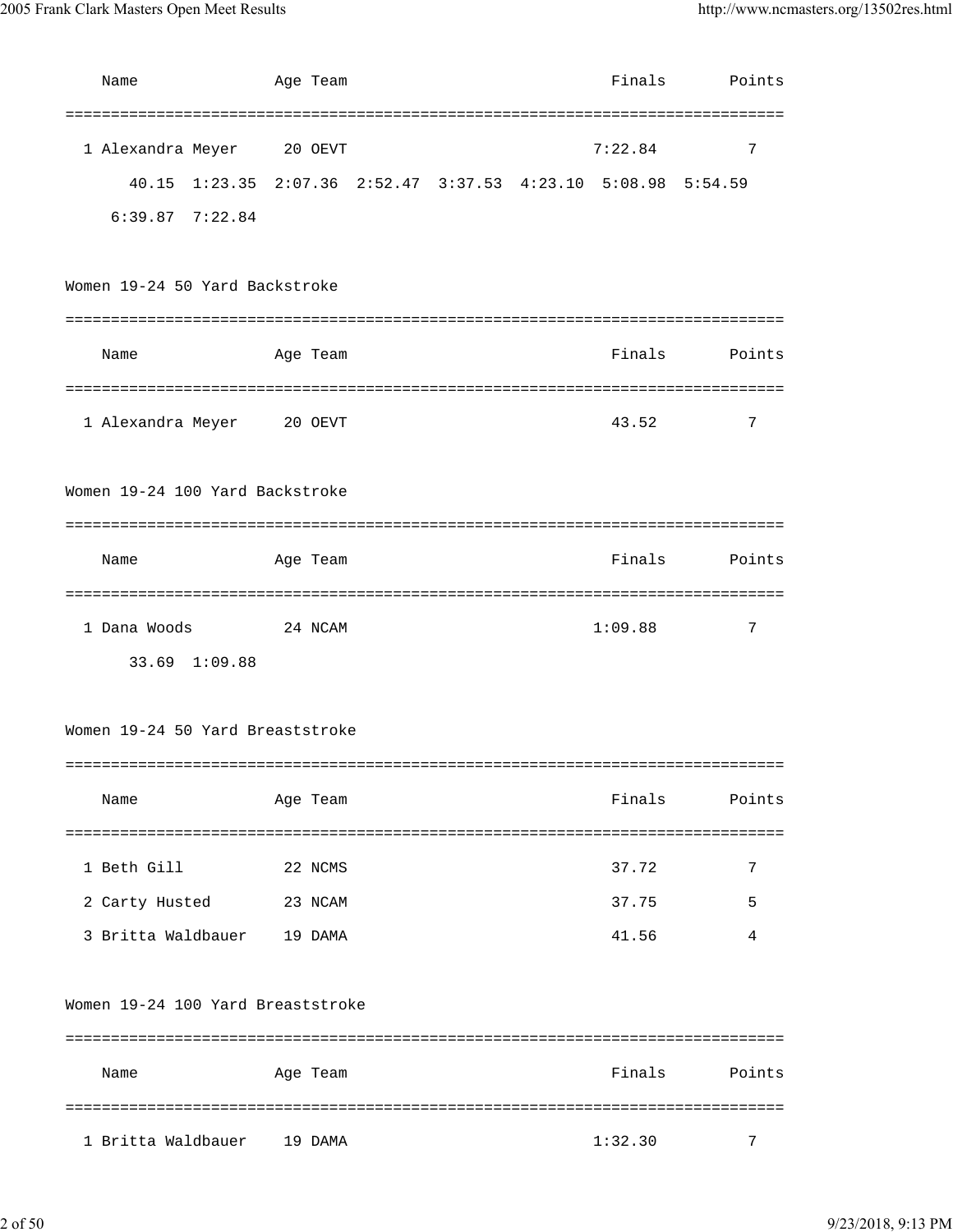43.53 1:32.30

| Women 19-24 200 Yard Breaststroke |                               |         |        |
|-----------------------------------|-------------------------------|---------|--------|
| Name                              | Age Team                      | Finals  | Points |
|                                   |                               |         |        |
| 1 Dana Woods                      | 24 NCAM                       | 2:55.81 | 7      |
|                                   | 39.13 1:23.37 2:08.97 2:55.81 |         |        |
| Women 19-24 50 Yard Butterfly     |                               |         |        |
| Name                              | Age Team                      | Finals  | Points |
| 1 Rebecca Thomason                | 22 NCAM                       | 32.45   | 7      |
| Women 19-24 200 Yard Butterfly    |                               |         |        |
|                                   |                               |         |        |
| Name                              | Age Team                      | Finals  | Points |
| 1 Doracy Robison                  | 24 RAM                        | 2:37.01 | 7      |
|                                   | 34.18 1:13.01 1:54.64 2:37.01 |         |        |
| Women 19-24 100 Yard IM           |                               |         |        |
| Name                              | Age Team                      | Finals  | Points |
| 1 Beth Gill                       | 22 NCMS                       | 1:11.29 | 7      |
| 32.66 1:11.29                     |                               |         |        |
| 2 Britta Waldbauer                | 19 DAMA                       | 1:25.49 | 5      |
| $39.92 \quad 1:25.49$             |                               |         |        |
| 3 Alexandra Meyer                 | 20 OEVT                       | 1:28.35 | 4      |
| 40.57 1:28.35                     |                               |         |        |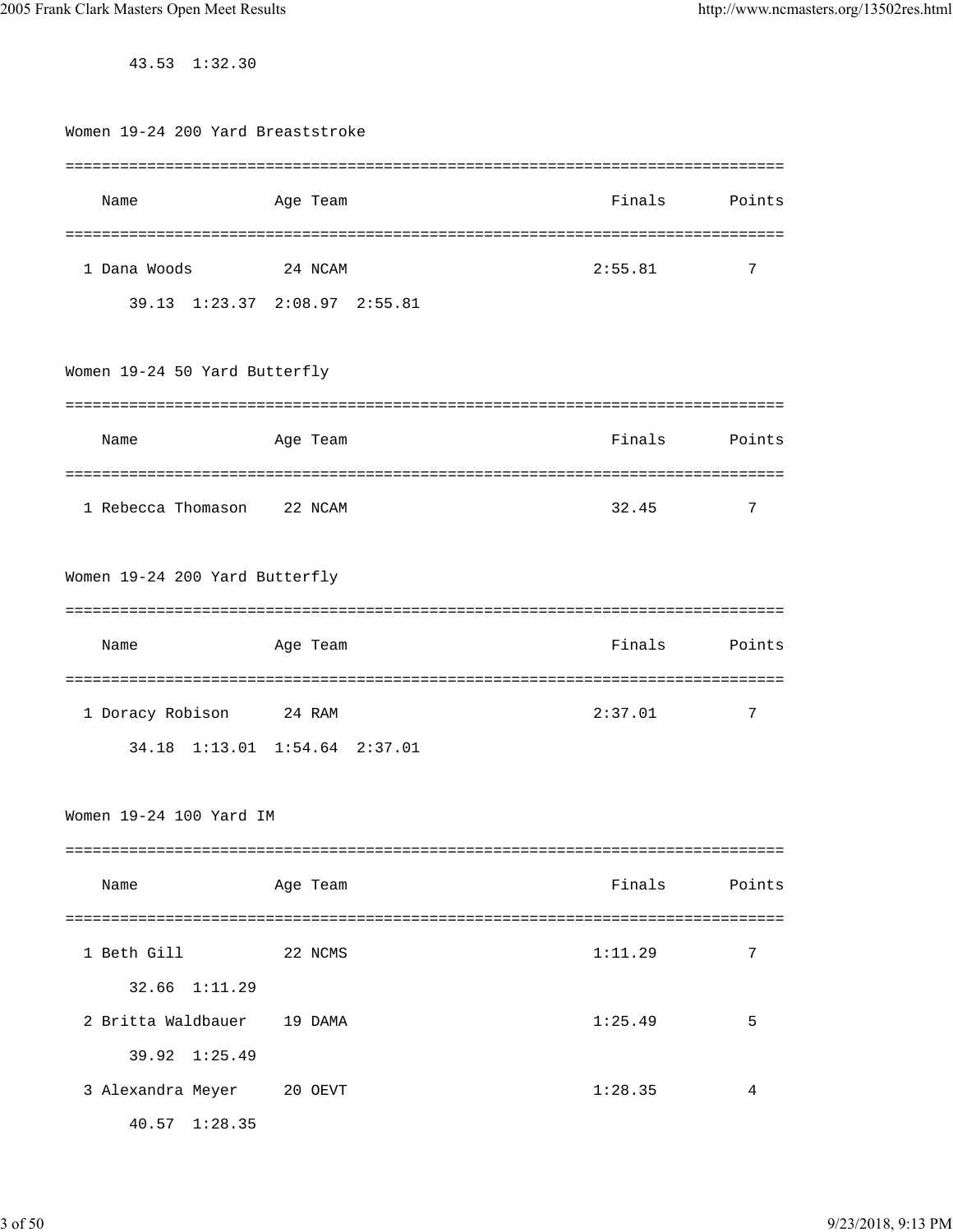Women 19-24 200 Yard IM

===============================================================================

| Name               | Age Team                              | Finals  | Points |
|--------------------|---------------------------------------|---------|--------|
| 1 Doracy Robison   | 24 RAM                                | 2:30.89 | 7      |
|                    | 32.12 1:10.67 1:55.45 2:30.89         |         |        |
| 2 Dana Woods       | 24 NCAM                               | 2:31.08 | 5      |
|                    | $31.47$ $1:11.22$ $1:56.29$ $2:31.08$ |         |        |
| 3 Carty Husted     | 23 NCAM                               | 2:31.64 | 4      |
|                    | 32.80 1:11.53 1:56.56 2:31.64         |         |        |
| 4 Rebecca Thomason | 22 NCAM                               | 2:41.56 | 3      |
|                    | 33.52 1:15.81 2:04.49 2:41.56         |         |        |

Women 25-29 50 Yard Freestyle

=============================================================================== Name Age Team Finals Points =============================================================================== 1 Abee Bones 28 DAMA 30.41 7 2 Meri Amweg 25 TMS 31.18 5 3 Sarah Drinkard 25 UNAT 34.89 4

Women 25-29 100 Yard Freestyle

| Name                  | Age Team | Finals  | Points |
|-----------------------|----------|---------|--------|
|                       |          |         |        |
| 1 Robin King          | 26 DAMA  | 1:02.40 | 7      |
| $30.32 \quad 1:02.40$ |          |         |        |
| 2 Meri Amweg          | 25 TMS   | 1:08.40 | 5      |
| $32.68$ $1:08.40$     |          |         |        |

Women 25-29 200 Yard Freestyle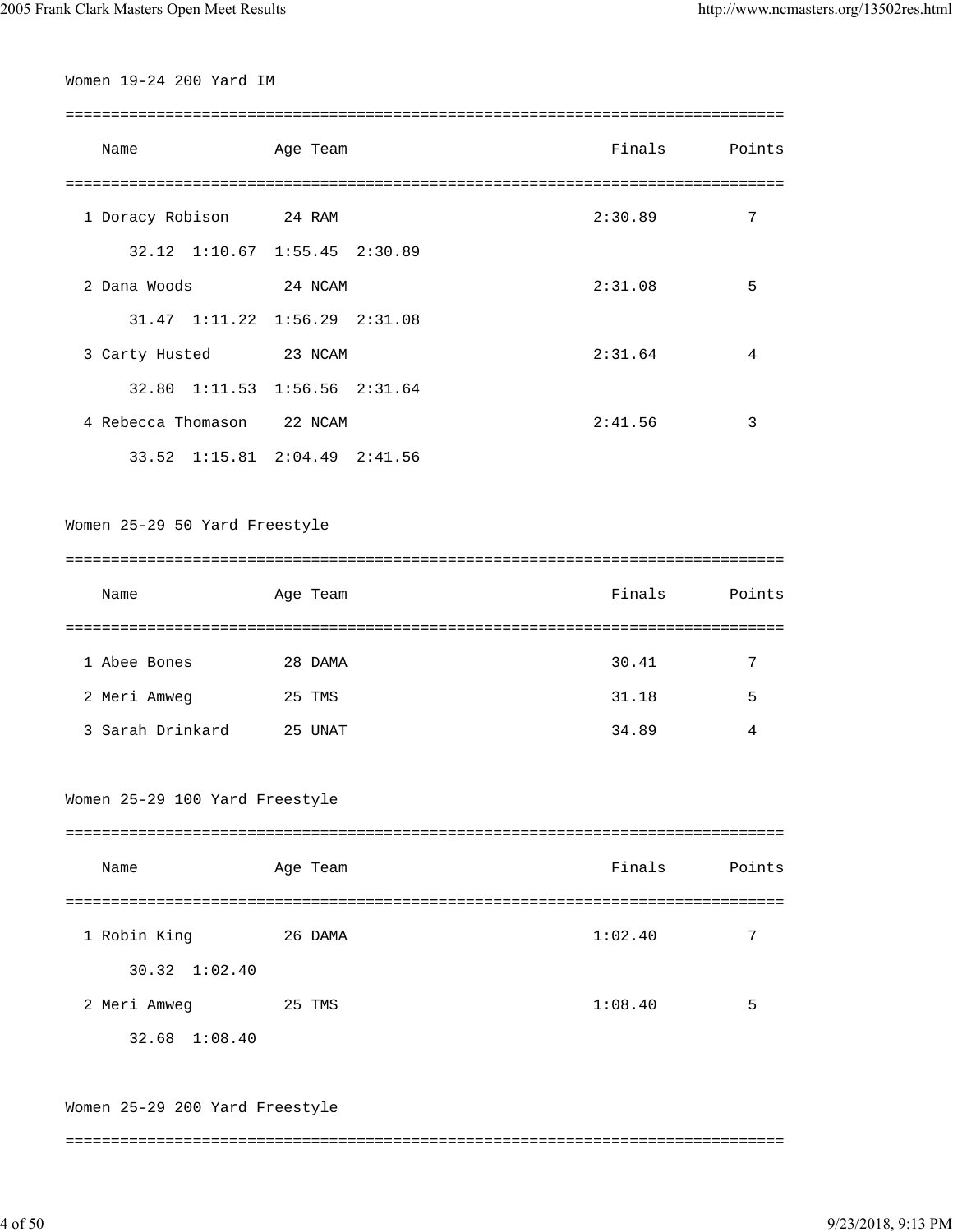| Name                            |               | Age Team                      |  | Finals                                                        | Points |
|---------------------------------|---------------|-------------------------------|--|---------------------------------------------------------------|--------|
| 1 Abee Bones                    |               | 28 DAMA                       |  | 2:23.18                                                       | 7      |
|                                 |               | 33.22 1:09.62 1:46.71 2:23.18 |  |                                                               |        |
| 2 Angela DeVeaugh-Ge 28 DAMA    |               |                               |  | 2:33.03                                                       | 5      |
|                                 |               | 33.91 1:12.03 1:52.59 2:33.03 |  |                                                               |        |
| Women 25-29 500 Yard Freestyle  |               |                               |  |                                                               |        |
|                                 |               |                               |  |                                                               |        |
| Name                            |               | Age Team                      |  | Finals                                                        | Points |
|                                 |               |                               |  |                                                               |        |
| 1 Alexis Keto                   |               | 26 RAM                        |  | 6:10.07                                                       | 7      |
|                                 |               |                               |  | 32.32 1:07.92 1:44.86 2:22.85 3:00.43 3:38.06 4:15.99 4:54.63 |        |
| $5:33.12$ $6:10.07$             |               |                               |  |                                                               |        |
| 2 Abee Bones                    |               | 28 DAMA                       |  | 6:34.73                                                       | 5      |
|                                 |               |                               |  | 34.96 1:13.15 1:52.15 2:32.55 3:13.29 3:54.27 4:35.24 5:16.39 |        |
| $5:56.47$ $6:34.73$             |               |                               |  |                                                               |        |
| 3 Sarah Drinkard                |               | 25 UNAT                       |  | 8:46.47                                                       | 4      |
| 42.26                           |               |                               |  | 1:31.72  2:23.38  3:17.38  4:12.38  5:08.81  6:05.94  7:01.93 |        |
| 7:56.83                         | 8:46.47       |                               |  |                                                               |        |
| Women 25-29 50 Yard Backstroke  |               |                               |  |                                                               |        |
|                                 |               |                               |  |                                                               |        |
| Name                            |               | Age Team                      |  | Finals                                                        | Points |
| 1 Angela DeVeaugh-Ge 28 DAMA    |               |                               |  | 34.99                                                         | 7      |
| Women 25-29 100 Yard Backstroke |               |                               |  |                                                               |        |
| Name                            |               | Age Team                      |  | Finals                                                        | Points |
| 1 Angela DeVeaugh-Ge            | 38.66 1:18.06 | 28 DAMA                       |  | 1:18.06                                                       | 7      |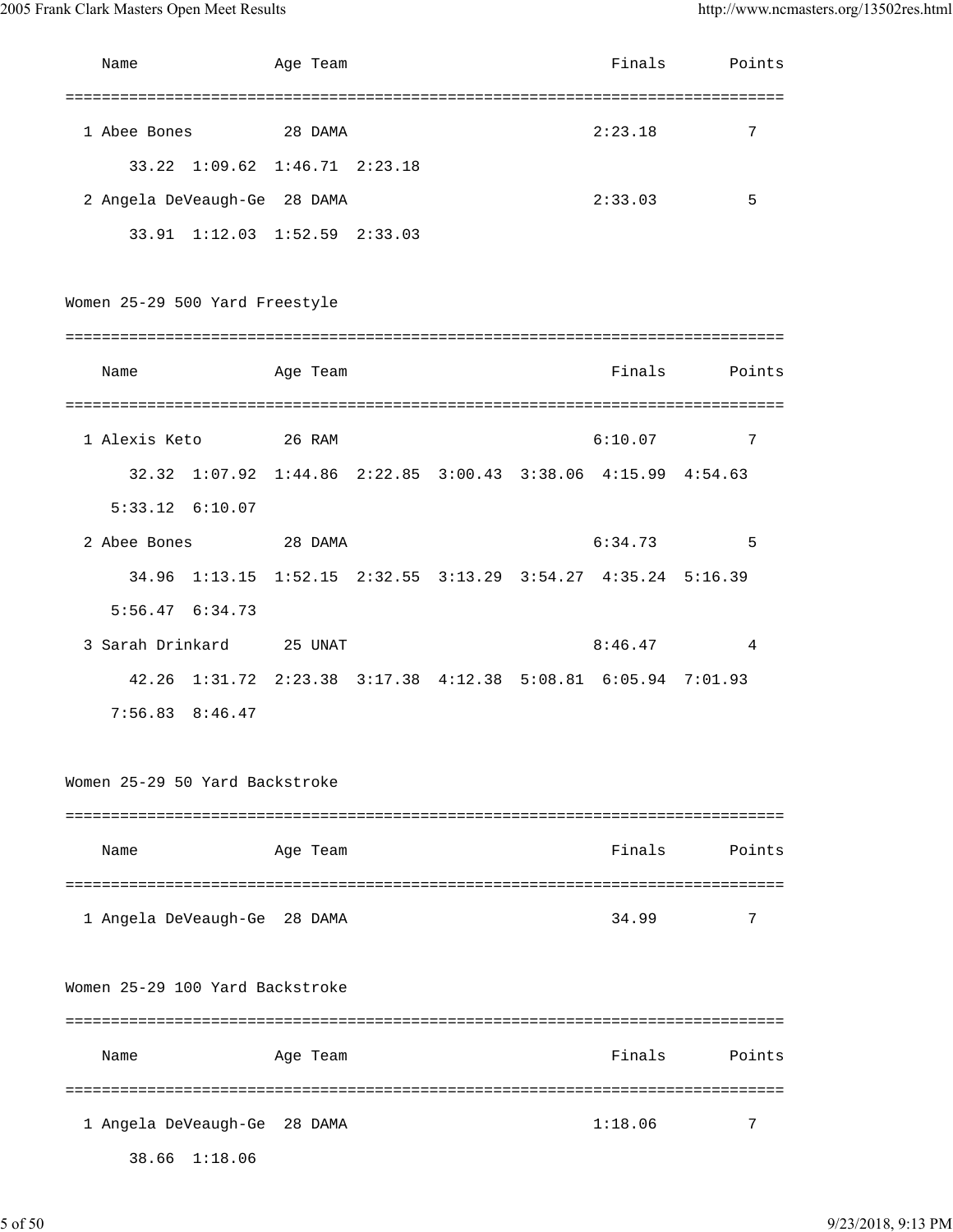| Women 25-29 200 Yard Backstroke           |                               |         |                      |
|-------------------------------------------|-------------------------------|---------|----------------------|
|                                           |                               |         |                      |
| Name                                      | Age Team                      | Finals  | Points               |
|                                           |                               |         |                      |
| 1 Angela DeVeaugh-Ge 28 DAMA              |                               | 2:44.66 | 7                    |
|                                           | 38.43 1:19.90 2:02.68 2:44.66 |         |                      |
| Women 25-29 50 Yard Breaststroke          |                               |         |                      |
| Name                                      | Age Team                      | Finals  | Points               |
| 1 Abee Bones                              | 28 DAMA                       | 37.14   | 7                    |
| Women 25-29 100 Yard Breaststroke         |                               |         |                      |
| Name                                      | Age Team                      | Finals  | Points               |
| 1 Meri Amweg                              | 25 TMS                        | 1:26.90 | ===============<br>7 |
| 41.67 1:26.90<br>2 Sarah Drinkard 25 UNAT |                               | 1:44.25 | 5                    |
| 50.00 1:44.25                             |                               |         |                      |
| Women 25-29 200 Yard Breaststroke         |                               |         |                      |
| Name                                      | Age Team                      | Finals  | Points               |
| 1 Abee Bones                              | 28 DAMA                       | 2:59.21 | 7                    |
|                                           | 40.39 1:25.97 2:13.22 2:59.21 |         |                      |
| Women 25-29 50 Yard Butterfly             |                               |         |                      |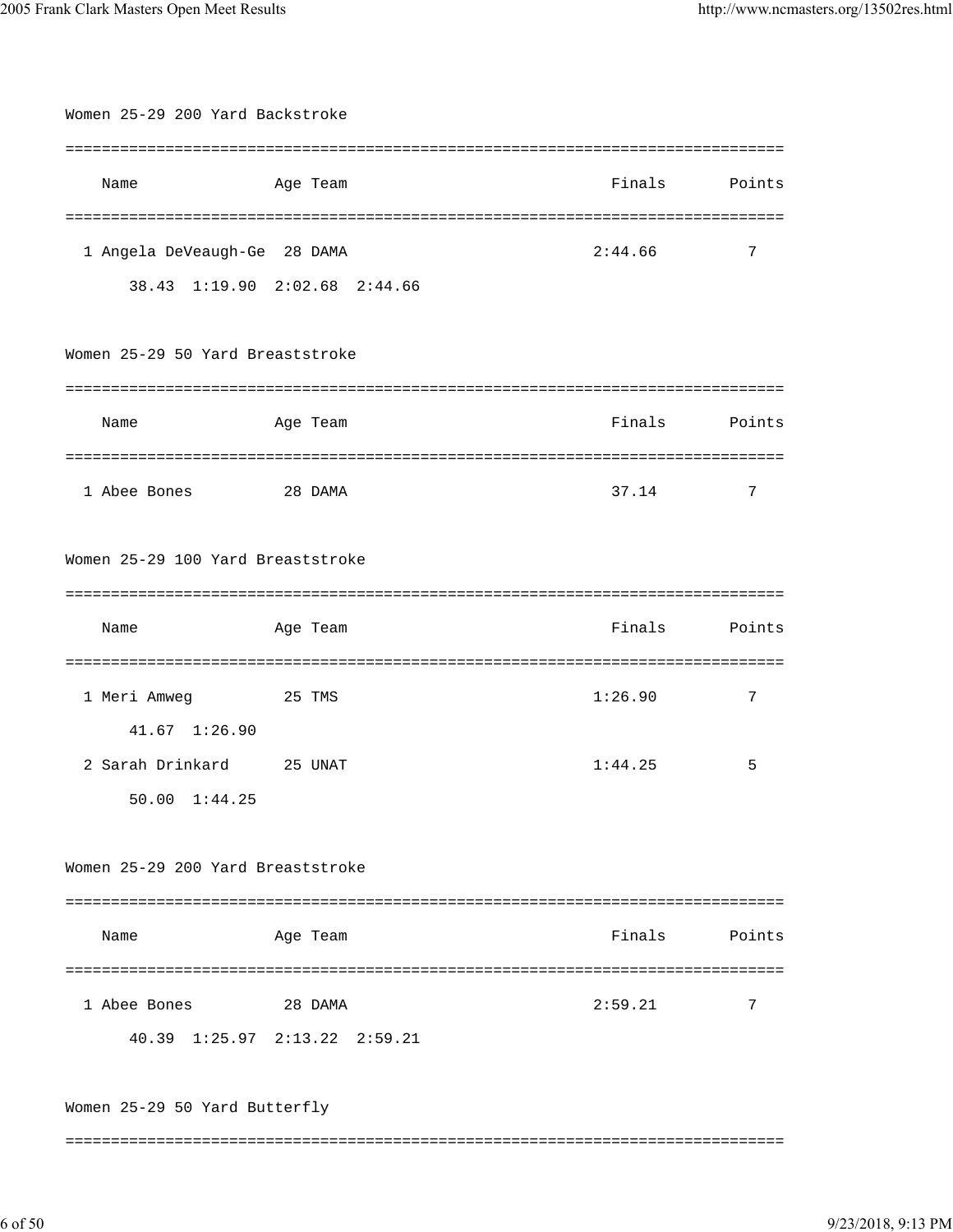| Name                                          | Age Team | Finals  | Points |
|-----------------------------------------------|----------|---------|--------|
|                                               |          |         |        |
| 1 Alexis Keto<br>26 RAM                       |          | 30.27   | 7      |
| 2 Robin King 26 DAMA                          |          | 31.79   | 5      |
| 3 Angela DeVeaugh-Ge 28 DAMA                  |          | 34.36   | 4      |
| 4 Sarah Drinkard                              | 25 UNAT  | 46.84   | 3      |
| Women 25-29 100 Yard Butterfly                |          |         |        |
| Name                                          | Age Team | Finals  | Points |
| 1 Angela DeVeaugh-Ge 28 DAMA<br>37.03 1:18.44 |          | 1:18.44 | 7      |
| Women 25-29 100 Yard IM                       |          |         |        |
|                                               |          |         |        |
| Name                                          | Age Team | Finals  | Points |
|                                               |          |         |        |
| 1 Meri Amweg<br><b>25 TMS</b>                 |          | 1:17.47 | 7      |
| $37.02 \quad 1:17.47$                         |          |         |        |
| 2 Sarah Drinkard                              | 25 UNAT  | 1:37.68 | 5      |
| 46.83 1:37.68                                 |          |         |        |
| Women 30-34 50 Yard Freestyle                 |          |         |        |
| Name                                          | Age Team | Finals  | Points |
|                                               |          |         |        |
| 1 Michelle Buchoux                            | 32 MAC   | 32.10   | 7      |
| 2 Mary Jane Kotsalis 30 NCMS                  |          | 32.27   | 5      |
| Women 30-34 500 Yard Freestyle                |          |         |        |
| Name                                          | Age Team | Finals  | Points |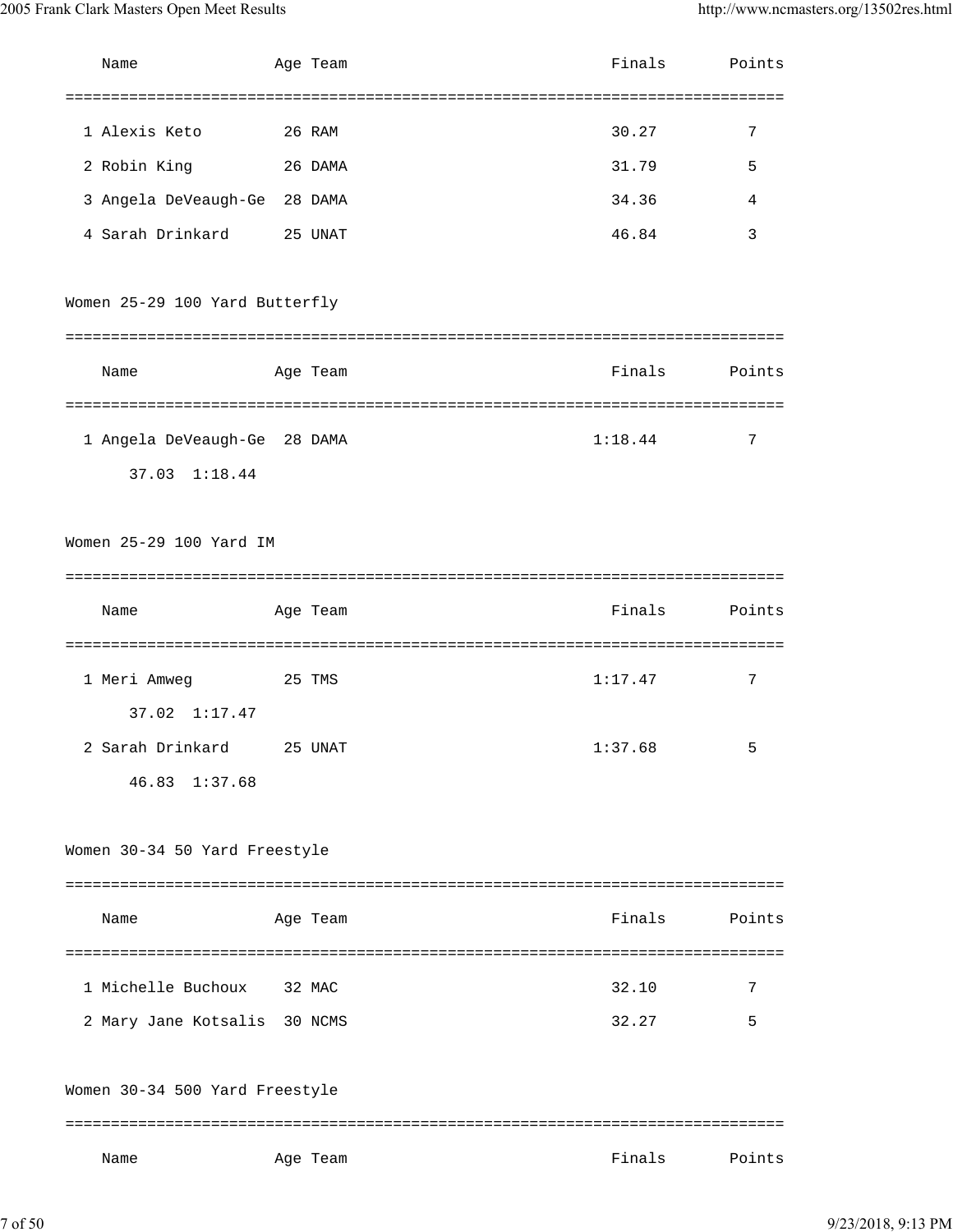| 1 Michelle Buchoux 32 MAC                                        |                                                               |  | 6:57.86  | 7      |
|------------------------------------------------------------------|---------------------------------------------------------------|--|----------|--------|
|                                                                  | 37.64 1:18.86 2:00.49 2:42.75 3:24.53 4:07.55 4:50.48 5:33.77 |  |          |        |
| $6:16.56$ $6:57.86$                                              |                                                               |  |          |        |
|                                                                  |                                                               |  |          |        |
| Women 30-34 1000 Yard Freestyle                                  |                                                               |  |          |        |
|                                                                  |                                                               |  |          |        |
| Name                                                             | Age Team                                                      |  | Finals   | Points |
|                                                                  |                                                               |  |          |        |
| 1 Mary DeMilia                                                   | 33 RAM                                                        |  | 13:10.19 | 7      |
|                                                                  | 34.09 1:12.24 1:51.24 2:30.14 3:09.27 3:48.48 4:27.96 5:06.87 |  |          |        |
| 5:46.24 6:25.92 7:05.48 7:45.05 8:25.36 9:05.87 9:46.53 10:27.78 |                                                               |  |          |        |
| 11:08.24 11:48.78 12:29.50 13:10.19                              |                                                               |  |          |        |
|                                                                  |                                                               |  |          |        |
| Women 30-34 50 Yard Breaststroke                                 |                                                               |  |          |        |
|                                                                  |                                                               |  |          |        |
| Name                                                             | Age Team                                                      |  | Finals   | Points |
|                                                                  |                                                               |  |          |        |
| 1 Mary Jane Kotsalis 30 NCMS                                     |                                                               |  | 40.56    | 7      |
| 2 Michelle Buchoux 32 MAC                                        |                                                               |  | 42.99    | 5      |
|                                                                  |                                                               |  |          |        |
| Women 30-34 100 Yard Butterfly                                   |                                                               |  |          |        |
|                                                                  |                                                               |  |          |        |
| Name                                                             | Age Team                                                      |  | Finals   | Points |
|                                                                  |                                                               |  | 1:14.29  | 7      |
| 1 Mary DeMilia<br>34.59 1:14.29                                  | 33 RAM                                                        |  |          |        |
|                                                                  |                                                               |  |          |        |
| Women 30-34 100 Yard IM                                          |                                                               |  |          |        |
|                                                                  |                                                               |  |          |        |
| Name                                                             | Age Team                                                      |  | Finals   | Points |
|                                                                  |                                                               |  |          |        |
|                                                                  |                                                               |  |          |        |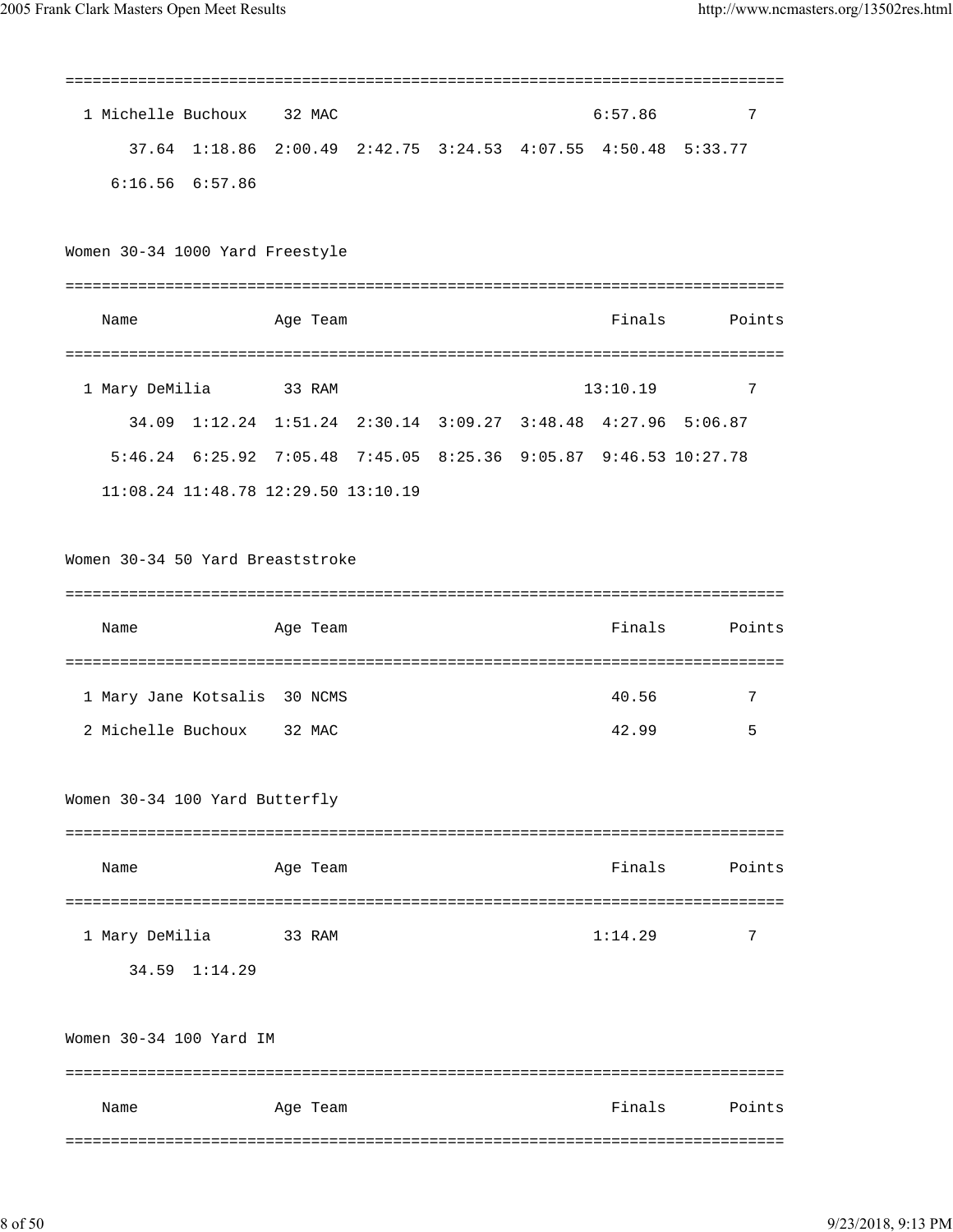| 1 Michelle Buchoux           | 32 MAC | 1:20.70 |   |
|------------------------------|--------|---------|---|
| 39.11 1:20.70                |        |         |   |
| 2 Mary Jane Kotsalis 30 NCMS |        | 1:26.67 | 5 |
| 43.59 1:26.67                |        |         |   |
|                              |        |         |   |

Women 30-34 200 Yard IM

| Name               |                                       | Age Team | Finals  | Points |
|--------------------|---------------------------------------|----------|---------|--------|
|                    |                                       |          |         |        |
| 1 Mary DeMilia     |                                       | 33 RAM   | 2:41.60 | 7      |
|                    | 33.92 1:16.08 2:03.61 2:41.60         |          |         |        |
| 2 Michelle Buchoux |                                       | 32 MAC   | 2:57.40 | 5      |
|                    | $40.46$ $1:27.13$ $2:17.42$ $2:57.40$ |          |         |        |

Women 35-39 50 Yard Freestyle

| Points         |
|----------------|
|                |
| 7              |
| 5              |
| 4              |
| 3              |
| $\overline{2}$ |
|                |

Women 35-39 100 Yard Freestyle

| Name          | Age Team | Finals  | Points |
|---------------|----------|---------|--------|
|               |          |         |        |
| 1 Dana Green  | 36 RAM   | 1:15.98 | 7      |
| 34.00 1:15.98 |          |         |        |

Women 35-39 200 Yard Freestyle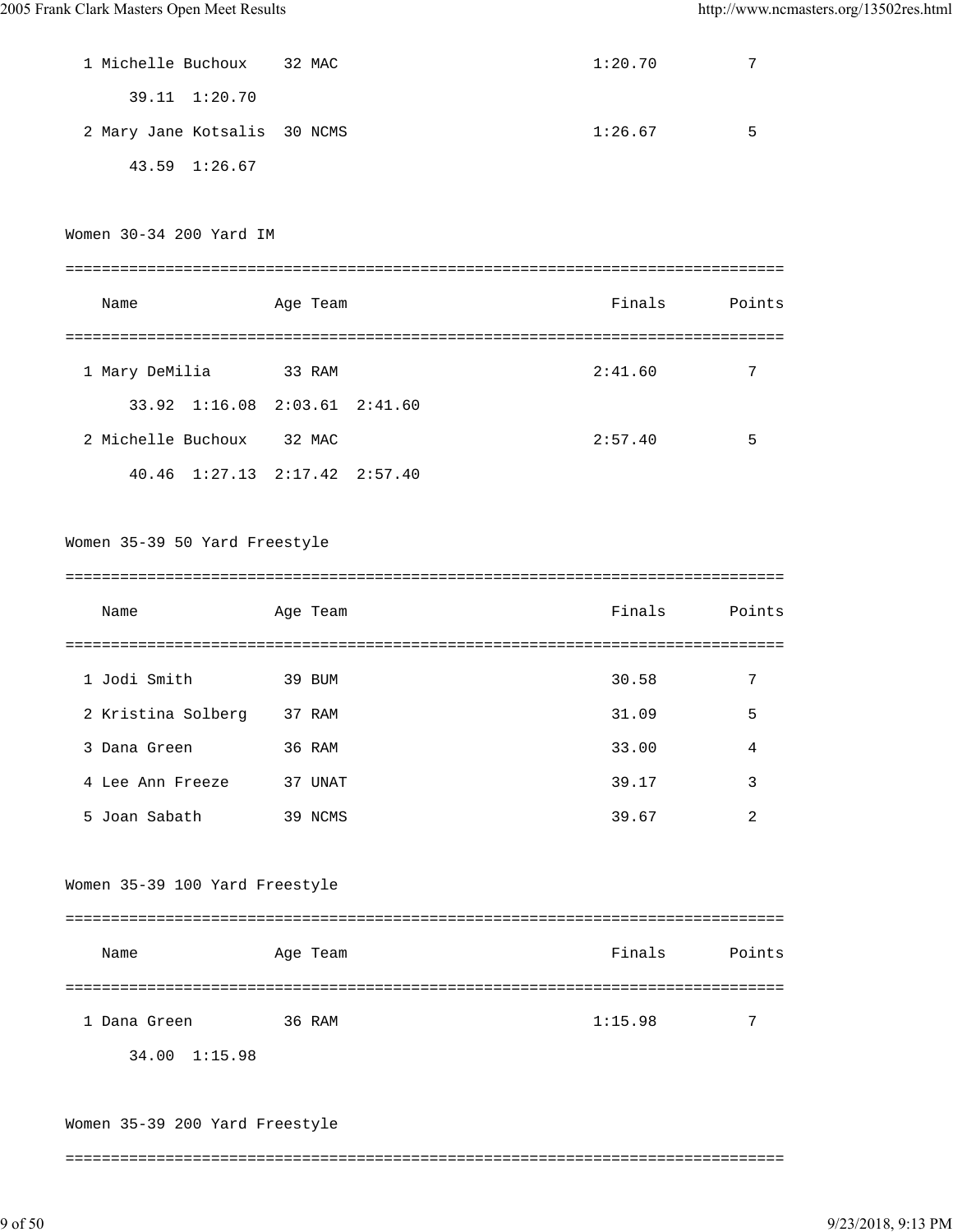| Name                           |                     | Age Team                                                          |  | Finals   | Points |
|--------------------------------|---------------------|-------------------------------------------------------------------|--|----------|--------|
| 1 Patricia Hogan               |                     | 35 NCAM                                                           |  | 2:21.23  | 7      |
|                                |                     | 32.86 1:08.65 1:45.04 2:21.23                                     |  |          |        |
| Women 35-39 500 Yard Freestyle |                     |                                                                   |  |          |        |
| Name                           |                     | Age Team                                                          |  | Finals   | Points |
| 1 Margaret Szott               |                     | 35 TMS                                                            |  | 6:45.97  | 7      |
|                                |                     | 34.85 1:13.73 1:53.99 2:35.21 3:17.34 3:59.19 4:41.52 5:23.25     |  |          |        |
|                                | $6:05.55$ $6:45.97$ |                                                                   |  |          |        |
| 2 Kristina Solberg 37 RAM      |                     |                                                                   |  | 6:51.40  | 5      |
|                                |                     | 36.74 1:16.16 1:56.85 2:38.78 3:20.94 4:03.16 4:46.10 5:29.08     |  |          |        |
|                                | $6:10.72$ $6:51.40$ |                                                                   |  |          |        |
|                                |                     | Women 35-39 1000 Yard Freestyle                                   |  |          |        |
| Name                           |                     | Age Team                                                          |  | Finals   | Points |
| 1 Heidi Williams               |                     | 35 NCAM                                                           |  | 11:34.14 |        |
|                                |                     | 30.92 1:04.11 1:38.17 2:12.35 2:47.13 3:21.79 3:56.63 4:31.79     |  |          |        |
|                                |                     | 5:06.70 5:42.06 6:17.52 6:52.72 7:28.46 8:04.18 8:39.82 9:14.88   |  |          |        |
|                                |                     | 9:51.19 10:26.16 11:00.77 11:34.14                                |  |          |        |
| 2 Margaret Szott 35 TMS        |                     |                                                                   |  | 13:51.44 | 5      |
|                                |                     | 35.15 1:14.79 1:55.96 2:37.34 3:19.10 4:00.76 4:43.13 5:25.55     |  |          |        |
|                                |                     | 6:08.14 6:50.34 7:32.52 8:14.73 8:56.94 9:39.37 10:21.60 11:03.87 |  |          |        |
|                                |                     | 11:46.03 12:28.06 13:10.29 13:51.44                               |  |          |        |
| 3 Kristina Solberg 37 RAM      |                     |                                                                   |  | 14:14.03 | 4      |
|                                |                     | 35.97 1:15.26 1:55.43 2:36.99 3:19.10 4:01.02 4:43.52 5:26.30     |  |          |        |
|                                |                     | 6:09.47 6:52.60 7:35.84 8:20.37 9:04.77 9:48.78 10:33.10 11:17.73 |  |          |        |
|                                |                     | 12:02.12 12:46.61 13:31.03 14:14.03                               |  |          |        |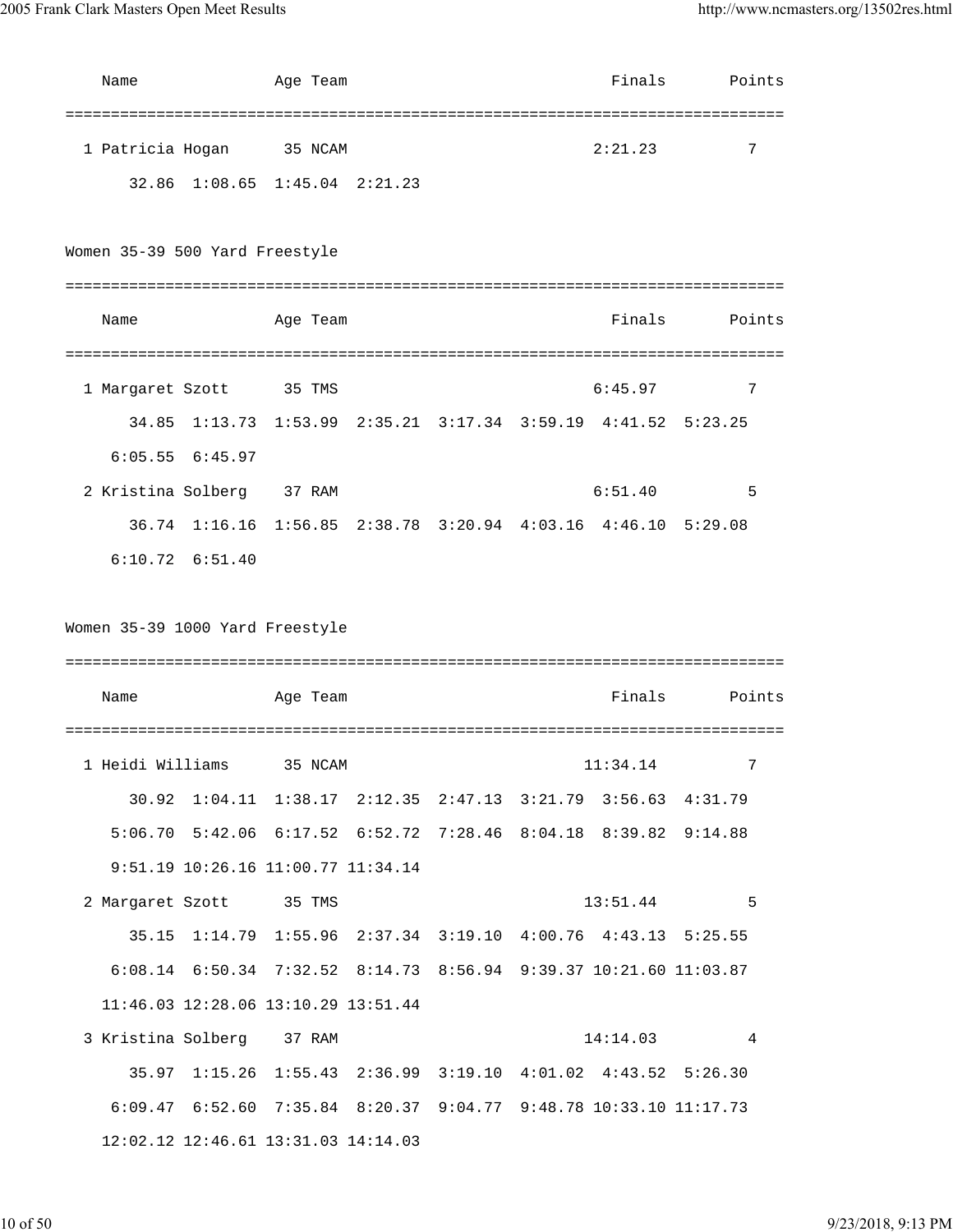| Women 35-39 50 Yard Backstroke   |          |                          |                 |        |
|----------------------------------|----------|--------------------------|-----------------|--------|
|                                  |          |                          |                 |        |
| Name                             | Age Team |                          | Finals          | Points |
|                                  |          |                          | =============== |        |
| 1 Jodi Smith                     | 39 BUM   |                          | 36.28           | 7      |
|                                  |          |                          |                 |        |
| Women 35-39 100 Yard Backstroke  |          |                          |                 |        |
|                                  |          |                          |                 |        |
| Name                             | Age Team |                          | Finals          | Points |
| =========================        |          | ------------------------ | =============   |        |
| 1 Patricia Hogan                 | 35 NCAM  |                          | 1:13.58         | 7      |
| 36.19 1:13.58                    |          |                          |                 |        |
| 2 Margaret Szott                 | 35 TMS   |                          | 1:21.60         | 5      |
| 39.39 1:21.60                    |          |                          |                 |        |
|                                  |          |                          |                 |        |
| Women 35-39 200 Yard Backstroke  |          |                          |                 |        |
|                                  |          |                          |                 |        |
| Name                             | Age Team |                          | Finals          | Points |
|                                  |          |                          |                 |        |
| 1 Heidi Williams                 | 35 NCAM  |                          | 2:28.95         | 7      |
| 35.85 1:13.75 1:51.72 2:28.95    |          |                          |                 |        |
| 2 Margaret Szott 35 TMS          |          |                          | 2:56.20         | 5      |
| 41.52 1:26.28 2:11.41 2:56.20    |          |                          |                 |        |
|                                  |          |                          |                 |        |
| Women 35-39 50 Yard Breaststroke |          |                          |                 |        |
|                                  |          |                          |                 |        |
| Name                             | Age Team |                          | Finals          | Points |
|                                  |          |                          |                 |        |
| 1 Sarah Zander                   | 35 NCMS  |                          | 42.83           | 7      |
| 2 Jodi Smith                     | 39 BUM   |                          | 44.45           | 5      |
|                                  |          |                          |                 |        |

Women 35-39 50 Yard Butterfly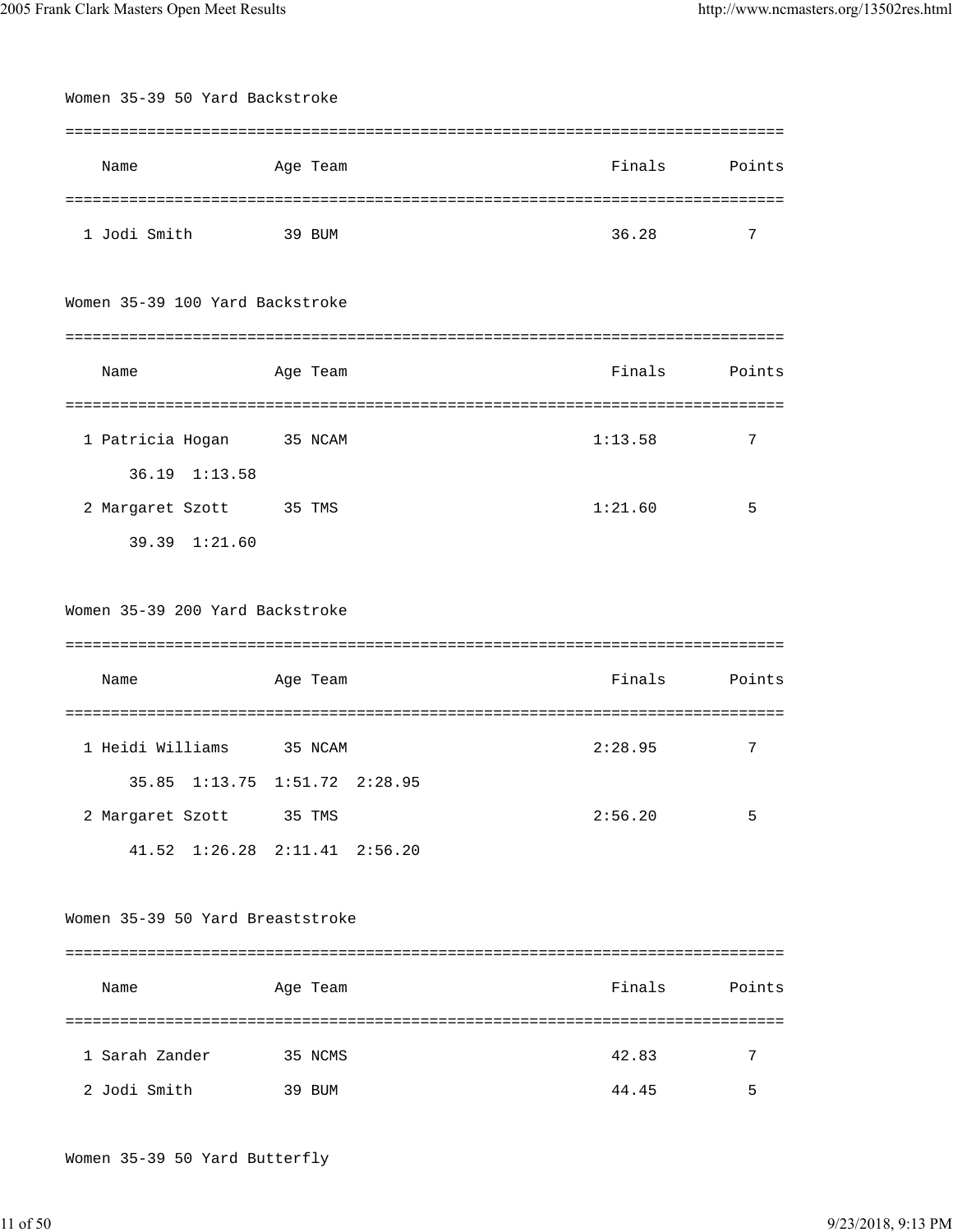|                                                 |          |         | :============= |
|-------------------------------------------------|----------|---------|----------------|
| Name                                            | Age Team | Finals  | Points         |
| 1 Heidi Williams                                | 35 NCAM  | 30.47   | 7              |
| 2 Kristina Solberg                              | 37 RAM   | 35.90   | 5              |
| 3 Sarah Zander                                  | 35 NCMS  | 35.97   | 4              |
| 4 Joan Sabath                                   | 39 NCMS  | 44.38   | $\overline{3}$ |
| Women 35-39 100 Yard Butterfly                  |          |         |                |
|                                                 |          |         |                |
| Name                                            | Age Team | Finals  | Points         |
| 1 Patricia Hogan<br>40.00 1:25.04               | 35 NCAM  | 1:25.04 | 7              |
| Women 35-39 100 Yard IM                         |          |         |                |
| Name                                            | Age Team | Finals  | Points         |
| 1 Margaret Szott<br>1:22.55<br>38.89            | 35 TMS   | 1:22.55 | 7              |
| 2 Jodi Smith<br>36.35 1:22.60                   | 39 BUM   | 1:22.60 | 5              |
| Women 35-39 200 Yard IM                         |          |         |                |
| Name                                            | Age Team | Finals  | Points         |
| 1 Sarah Zander<br>37.22 1:25.73 2:20.46 3:04.11 | 35 NCMS  | 3:04.11 | 7              |
|                                                 |          |         |                |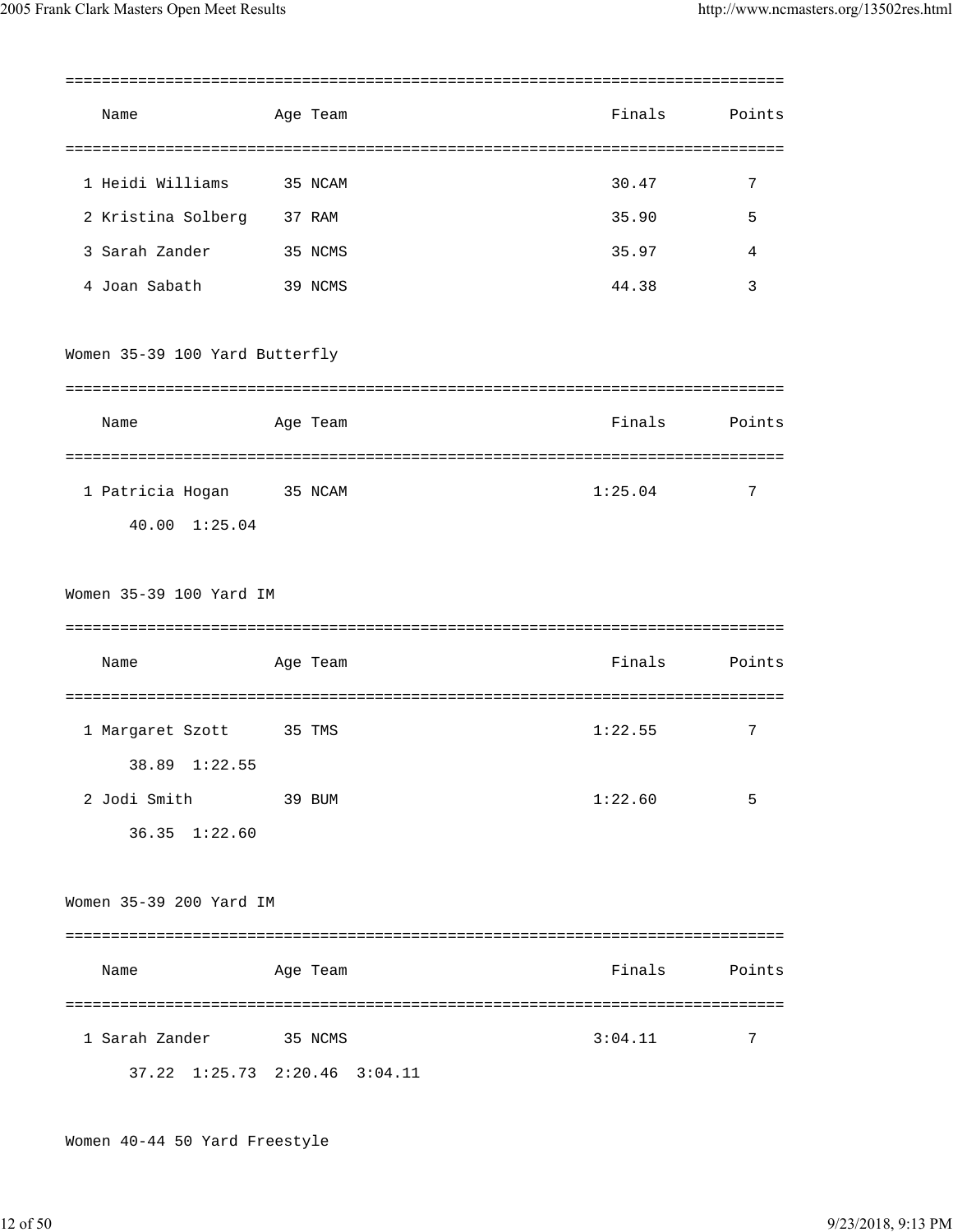| Name                                                          | Age Team |  | Finals  | Points |
|---------------------------------------------------------------|----------|--|---------|--------|
|                                                               |          |  |         |        |
| 1 Susan Walsh                                                 | 43 NCAM  |  | 26.49   | 7      |
| 2 Alis Woodard                                                | 44 MAC   |  | 29.98   | 5      |
| Women 40-44 100 Yard Freestyle                                |          |  |         |        |
|                                                               |          |  |         |        |
| Name                                                          | Age Team |  | Finals  | Points |
| 1 Alis Woodard                                                | 44 MAC   |  | 1:05.96 | 7      |
| 32.97 1:05.96                                                 |          |  |         |        |
| Women 40-44 200 Yard Freestyle                                |          |  |         |        |
|                                                               |          |  |         |        |
| Name                                                          | Age Team |  | Finals  | Points |
|                                                               |          |  |         |        |
| 1 Alis Woodard                                                | 44 MAC   |  | 2:27.90 | 7      |
| 34.73 1:13.02 1:52.45 2:27.90                                 |          |  |         |        |
| Women 40-44 500 Yard Freestyle                                |          |  |         |        |
|                                                               |          |  |         |        |
| Name                                                          | Age Team |  | Finals  | Points |
|                                                               |          |  |         |        |
| 1 Elizabeth Nowak 41 THAT                                     |          |  | 5:57.49 | 7      |
| 31.48 1:04.98 1:39.67 2:15.28 2:51.39 3:28.05 4:05.30 4:43.19 |          |  |         |        |
| $5:20.67$ $5:57.49$                                           |          |  |         |        |
| 2 Alis Woodard 44 MAC                                         |          |  | 6:45.05 | 5      |
| 37.61 1:18.28 1:58.78 2:40.24 3:21.48 4:02.31 4:44.15 5:25.09 |          |  |         |        |
| $6:06.10$ $6:45.05$                                           |          |  |         |        |
| Women 40-44 50 Yard Backstroke                                |          |  |         |        |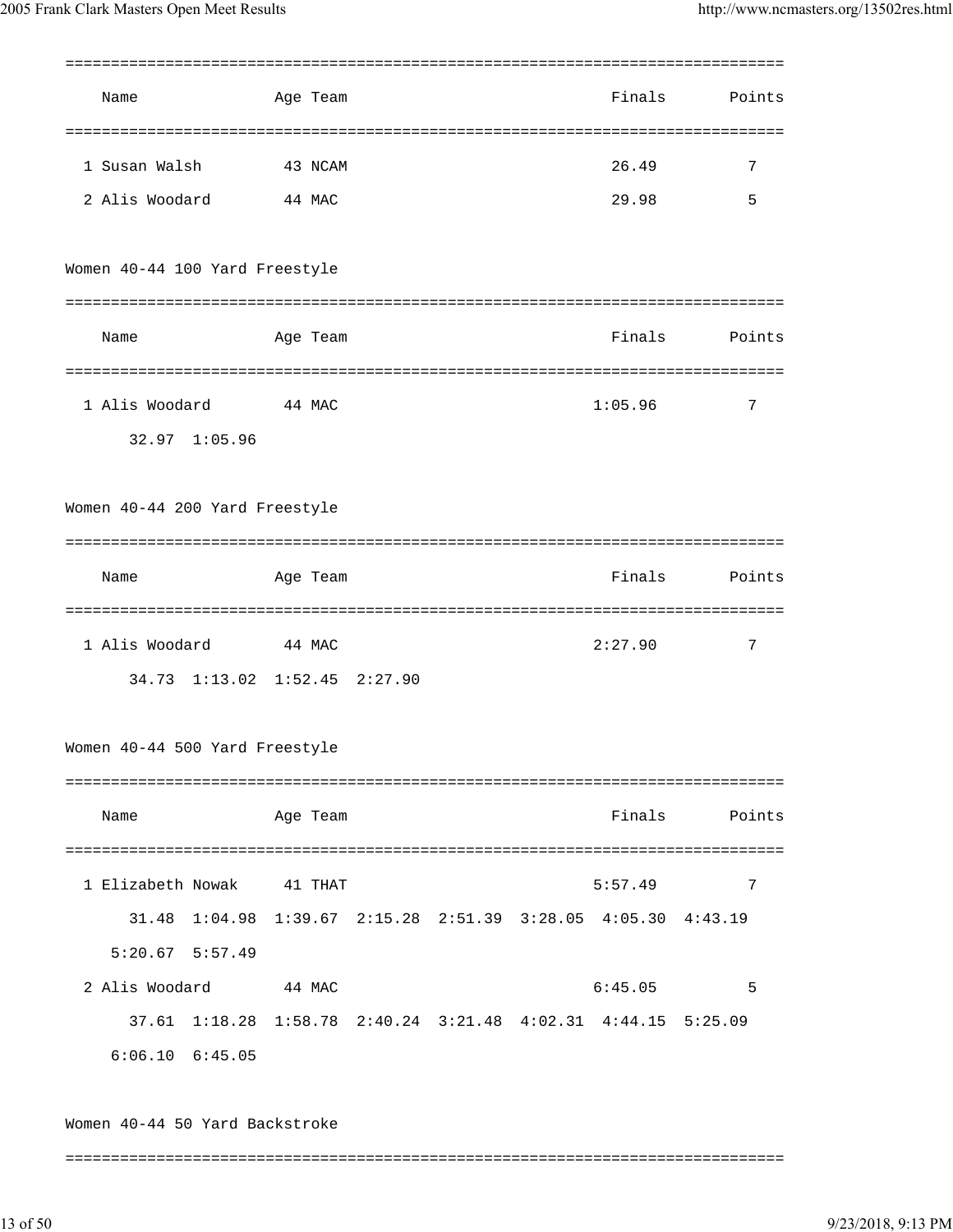| Name                              | Age Team | Finals  | Points |
|-----------------------------------|----------|---------|--------|
|                                   |          |         |        |
| 1 Susan Walsh                     | 43 NCAM  | 30.53   | 7      |
| 2 Elizabeth Nowak                 | 41 THAT  | 32.79   | 5      |
|                                   |          |         |        |
| Women 40-44 100 Yard Backstroke   |          |         |        |
|                                   |          |         |        |
| Name                              | Age Team | Finals  | Points |
|                                   |          |         |        |
| 1 Elizabeth Nowak 41 THAT         |          | 1:10.59 | 7      |
| 34.66 1:10.59                     |          |         |        |
| 2 Alis Woodard 44 MAC             |          | 1:29.44 | 5      |
| 43.89 1:29.44                     |          |         |        |
|                                   |          |         |        |
| Women 40-44 50 Yard Breaststroke  |          |         |        |
|                                   |          |         |        |
|                                   |          |         |        |
| Name                              | Age Team | Finals  | Points |
|                                   |          |         |        |
| 1 Mary Gardner Ciara 41 MAC       |          | 39.08   | 7      |
|                                   |          |         |        |
| Women 40-44 100 Yard Breaststroke |          |         |        |
|                                   |          |         |        |
| Name                              | Age Team | Finals  | Points |
|                                   |          |         |        |
| 1 Mary Gardner Ciara 41 MAC       |          | 1:23.93 | 7      |
| 39.49 1:23.93                     |          |         |        |
|                                   |          |         |        |
| Women 40-44 200 Yard Breaststroke |          |         |        |
|                                   |          |         |        |
| Name                              | Age Team | Finals  | Points |
|                                   |          |         |        |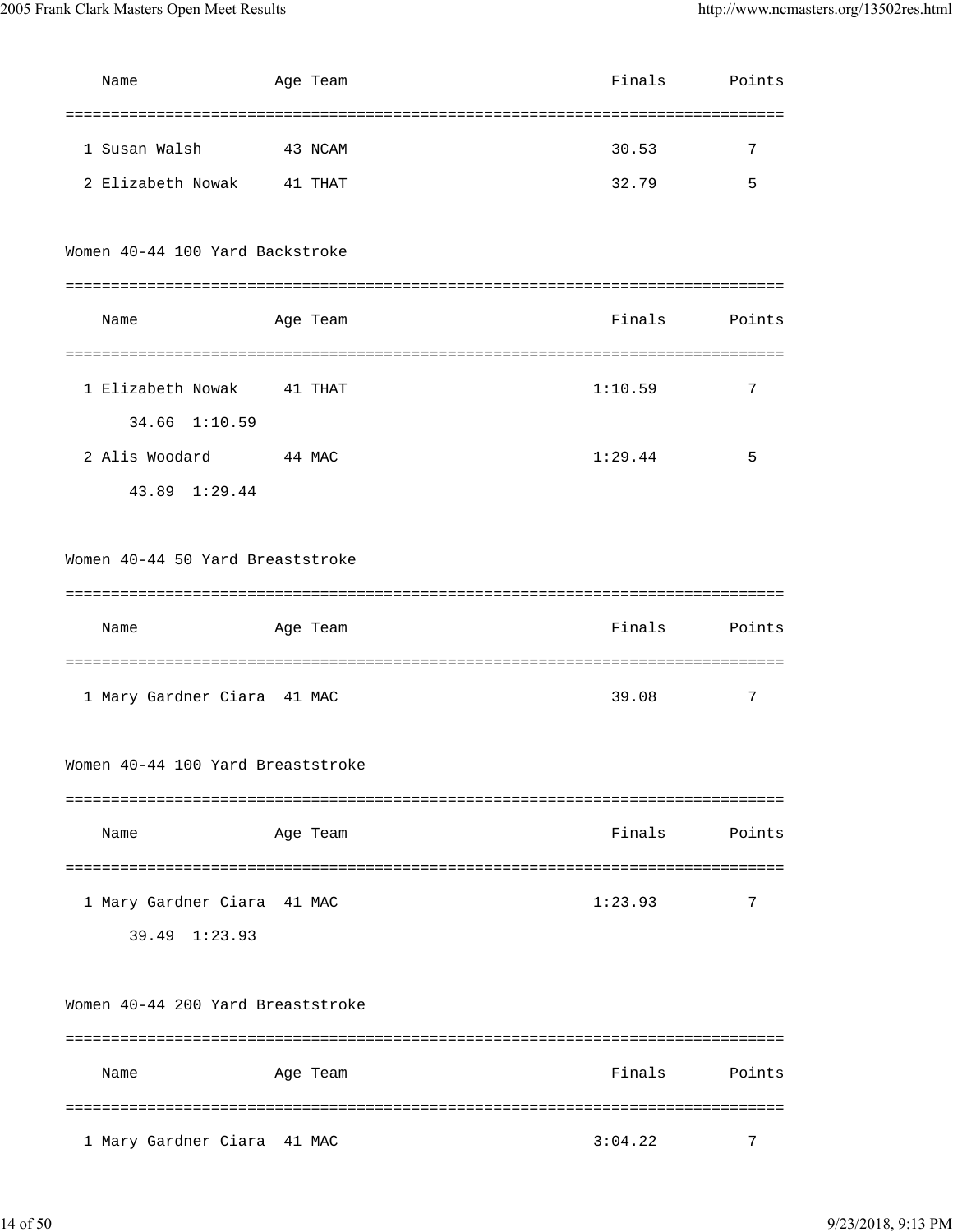41.16 1:27.25 2:15.89 3:04.22

| Women 40-44 50 Yard Butterfly      |          |         |                      |
|------------------------------------|----------|---------|----------------------|
| Name                               | Age Team | Finals  | ----------<br>Points |
|                                    |          |         |                      |
| 1 Susan Walsh                      | 43 NCAM  | 28.57   | 7                    |
| 2 Sheri Vaughn                     | 41 VMST  | 31.06   | 5                    |
| Women 40-44 100 Yard Butterfly     |          |         |                      |
| Name                               | Age Team | Finals  | Points               |
| 1 Sheri Vaughn<br>31.94 1:08.50    | 41 VMST  | 1:08.50 | 7                    |
| Women 40-44 100 Yard IM            |          |         |                      |
|                                    |          |         |                      |
| Name                               | Age Team | Finals  | Points               |
| 1 Susan Walsh<br>30.72 1:07.35     | 43 NCAM  | 1:07.35 | 7                    |
| 2 Elizabeth Nowak<br>32.12 1:09.29 | 41 THAT  | 1:09.29 | 5                    |
| Women 45-49 50 Yard Freestyle      |          |         |                      |
|                                    |          |         |                      |
| Name                               | Age Team |         | Finals<br>Points     |
|                                    |          |         |                      |
| 1 Patty Tiska                      | 45 TMS   | 30.93   | 7                    |

Women 45-49 100 Yard Freestyle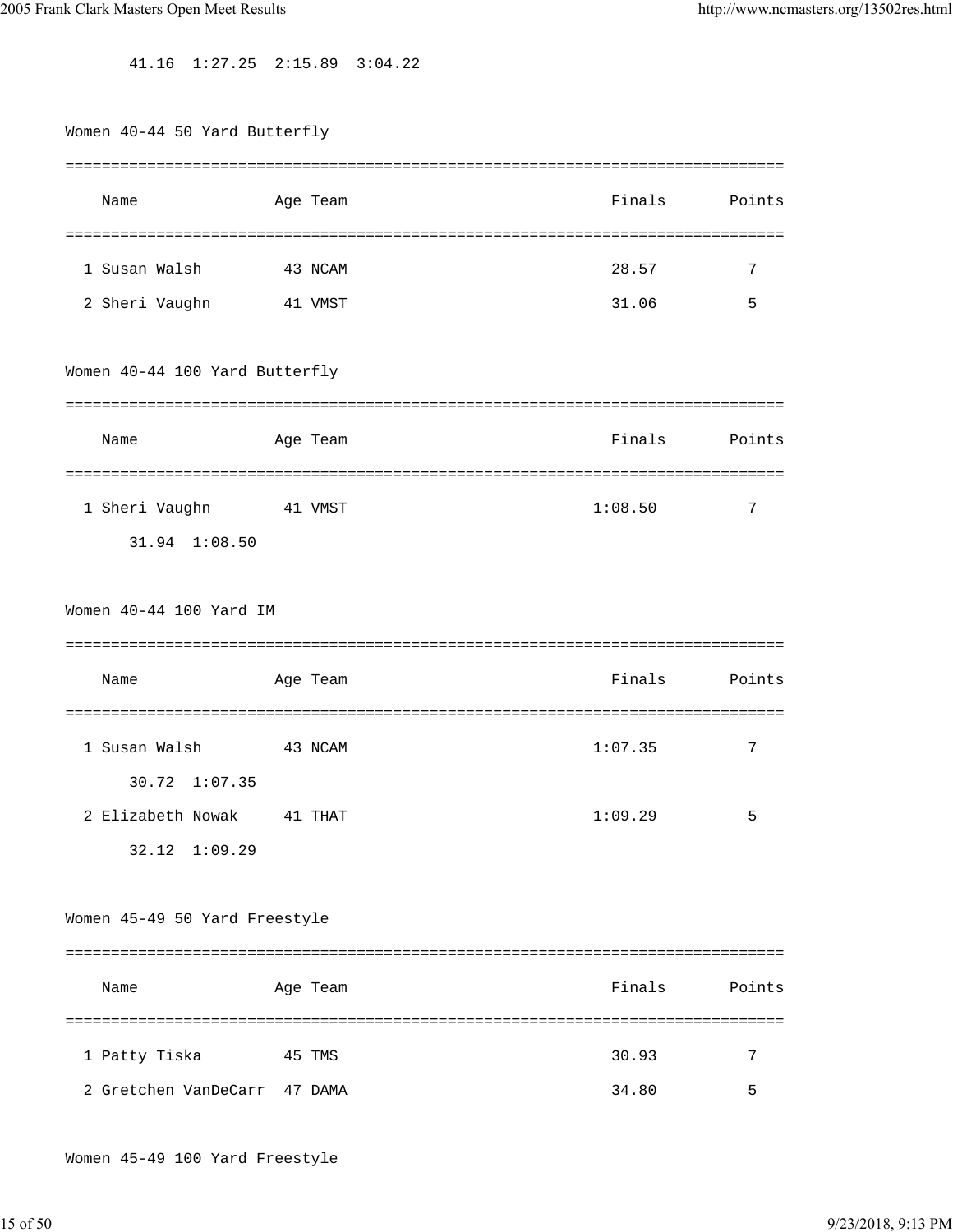| Name                                                          | Age Team |         |  | Finals                                                                | Points |
|---------------------------------------------------------------|----------|---------|--|-----------------------------------------------------------------------|--------|
| 1 Robin Batchelor 47 SMAC                                     |          |         |  | 1:08.32                                                               | 7      |
| 33.27 1:08.32                                                 |          |         |  |                                                                       |        |
| 2 Patty Tiska                                                 | 45 TMS   |         |  | 1:13.53                                                               | 5      |
| 34.64 1:13.53                                                 |          |         |  |                                                                       |        |
| 3 Mary Ann Warner 49 DAMA                                     |          |         |  | 1:32.37                                                               | 4      |
| 43.76 1:32.37                                                 |          |         |  |                                                                       |        |
| Women 45-49 200 Yard Freestyle                                |          |         |  |                                                                       |        |
|                                                               |          |         |  |                                                                       |        |
| Name                                                          | Age Team |         |  | Finals                                                                | Points |
|                                                               |          |         |  |                                                                       |        |
| 1 Robin Batchelor 47 SMAC                                     |          |         |  | 2:22.50                                                               | 7      |
| 33.33 1:09.43 1:46.17 2:22.50                                 |          |         |  |                                                                       |        |
| 2 Mary Ann Warner 49 DAMA                                     |          |         |  | 3:22.76                                                               | 5      |
| 45.07 1:37.06 2:31.03 3:22.76                                 |          |         |  |                                                                       |        |
| 3 Kathy Andersen                                              | 49 MAC   |         |  | 3:34.11                                                               | 4      |
| 51.28<br>$1:46.69$ $2:41.40$                                  |          | 3:34.11 |  |                                                                       |        |
| 4 Loraine Watt                                                | 49 UNAT  |         |  | 3:44.58                                                               | 3      |
| $1:47.64$ $2:46.39$ $3:44.58$<br>51.14                        |          |         |  |                                                                       |        |
| Women 45-49 500 Yard Freestyle                                |          |         |  |                                                                       |        |
| Name                                                          | Age Team |         |  | Finals                                                                | Points |
| 1 Robin Batchelor 47 SMAC                                     |          |         |  | 6:08.38                                                               | 7      |
| 34.39                                                         |          |         |  | $1:11.14$ $1:48.57$ $2:26.16$ $3:03.37$ $3:40.57$ $4:17.69$ $4:54.88$ |        |
| $5:31.96$ $6:08.38$                                           |          |         |  |                                                                       |        |
| 2 Loraine Watt                                                | 49 UNAT  |         |  | 9:50.34                                                               | 5      |
| 52.10 1:48.99 2:47.38 3:47.87 4:47.93 5:48.68 6:50.17 7:51.28 |          |         |  |                                                                       |        |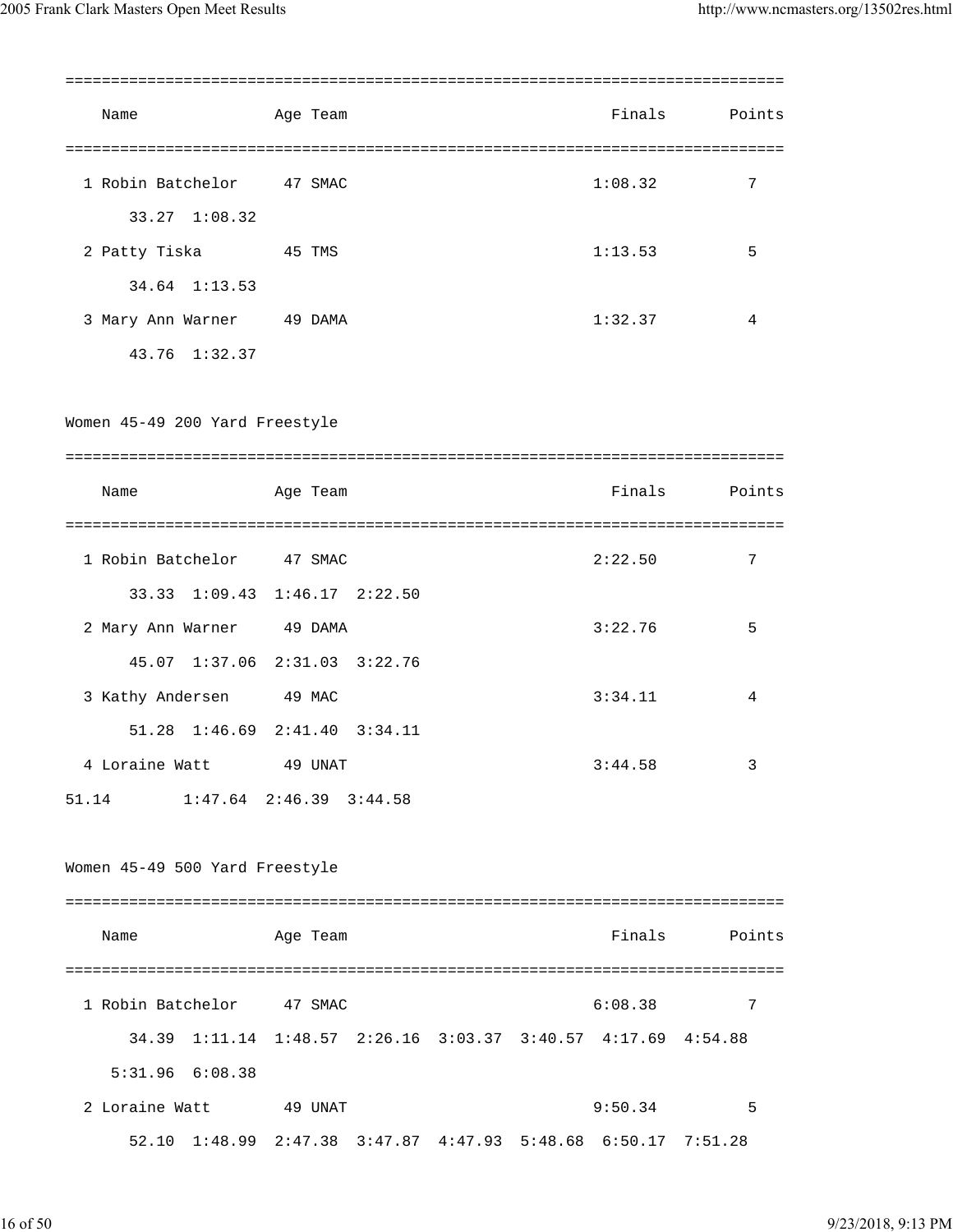8:51.72 9:50.34

| Women 45-49 1000 Yard Freestyle  |               |                                     |  |                                                                        |        |
|----------------------------------|---------------|-------------------------------------|--|------------------------------------------------------------------------|--------|
| Name                             |               | Age Team                            |  | Finals                                                                 | Points |
|                                  |               |                                     |  |                                                                        |        |
| 1 Gretchen VanDeCarr 47 DAMA     |               |                                     |  | 15:18.88                                                               | 7      |
|                                  |               |                                     |  | 40.50 1:24.68 2:10.27 2:56.13 3:41.90 4:28.39 5:14.52 6:00.62          |        |
|                                  |               |                                     |  | 6:46.78 7:33.47 8:19.73 9:06.81 9:53.65 10:40.21 11:27.09 12:13.72     |        |
|                                  |               | 13:00.97 13:47.30 14:34.05 15:18.88 |  |                                                                        |        |
| 2 Loraine Watt                   |               | 49 UNAT                             |  | 20:18.62                                                               | 5      |
|                                  |               |                                     |  | 52.93 1:49.89 2:49.88 3:51.65 4:53.59 5:54.87 6:58.03 8:00.43          |        |
|                                  |               |                                     |  | 9:02.70 10:05.10 11:07.90 12:09.90 13:11.79 14:13.83 15:15.53 16:17.14 |        |
|                                  |               | 17:18.29 18:19.38 19:20.60 20:18.62 |  |                                                                        |        |
| Women 45-49 50 Yard Backstroke   |               |                                     |  |                                                                        |        |
| Name                             |               | Age Team                            |  | Finals                                                                 | Points |
| 1 Patty Tiska                    |               | 45 TMS                              |  | 40.34                                                                  | 7      |
| 2 Mary Ann Warner                |               | 49 DAMA                             |  | 54.85                                                                  | 5      |
| 3 Kathy Andersen                 |               | 49 MAC                              |  | 1:01.00                                                                | 4      |
| Women 45-49 100 Yard Backstroke  |               |                                     |  |                                                                        |        |
|                                  |               |                                     |  |                                                                        |        |
| Name                             |               | Age Team                            |  | Finals                                                                 | Points |
|                                  |               |                                     |  |                                                                        |        |
| 1 Gretchen VanDeCarr 47 DAMA     |               |                                     |  | 1:43.11                                                                | 7      |
|                                  | 49.12 1:43.11 |                                     |  |                                                                        |        |
| Women 45-49 50 Yard Breaststroke |               |                                     |  |                                                                        |        |
|                                  |               |                                     |  |                                                                        |        |

Name **Age Team** Age Team **Finals** Points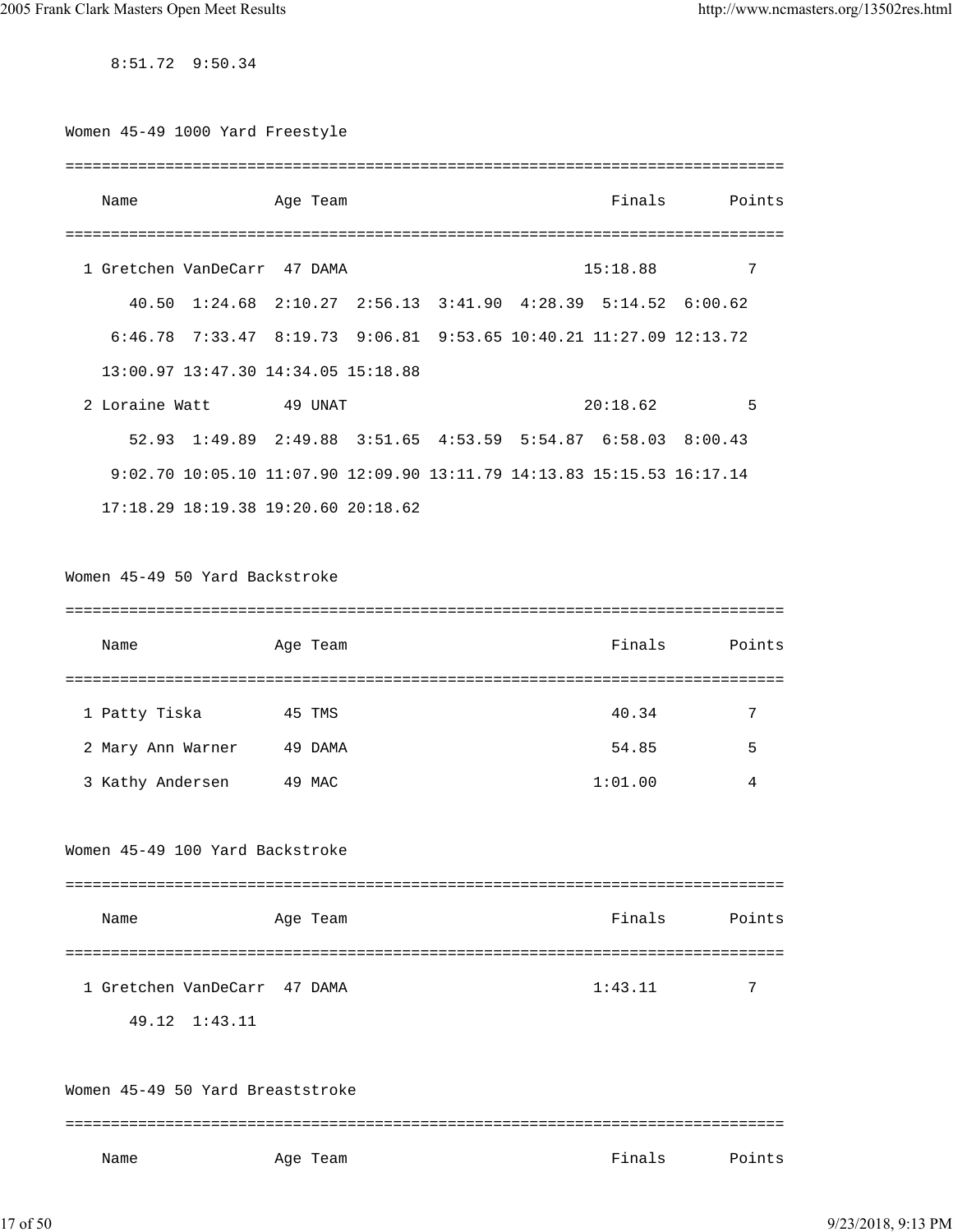| 1 Heidi Gargano                   | 45 MAC                        | 41.23   | 7      |
|-----------------------------------|-------------------------------|---------|--------|
| 2 Gretchen VanDeCarr 47 DAMA      |                               | 46.38   | 5      |
|                                   |                               |         |        |
| Women 45-49 100 Yard Breaststroke |                               |         |        |
|                                   |                               |         |        |
| Name                              | Age Team                      | Finals  | Points |
|                                   |                               |         |        |
| 1 Gretchen VanDeCarr 47 DAMA      |                               | 1:40.33 | 7      |
| 47.24 1:40.33                     |                               |         |        |
|                                   |                               |         |        |
| Women 45-49 200 Yard Breaststroke |                               |         |        |
|                                   |                               |         |        |
| Name                              | Age Team                      | Finals  | Points |
|                                   |                               |         |        |
| 1 Heidi Gargano                   | 45 MAC                        | 3:24.40 | 7      |
|                                   | 46.07 1:39.89 2:34.32 3:24.40 |         |        |
| 2 Kathy Andersen 49 MAC           |                               | 3:53.68 | 5      |
|                                   | 53.49 1:51.11 2:54.57 3:53.68 |         |        |
|                                   |                               |         |        |
| Women 45-49 50 Yard Butterfly     |                               |         |        |
|                                   |                               |         |        |
| Name                              | Age Team                      | Finals  | Points |
|                                   |                               |         |        |
| 1 Patty Tiska                     | 45 TMS                        | 34.89   | 7      |
| 2 Kathy Andersen                  | 49 MAC                        | 52.20   | 5      |
| 3 Mary Ann Warner                 | 49 DAMA                       | 53.68   | 4      |
|                                   |                               |         |        |
| Women 45-49 100 Yard Butterfly    |                               |         |        |
|                                   |                               |         |        |
| Name                              | Age Team                      | Finals  | Points |
|                                   |                               |         |        |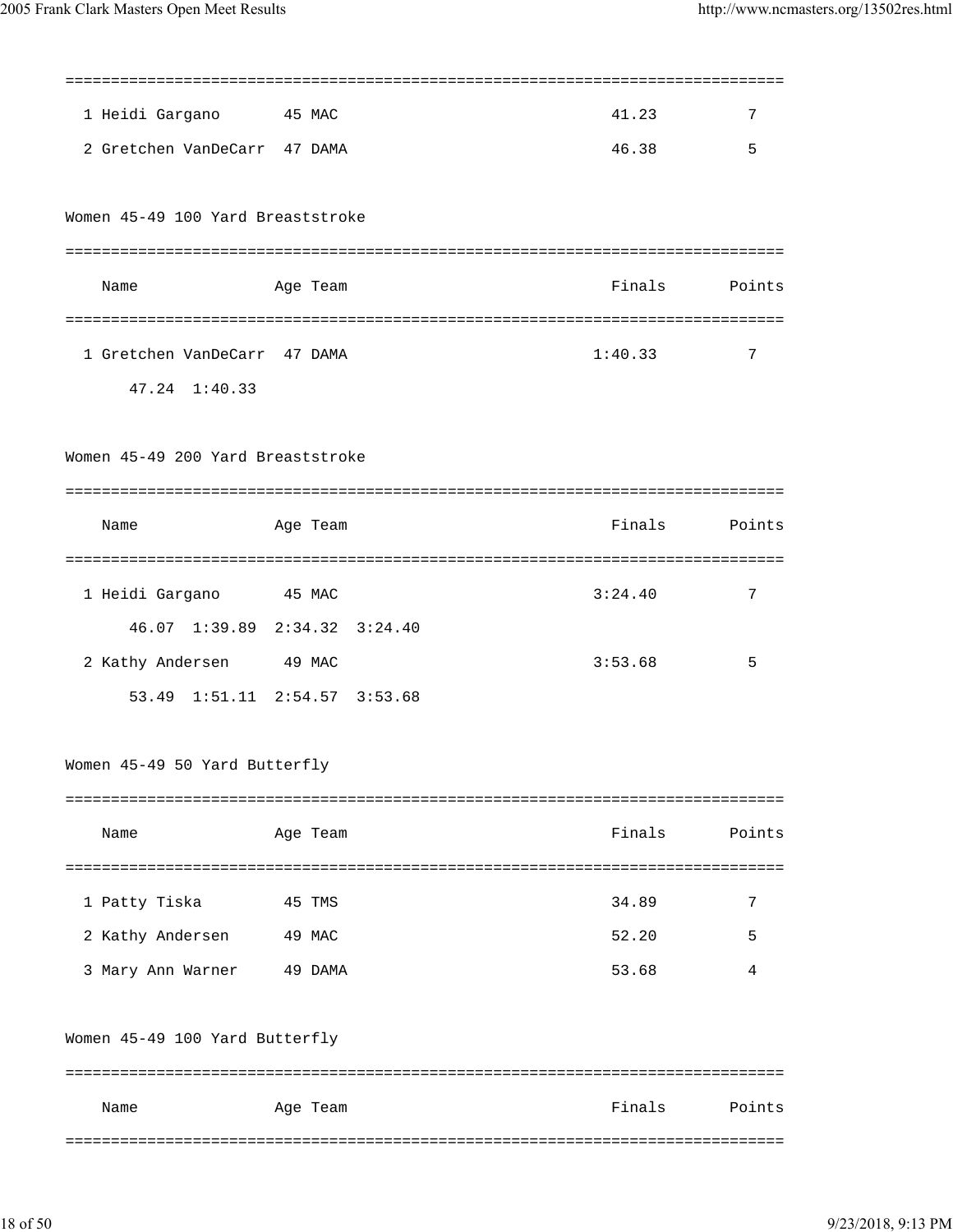| 1 Gretchen VanDeCarr 47 DAMA   |          | 1:48.86 | 7            |
|--------------------------------|----------|---------|--------------|
| 50.22 1:48.86                  |          |         |              |
|                                |          |         |              |
| Women 45-49 100 Yard IM        |          |         |              |
|                                |          |         |              |
| Name                           | Age Team | Finals  | Points       |
|                                |          |         |              |
| 1 Gretchen VanDeCarr 47 DAMA   |          | 1:37.59 | 7            |
| 47.31 1:37.59                  |          |         |              |
|                                |          |         |              |
| Women 45-49 200 Yard IM        |          |         |              |
|                                |          |         |              |
| Name                           | Age Team | Finals  | Points       |
| =======================        |          |         | ============ |
| 1 Kathy Andersen               | 49 MAC   | 3:56.43 | 7            |
| 52.03 1:58.66 3:00.06 3:56.43  |          |         |              |
|                                |          |         |              |
| Women 50-54 50 Yard Freestyle  |          |         |              |
|                                |          |         |              |
| Name                           | Age Team | Finals  | Points       |
|                                |          |         |              |
| 1 Jeannie Sykes 50 TMS         |          | 31.32   | 7            |
| 2 Barbara Braswell 53 RAM      |          | 32.43   | 5            |
|                                |          |         |              |
| Women 50-54 100 Yard Freestyle |          |         |              |
|                                |          |         |              |
| Name                           | Age Team | Finals  | Points       |
|                                |          |         |              |
| 1 Jeannie Sykes                | 50 TMS   | 1:08.22 | 7            |
| 32.84 1:08.22                  |          |         |              |
| 2 Barbara Braswell 53 RAM      |          | 1:12.52 | 5            |
| 33.80 1:12.52                  |          |         |              |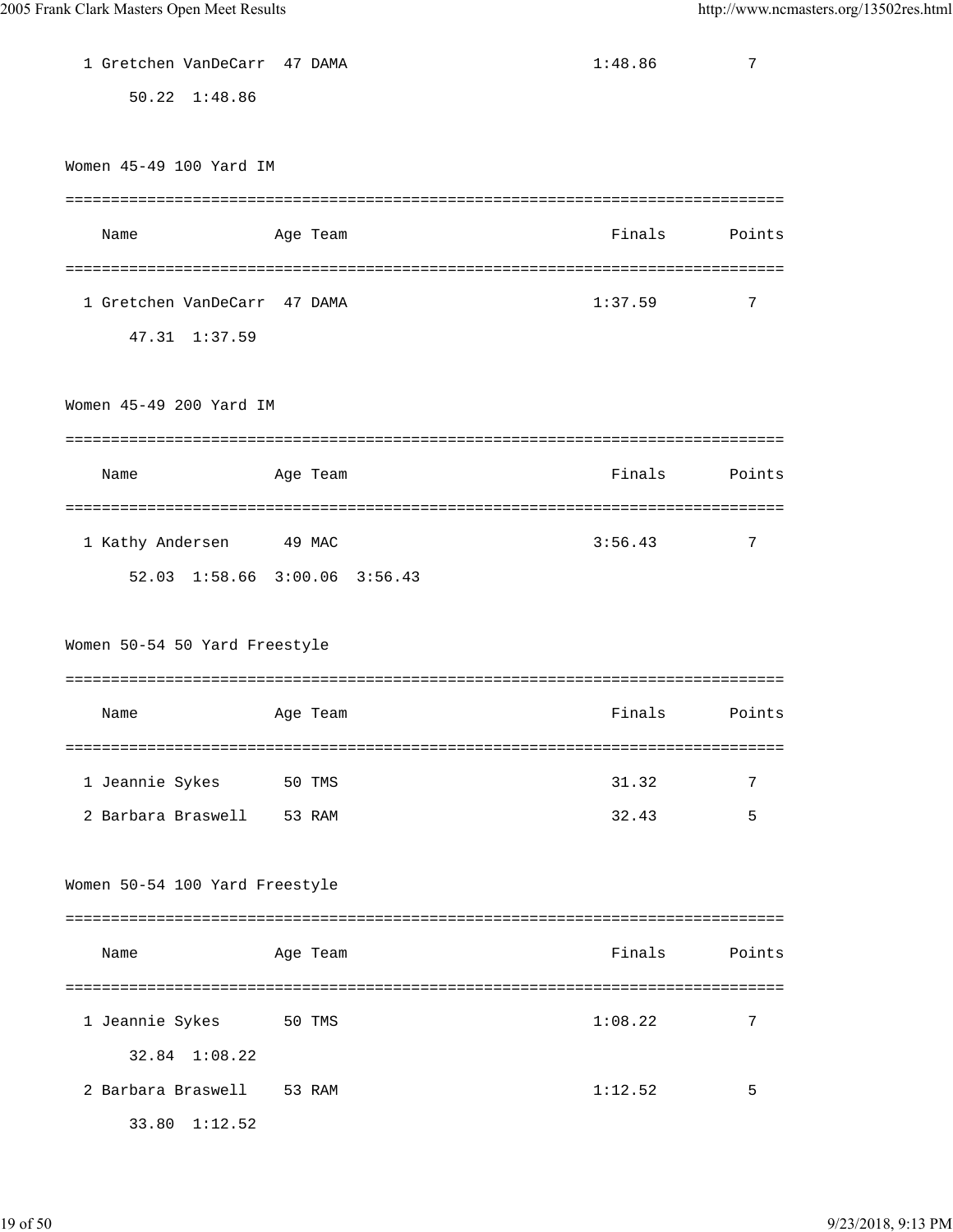| Women 50-54 50 Yard Breaststroke  |          |                                |        |
|-----------------------------------|----------|--------------------------------|--------|
|                                   |          | ============================== |        |
| Name                              | Age Team | Finals Points                  |        |
|                                   |          | ============                   |        |
| 1 Jeannie Sykes 50 TMS            |          | 44.31                          | 7      |
| Women 50-54 100 Yard Breaststroke |          |                                |        |
|                                   |          |                                |        |
| Name                              | Age Team | Finals Points                  |        |
|                                   |          | =====                          |        |
| 1 Jeannie Sykes 50 TMS            |          | 1:37.34                        | 7      |
| 45.42 1:37.34                     |          |                                |        |
| Women 50-54 50 Yard Butterfly     |          |                                |        |
|                                   |          |                                |        |
| Name                              | Age Team | Finals                         | Points |
|                                   |          |                                |        |
| 1 Barbara Braswell 53 RAM         |          | 38.25                          | 7      |
| Women 50-54 100 Yard IM           |          |                                |        |
|                                   |          |                                |        |
| Name                              | Age Team | Finals                         | Points |
|                                   |          | ============================== |        |
| 1 Jeannie Sykes                   | 50 TMS   | 1:23.96                        | 7      |
| 42.00<br>1:23.96                  |          |                                |        |
| Women 65-69 50 Yard Freestyle     |          |                                |        |
|                                   |          |                                |        |
| Name                              | Age Team | Finals                         | Points |
|                                   |          |                                |        |
| 1 Alice Jones                     | 66 RAM   | 41.92                          | 7      |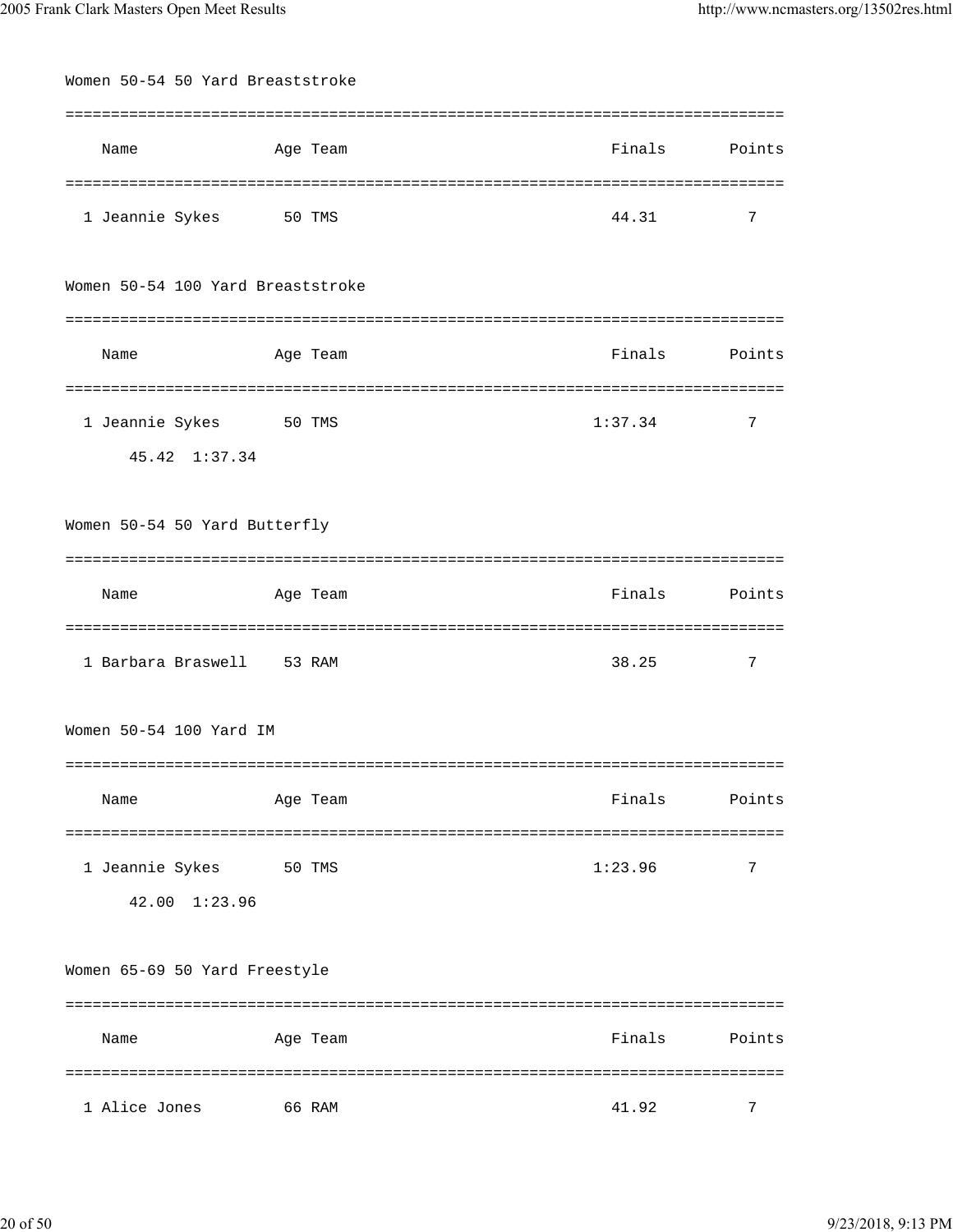| Women 65-69 50 Yard Breaststroke  |                               |                 |        |  |  |
|-----------------------------------|-------------------------------|-----------------|--------|--|--|
|                                   |                               |                 |        |  |  |
| Name                              | Age Team                      | Finals Points   |        |  |  |
|                                   |                               |                 |        |  |  |
| 1 Alice Jones                     | 66 RAM                        | 49.43           | 7      |  |  |
| Women 65-69 100 Yard Breaststroke |                               |                 |        |  |  |
|                                   |                               |                 |        |  |  |
| Name                              | Age Team                      | Finals Points   |        |  |  |
|                                   |                               |                 |        |  |  |
| 1 Alice Jones 66 RAM              |                               | 1:49.08         | 7      |  |  |
| 52.07<br>1:49.08                  |                               |                 |        |  |  |
| Women 65-69 200 Yard Breaststroke |                               |                 |        |  |  |
|                                   |                               |                 |        |  |  |
| Name                              | Age Team                      | Finals          | Points |  |  |
|                                   |                               | =============== |        |  |  |
| 1 Alice Jones 66 RAM              |                               | 4:02.13         | 7      |  |  |
|                                   | 54.31 1:54.78 3:00.13 4:02.13 |                 |        |  |  |
| Women 65-69 50 Yard Butterfly     |                               |                 |        |  |  |
|                                   |                               |                 |        |  |  |
| Name                              | Age Team                      | Finals          | Points |  |  |
| 1 Alice Jones                     | 66 RAM                        | 50.56           | 7      |  |  |
|                                   |                               |                 |        |  |  |
| Women 70-74 50 Yard Freestyle     |                               |                 |        |  |  |
|                                   |                               |                 |        |  |  |
| Name                              | Age Team                      | Finals          | Points |  |  |
| 1 Suzanne Robbins-Bo              | 71 SAC                        | 45.26           | 7      |  |  |
|                                   |                               |                 |        |  |  |

Women 70-74 50 Yard Backstroke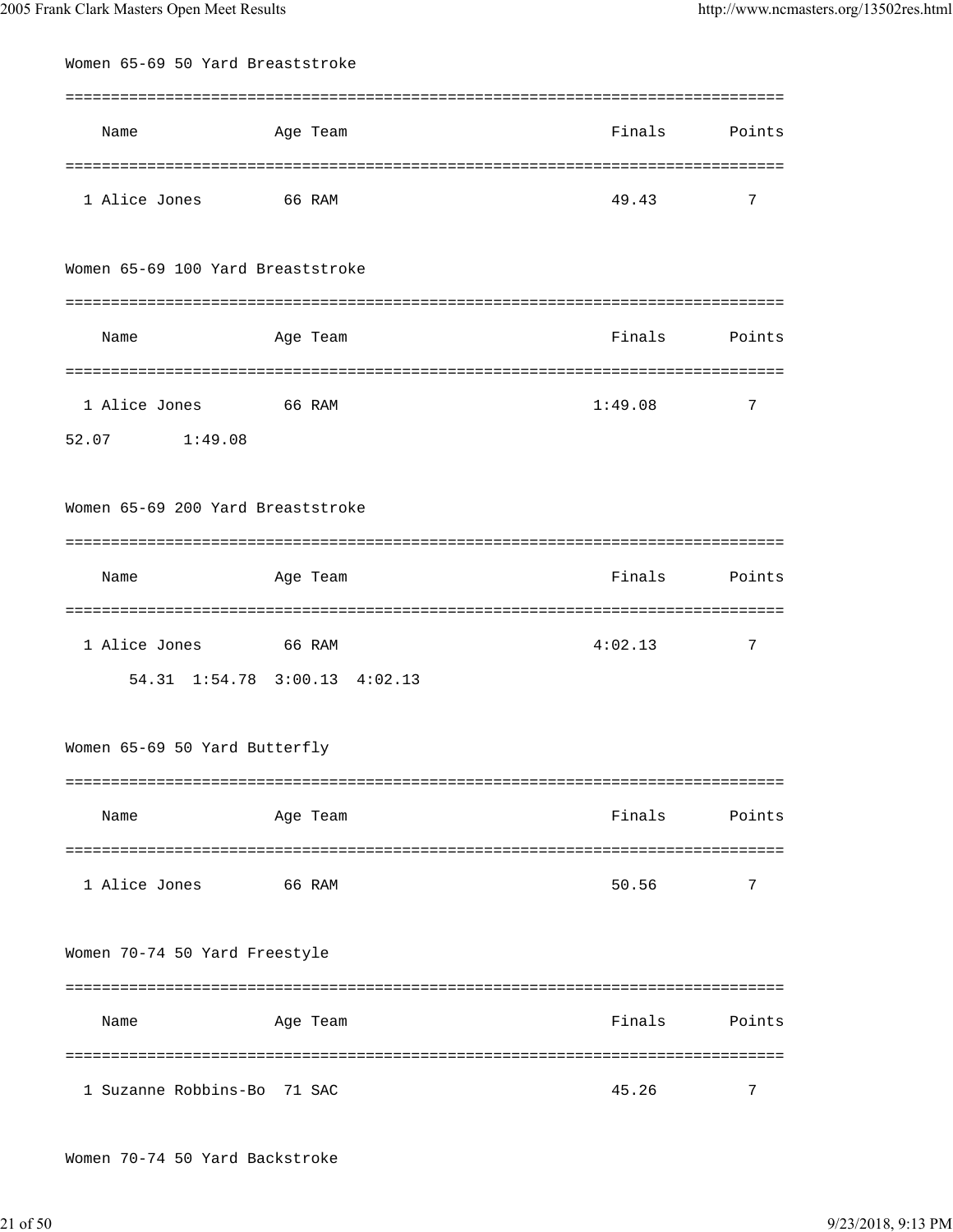|                                 |         |          | =============== |        |
|---------------------------------|---------|----------|-----------------|--------|
| Name                            |         | Age Team | Finals          | Points |
|                                 |         |          |                 |        |
| 1 Suzanne Robbins-Bo 71 SAC     |         |          | 46.93           | 7      |
| Women 70-74 100 Yard Backstroke |         |          |                 |        |
|                                 |         |          |                 |        |
| Name                            |         | Age Team | Finals          | Points |
|                                 |         |          |                 |        |
| 1 Suzanne Robbins-Bo 71 SAC     |         |          | 1:49.40         | 7      |
| 52.47 1:49.40                   |         |          |                 |        |
|                                 |         |          |                 |        |
| Women 80-84 50 Yard Freestyle   |         |          |                 |        |
|                                 |         |          |                 |        |
| Name                            |         | Age Team | Finals          | Points |
|                                 |         |          |                 |        |
| 1 Juanita Willard               | 84 TRYM |          | 1:01.31         | 7      |
| Women 80-84 100 Yard Freestyle  |         |          |                 |        |
|                                 |         |          |                 |        |
|                                 |         |          |                 |        |
| Name                            |         | Age Team | Finals          | Points |
| 1 Juanita Willard 84 TRYM       |         |          | 2:31.13         | 7      |
|                                 |         |          |                 |        |
| Women 80-84 200 Yard Freestyle  |         |          |                 |        |
|                                 |         |          |                 |        |
| Name                            |         | Age Team | Finals          | Points |
|                                 |         |          |                 |        |
| 1 Juanita Willard 84 TRYM       |         |          | 5:49.21         | 7      |
| Women 80-84 1000 Yard Freestyle |         |          |                 |        |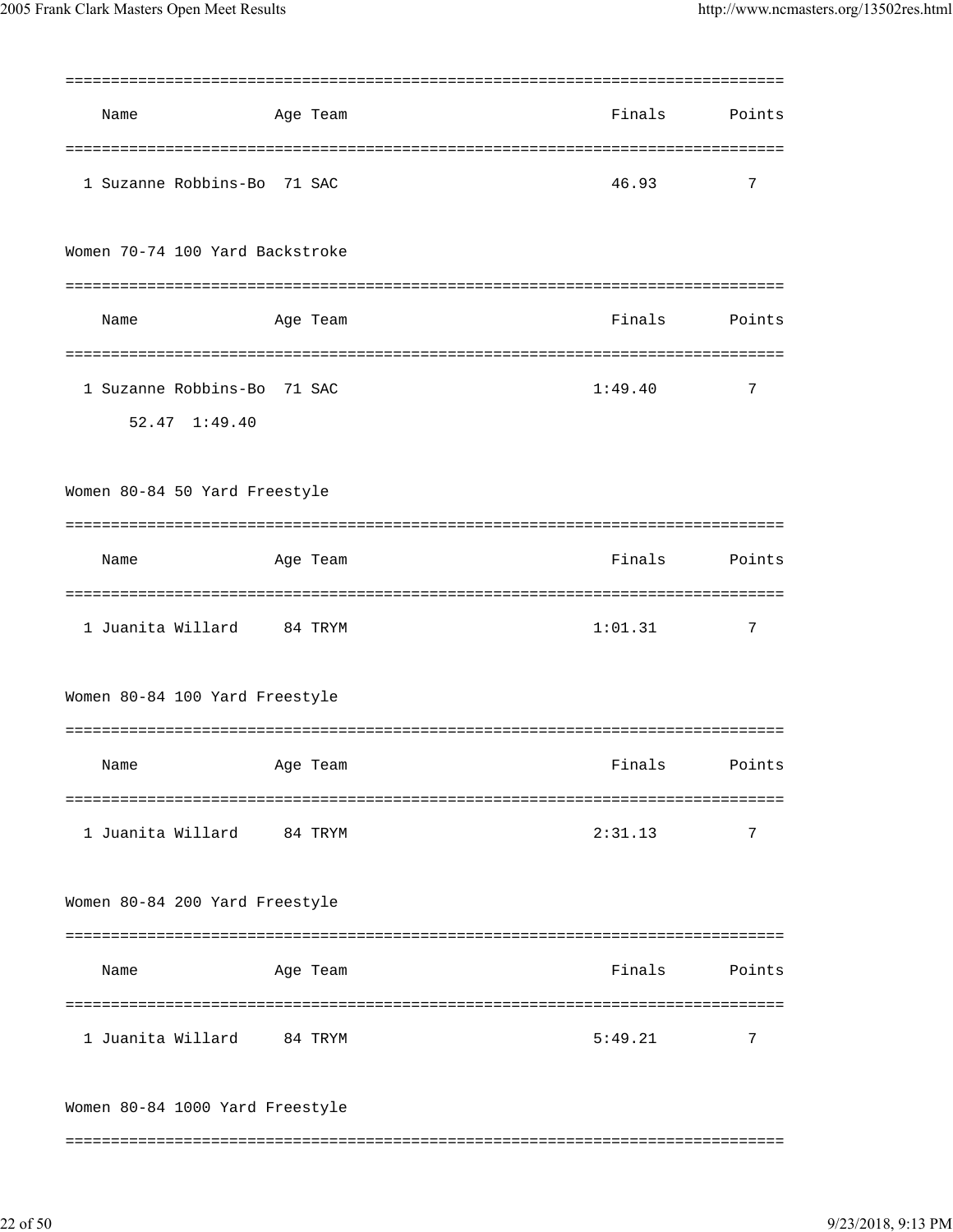| Name                                                                     | Age Team                                                              |  | Finals   | Points |
|--------------------------------------------------------------------------|-----------------------------------------------------------------------|--|----------|--------|
| 1 Juanita Willard                                                        | 84 TRYM                                                               |  | 36:10.31 | 7      |
| Men 19-24 50 Yard Freestyle                                              |                                                                       |  |          |        |
| Name                                                                     | Age Team                                                              |  | Finals   | Points |
| 1 Tehain Harvey                                                          | 19 OEVT                                                               |  | 25.75    | 7      |
| Men 19-24 500 Yard Freestyle                                             |                                                                       |  |          |        |
| Name                                                                     | Age Team                                                              |  | Finals   | Points |
| 1 Austin Wright<br>39.91 1:26.98 2:17.08 3:06.95 3:58.42 4:47.41 5:36.87 | 23 OEVT                                                               |  | 8:03.38  | 7      |
| $7:15.57$ 8:03.38                                                        |                                                                       |  |          |        |
| Men 19-24 1000 Yard Freestyle                                            |                                                                       |  |          |        |
|                                                                          |                                                                       |  |          |        |
| Name                                                                     | Age Team                                                              |  | Finals   | Points |
|                                                                          |                                                                       |  |          |        |
| 1 Brandon Schmandt                                                       | 21 OEVT                                                               |  | 11:28.27 | 7      |
| 29.91                                                                    | $1:02.51$ $1:36.30$ $2:09.99$ $2:44.42$ $3:19.87$ $3:54.82$ $4:29.90$ |  |          |        |
| 5:05.00 5:40.41 6:15.71 6:50.97 7:26.23 8:01.54 8:36.76 9:12.12          |                                                                       |  |          |        |
| 9:47.36 10:22.58 10:55.81 11:28.27                                       |                                                                       |  |          |        |
| Men 19-24 50 Yard Backstroke                                             |                                                                       |  |          |        |
| Name                                                                     | Age Team                                                              |  | Finals   | Points |
| 1 Austin Wright                                                          | 23 OEVT                                                               |  | 44.51    | 7      |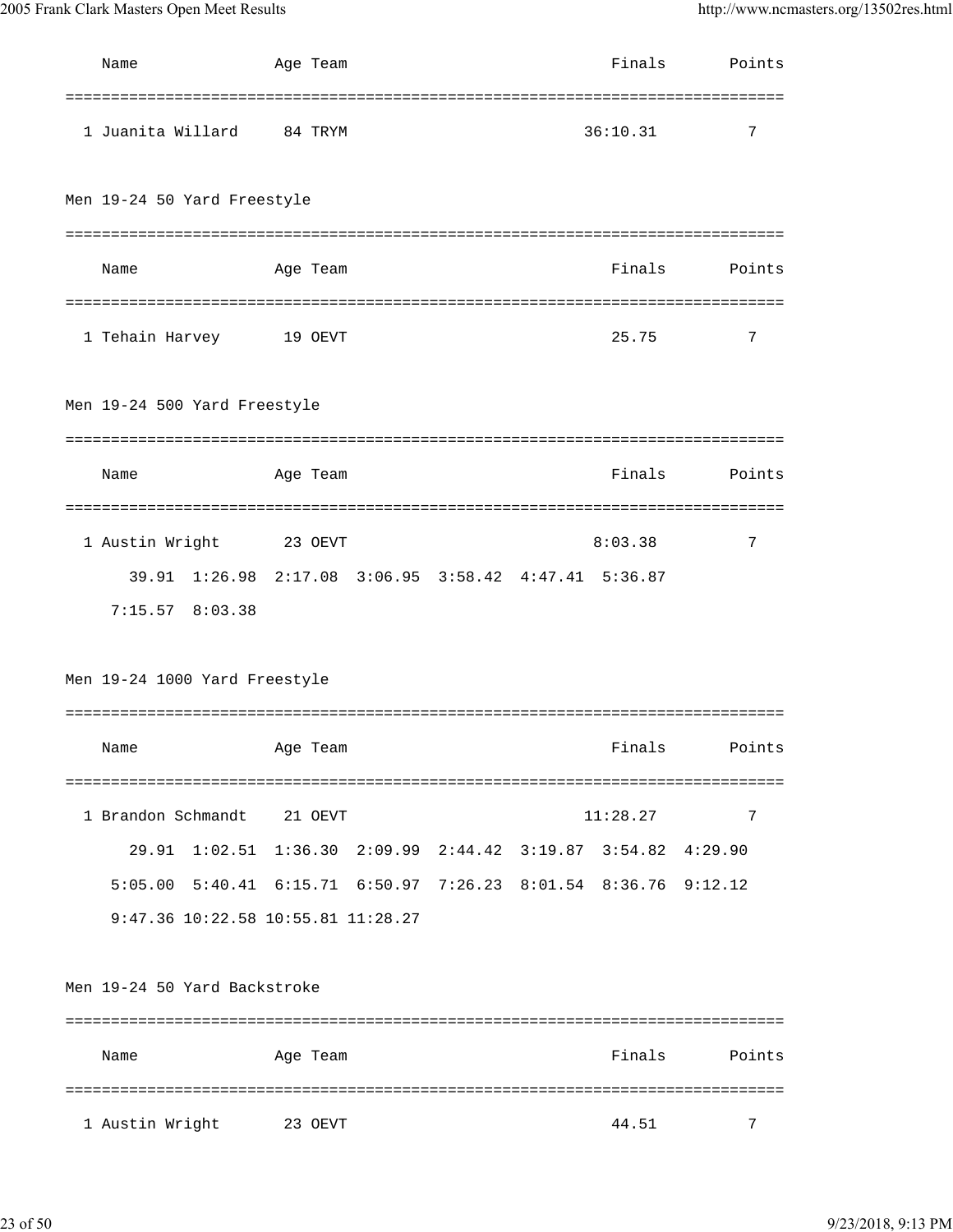| Men 19-24 50 Yard Butterfly  |          |         |        |
|------------------------------|----------|---------|--------|
|                              |          |         |        |
| Name                         | Age Team | Finals  | Points |
|                              |          |         |        |
| 1 Brandon Schmandt           | 21 OEVT  | 28.84   | 7      |
| 2 Tehain Harvey              | 19 OEVT  | 28.85   | 5      |
| Men 19-24 100 Yard Butterfly |          |         |        |
| Name                         | Age Team | Finals  | Points |
| 1 Brandon Schmandt           | 21 OEVT  | 1:06.65 | 7      |
| 30.80 1:06.65                |          |         |        |
| Men 25-29 50 Yard Freestyle  |          |         |        |
| Name                         | Age Team | Finals  | Points |
|                              |          |         |        |
| 1 Jimmy Murphy               | 29 DAMA  | 26.42   | 7      |
| 2 Sim Wilkes                 | 28 OEVT  | 34.84   | 5      |
| Men 25-29 100 Yard Freestyle |          |         |        |
| Name                         | Age Team | Finals  | Points |
|                              |          |         |        |
| 1 Jimmy Murphy 29 DAMA       |          | 57.77   | 7      |
| 27.29 57.77                  |          |         |        |
| 2 Sim Wilkes                 | 28 OEVT  | 1:20.32 | 5      |
| 36.81 1:20.32                |          |         |        |
| Men 25-29 200 Yard Freestyle |          |         |        |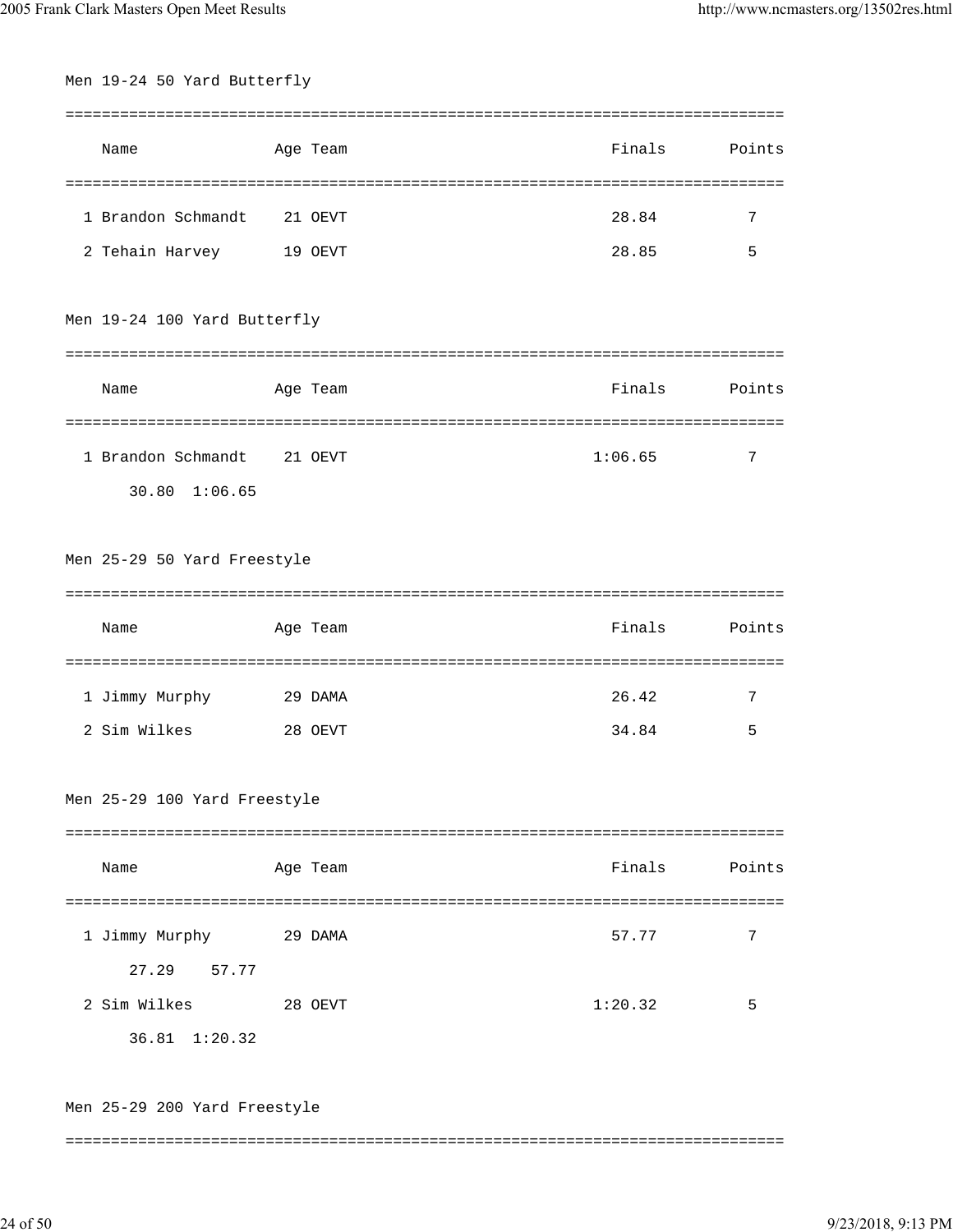2005 Frank Clark Masters Open Meet Results http://www.ncmasters.org/13502res.html

|       | Name                                                             | Age Team                                                      |  | Finals   | Points        |
|-------|------------------------------------------------------------------|---------------------------------------------------------------|--|----------|---------------|
| 28.99 | 1 Michael Ferris                                                 | 27 CSM<br>59.58 1:30.57 2:00.62                               |  | 2:00.62  | 7             |
|       | Men 25-29 500 Yard Freestyle                                     |                                                               |  |          |               |
|       | Name                                                             | Age Team                                                      |  | Finals   | Points        |
|       | 1 Michael Ferris                                                 | 27 CSM                                                        |  | 5:30.52  | 7             |
|       |                                                                  | 30.39 1:03.04 1:36.50 2:10.17 2:43.98 3:18.13 3:52.23 4:26.17 |  |          |               |
|       | $4:59.52$ $5:30.52$                                              |                                                               |  |          |               |
|       | 2 Kevin Bottomley 29 GCYM                                        |                                                               |  | 6:32.54  | 5             |
|       |                                                                  | 34.34 1:10.89 1:49.41 2:28.93 3:08.86 3:49.38 4:30.20         |  |          | 5:11.23       |
|       | $5:53.10$ $6:32.54$                                              |                                                               |  |          |               |
|       | Men 25-29 1000 Yard Freestyle<br>Name                            | Age Team                                                      |  | Finals   | Points        |
|       |                                                                  | 27 TMS                                                        |  |          |               |
|       | 1 Mark Medendorp                                                 | 28.42 59.23 1:30.71 2:03.08 2:35.56 3:08.58 3:41.79 4:15.45   |  | 11:14.69 |               |
|       | 4:50.00 5:24.37 5:58.38 6:33.67 7:09.23 7:45.29 8:21.47 8:57.40  |                                                               |  |          |               |
|       | 9:32.94 10:07.62 10:41.84 11:14.69                               |                                                               |  |          |               |
|       | 2 Tommy Gainer 28 NCAM                                           |                                                               |  | 12:33.99 | $\sim$ 5      |
|       |                                                                  | 31.55 1:06.22 1:42.74 2:20.52 2:57.99 3:36.59 4:14.60 4:53.08 |  |          |               |
|       | 5:31.71 6:10.61 6:49.12 7:27.91 8:07.02 8:45.87 9:24.90 10:03.92 |                                                               |  |          |               |
|       | 10:43.01 11:21.61 11:59.77 12:33.99                              |                                                               |  |          |               |
|       | Men 25-29 50 Yard Backstroke                                     |                                                               |  |          |               |
|       | Name                                                             | Age Team                                                      |  |          | Finals Points |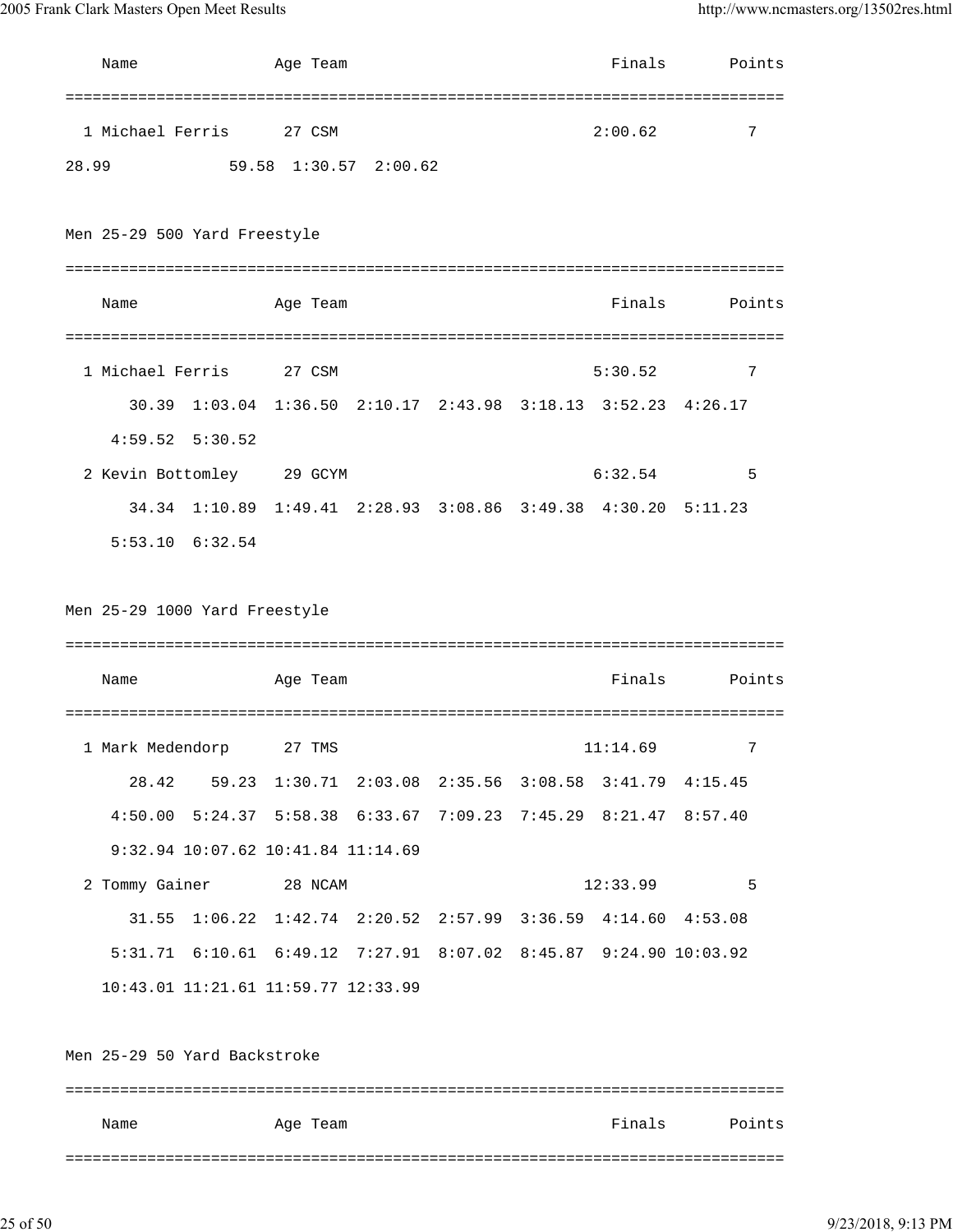| 1 Jimmy Murphy                  | 29 DAMA  | 30.72   | 7      |
|---------------------------------|----------|---------|--------|
| Men 25-29 100 Yard Backstroke   |          |         |        |
|                                 |          |         |        |
| Name                            | Age Team | Finals  | Points |
|                                 |          |         |        |
| 1 Tommy Gainer<br>28 NCAM       |          | 1:07.77 | 7      |
| 32.62 1:07.77                   |          |         |        |
|                                 |          |         |        |
| Men 25-29 50 Yard Breaststroke  |          |         |        |
|                                 |          |         |        |
| Name                            | Age Team | Finals  | Points |
|                                 |          |         |        |
| 1 Mark Medendorp                | 27 TMS   | 32.08   | 7      |
| 2 Jimmy Murphy                  | 29 DAMA  | 33.07   | 5      |
| 3 Sim Wilkes                    | 28 OEVT  | 37.86   | 4      |
| 4 Joseph Browning               | 29 THAT  | 39.20   | 3      |
|                                 |          |         |        |
| Men 25-29 100 Yard Breaststroke |          |         |        |
|                                 |          |         |        |
| Name                            | Age Team | Finals  | Points |
|                                 |          |         |        |
| 1 Joseph Browning 29 THAT       |          | 1:21.42 | 7      |
| 38.32 1:21.42                   |          |         |        |
| 2 Sim Wilkes<br>28 OEVT         |          | 1:22.81 | 5      |
| 38.27 1:22.81                   |          |         |        |
| 3 Kevin Bottomley 29 GCYM       |          | 1:23.41 | 4      |
| 40.27 1:23.41                   |          |         |        |
|                                 |          |         |        |
| Men 25-29 50 Yard Butterfly     |          |         |        |
|                                 |          |         |        |
| Name                            | Age Team | Finals  | Points |
|                                 |          |         |        |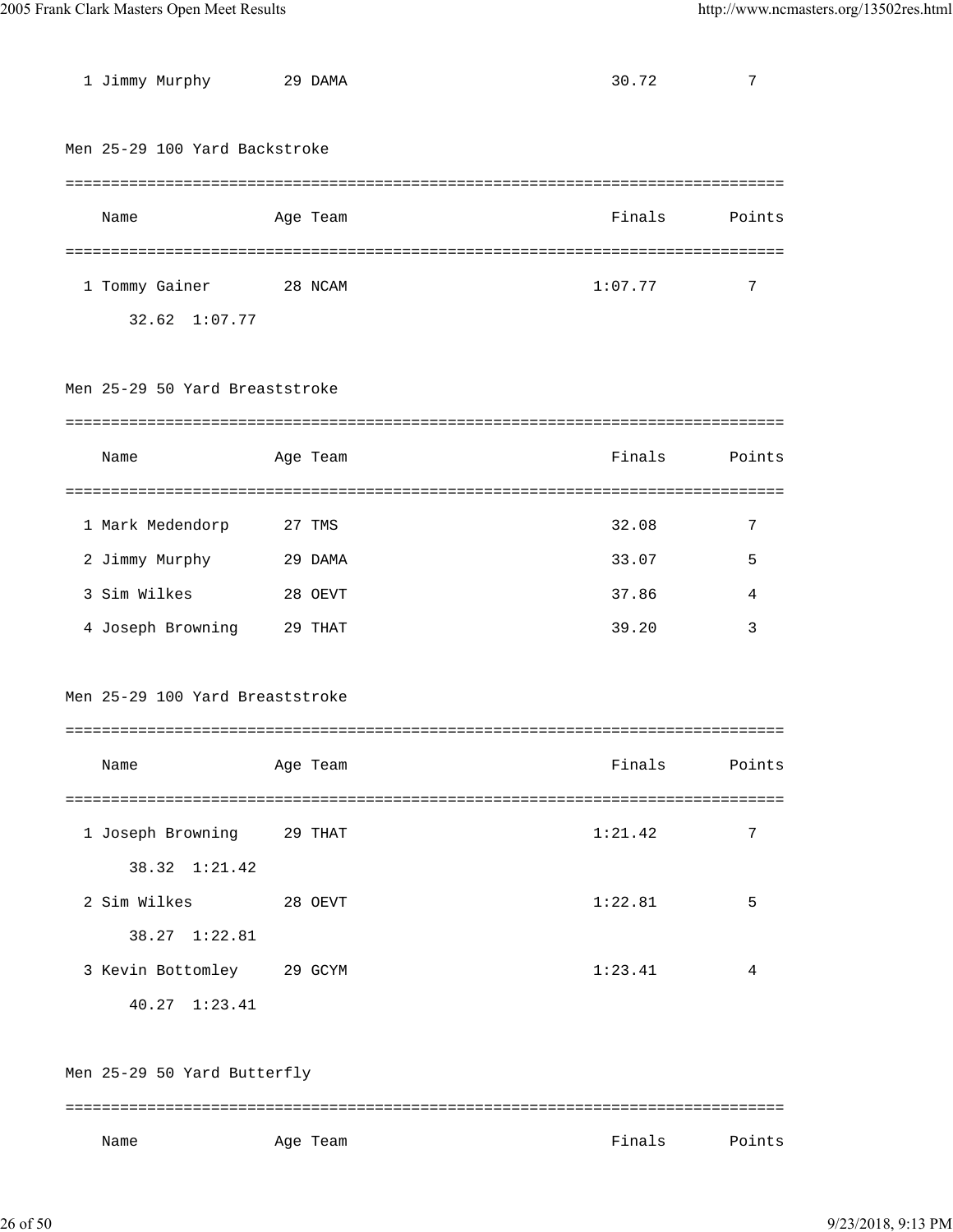| 1 Mark Medendorp              | 27 TMS   | 25.35         | 7      |
|-------------------------------|----------|---------------|--------|
| 2 Joseph Browning 29 THAT     |          | 29.85         | 5      |
|                               |          |               |        |
| Men 25-29 100 Yard Butterfly  |          |               |        |
|                               |          |               |        |
| Name                          | Age Team | Finals        | Points |
|                               |          |               |        |
| 1 Mark Medendorp 27 TMS       |          | 56.31         | 7      |
| 26.16 56.31                   |          |               |        |
| 2 Michael Ferris 27 CSM       |          | 1:00.49       | 5      |
| 28.29 1:00.49                 |          |               |        |
| 3 Joseph Browning 29 THAT     |          | 1:05.47       | 4      |
| 28.99 1:05.47                 |          |               |        |
| 4 Kevin Bottomley 29 GCYM     |          | 1:20.97       | 3      |
| 39.10 1:20.97                 |          |               |        |
|                               |          |               |        |
| Men 25-29 100 Yard IM         |          |               |        |
|                               |          |               |        |
| Name                          | Age Team | Finals        | Points |
|                               |          |               |        |
| 1 Jimmy Murphy 29 DAMA        |          | 1:04.22       | 7      |
| $30.36$ $1:04.22$             |          |               |        |
| 2 Joseph Browning 29 THAT     |          | 1:11.64       | 5      |
| 32.07 1:11.64                 |          |               |        |
|                               |          |               |        |
| Men 25-29 200 Yard IM         |          |               |        |
|                               |          |               |        |
| Name                          | Age Team | Finals Points |        |
|                               |          |               |        |
| 1 Tommy Gainer                | 28 NCAM  | 2:26.15       | 7      |
| 30.41 1:06.93 1:50.60 2:26.15 |          |               |        |
| 2 Kevin Bottomley 29 GCYM     |          | 2:53.19       | 5      |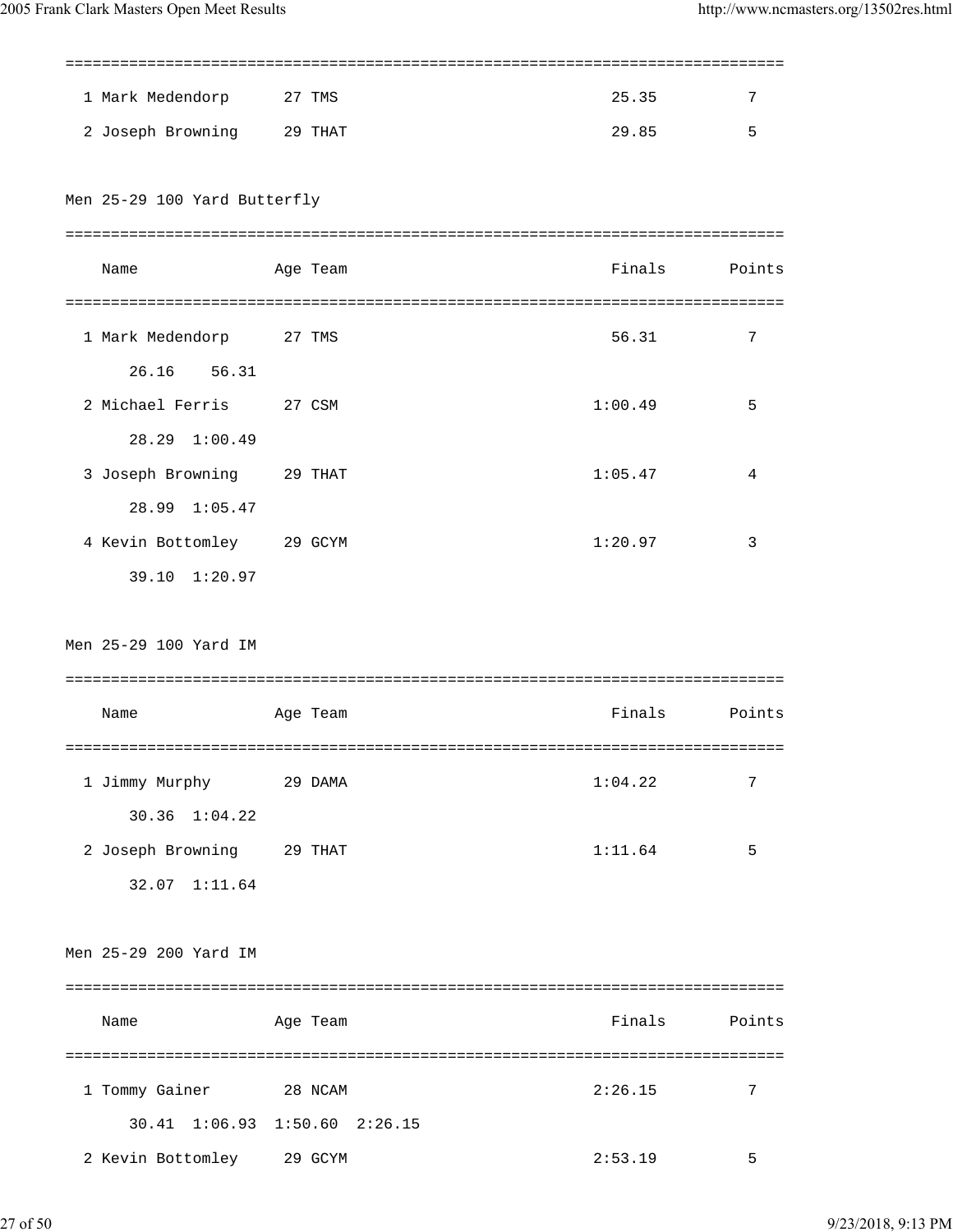38.04 1:28.15 2:14.19 2:53.19

| Men 30-34 50 Yard Freestyle  |          |         |        |
|------------------------------|----------|---------|--------|
| Name                         | Age Team | Finals  | Points |
|                              |          |         |        |
| 1 Morten Andersen            | 34 MAC   | 23.76   | 7      |
| 2 Joe Lohr                   | 30 RAM   | 24.36   | 5      |
| 3 Brian Katt                 | 31 THAT  | 24.93   | 4      |
| 4 Derek Parr                 | 30 DAMA  | 26.11   | 3      |
| 5 Steve Hartsock 31 TMS      |          | 27.66   | 2      |
| Men 30-34 100 Yard Freestyle |          |         |        |
|                              |          |         |        |
| Name                         | Age Team | Finals  | Points |
|                              |          |         |        |
| 1 Ryan Madamba               | 33 OEVT  | 51.56   | 7      |
| 24.22 51.56                  |          |         |        |
| 2 Morten Andersen 34 MAC     |          | 51.90   | 5      |
| 25.51 51.90                  |          |         |        |
| 3 Joe Lohr                   | 30 RAM   | 54.80   | 4      |
| 54.80<br>26.40               |          |         |        |
| Men 30-34 200 Yard Freestyle |          |         |        |
| Name                         | Age Team | Finals  | Points |
|                              |          |         |        |
| 1 Morten Andersen 34 MAC     |          | 1:54.70 | 7      |
| 26.94 56.00 1:24.76 1:54.70  |          |         |        |
| 2 Corey Bean                 | 31 NCAM  | 1:57.35 | 5      |
| 26.92 56.20 1:26.43 1:57.35  |          |         |        |
| 3 Brian Katt                 | 31 THAT  | 1:59.17 | 4      |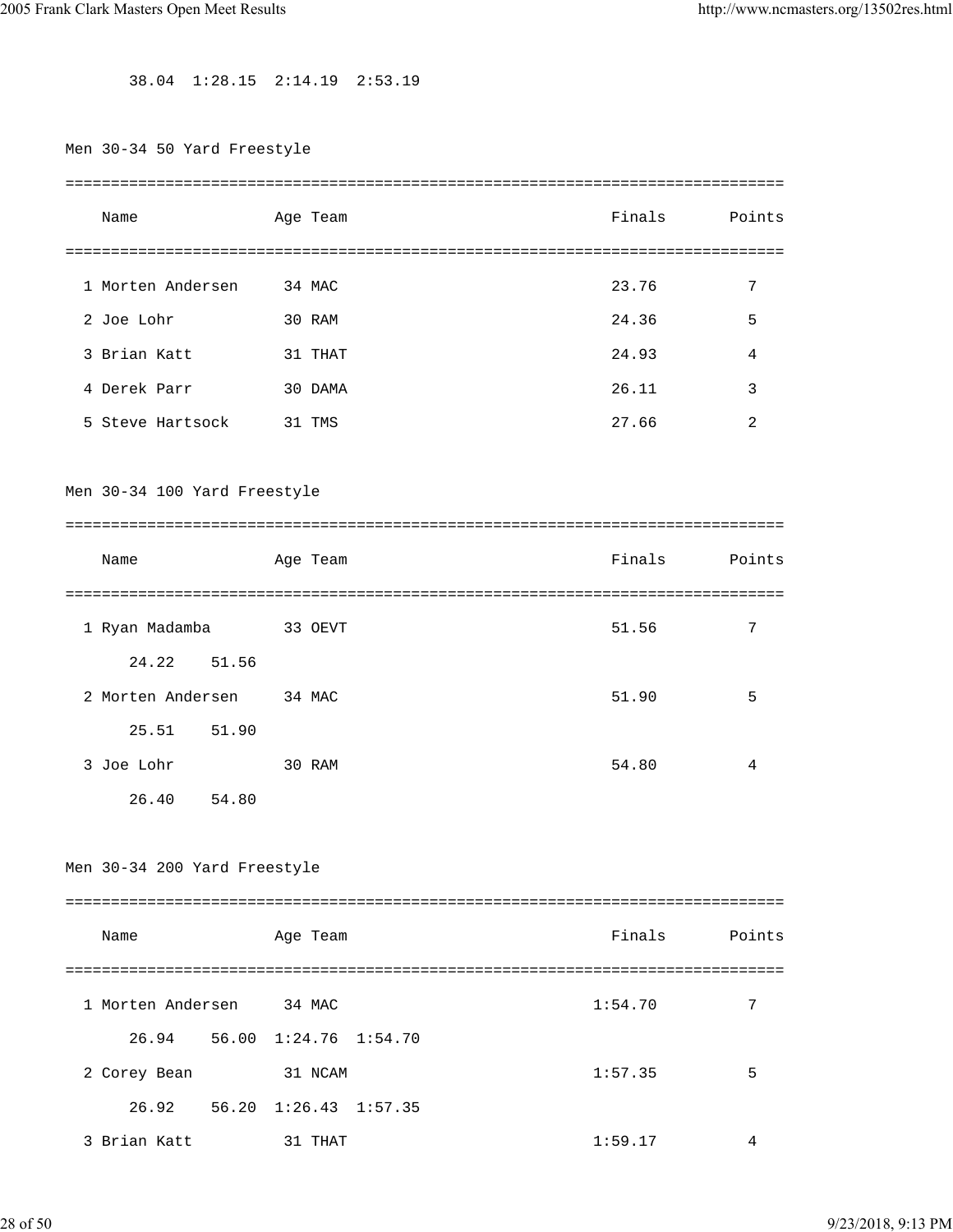| 27.33      | 56.97 1:27.84 1:59.17         |  |         |      |
|------------|-------------------------------|--|---------|------|
| 4 Joe Lohr | 30 RAM                        |  | 2:09.09 | ્ર ર |
|            | 30.56 1:02.67 1:36.06 2:09.09 |  |         |      |

Men 30-34 500 Yard Freestyle

| Name         |                                                               | Age Team |  | Finals  | Points |
|--------------|---------------------------------------------------------------|----------|--|---------|--------|
|              |                                                               |          |  |         |        |
| 1 Brian Katt |                                                               | 31 THAT  |  | 5:33.11 | 7      |
|              | 28.92 1:01.38 1:34.71 2:08.10 2:42.05 3:16.38 3:50.92 4:25.83 |          |  |         |        |
|              | $4:59.98$ $5:33.11$                                           |          |  |         |        |

Men 30-34 1000 Yard Freestyle

| Name         |                              | Age Team                                    |                                                                       |  | Finals   | Points |
|--------------|------------------------------|---------------------------------------------|-----------------------------------------------------------------------|--|----------|--------|
|              |                              |                                             |                                                                       |  |          |        |
| 1 Corey Bean |                              | 31 NCAM                                     |                                                                       |  | 10:59.95 | 7      |
| 29.82        |                              |                                             | $1:01.49$ $1:33.65$ $2:06.63$ $2:40.02$ $3:13.58$ $3:47.10$ $4:20.09$ |  |          |        |
|              |                              |                                             | 4:53.25 5:26.87 5:59.96 6:33.16 7:06.79 7:40.23 8:13.64 8:46.74       |  |          |        |
|              |                              | $9:20.30$ $9:53.63$ $10:27.01$ $10:59.95$   |                                                                       |  |          |        |
|              |                              | 2 Matthew Clancey 31 TMS                    |                                                                       |  | 13:08.76 | 5      |
|              |                              |                                             | 32.70 1:09.56 1:48.97 2:29.03 3:09.00 3:49.64 4:30.54 5:10.38         |  |          |        |
|              |                              |                                             | 5:50.83 6:30.87 7:09.89 7:50.49 8:29.69 9:09.72 9:49.42 10:29.09      |  |          |        |
|              |                              | $11:09.05$ $11:49.27$ $12:28.14$ $13:08.76$ |                                                                       |  |          |        |
|              |                              |                                             |                                                                       |  |          |        |
|              | Men 30-34 50 Yard Backstroke |                                             |                                                                       |  |          |        |
|              |                              |                                             |                                                                       |  |          |        |
| Name         |                              | Age Team                                    |                                                                       |  | Finals   | Points |
|              |                              |                                             |                                                                       |  |          |        |

Men 30-34 50 Yard Breaststroke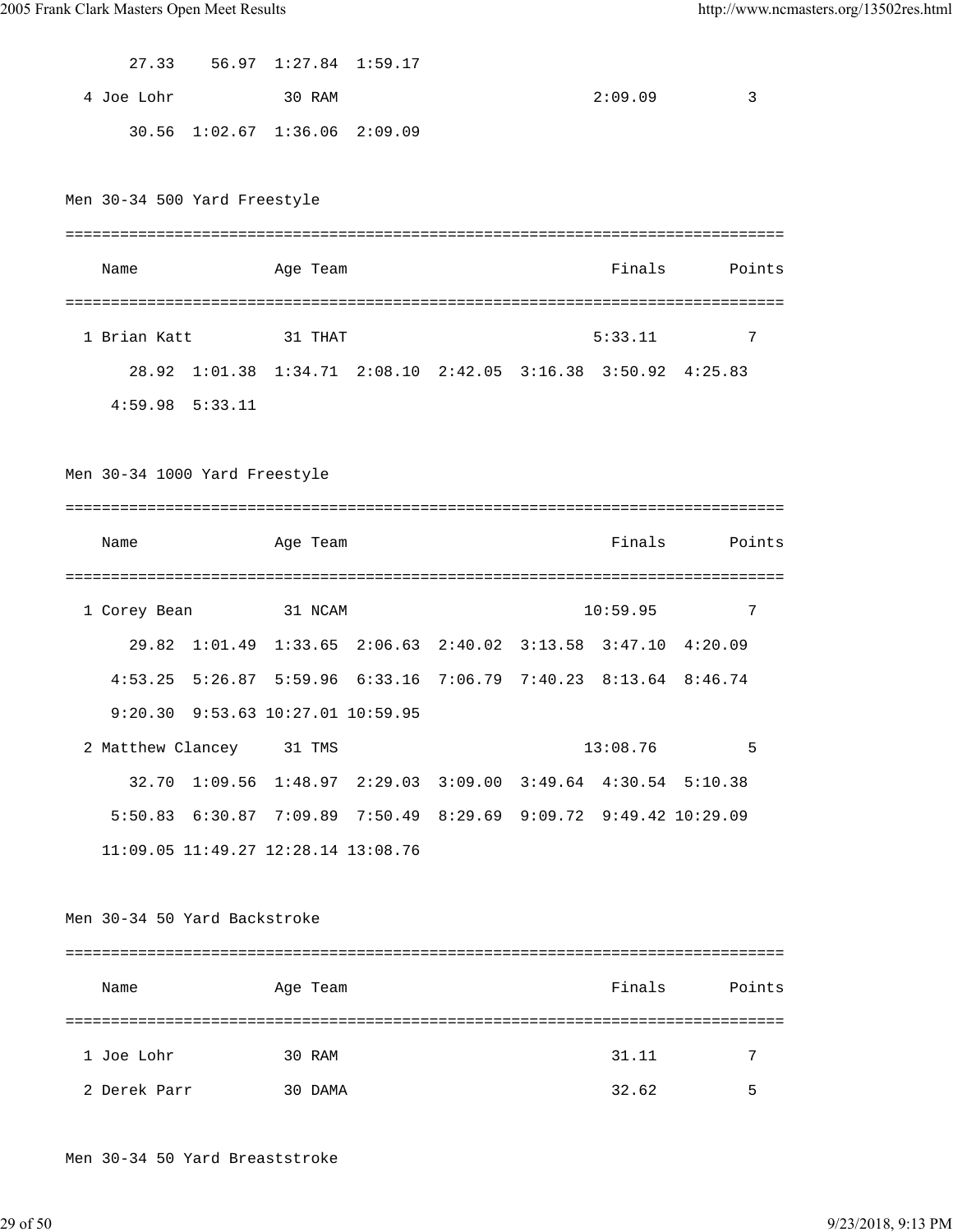| Name                            | Age Team |                         | Finals  | Points |
|---------------------------------|----------|-------------------------|---------|--------|
|                                 |          |                         |         |        |
| 1 Derek Parr                    | 30 DAMA  |                         | 31.19   | 7      |
| 2 Erik Hecht                    | 32 NCAM  |                         | 36.37   | 5      |
| Men 30-34 100 Yard Breaststroke |          |                         |         |        |
| Name                            | Age Team |                         | Finals  | Points |
| 1 Derek Parr                    | 30 DAMA  |                         | 1:07.86 | 7      |
| 31.64 1:07.86                   |          |                         |         |        |
| 2 Erik Hecht                    | 32 NCAM  |                         | 1:17.69 | 5      |
| 36.36 1:17.69                   |          |                         |         |        |
|                                 |          |                         |         |        |
| Men 30-34 200 Yard Breaststroke |          |                         |         |        |
|                                 |          |                         |         |        |
|                                 |          |                         |         |        |
| Name                            | Age Team |                         | Finals  | Points |
|                                 |          |                         |         |        |
| 1 Derek Parr                    | 30 DAMA  |                         | 2:44.21 | 7      |
| 33.89                           |          | 1:13.91 1:57.77 2:44.21 |         |        |
| Men 30-34 50 Yard Butterfly     |          |                         |         |        |
|                                 |          |                         |         |        |
| Name                            | Age Team |                         | Finals  | Points |
|                                 |          |                         |         |        |
| 1 Morten Andersen               | 34 MAC   |                         | 25.36   | 7      |
| 2 Erik Hecht                    | 32 NCAM  |                         | 31.49   | 5      |
|                                 |          |                         |         |        |
| Men 30-34 100 Yard Butterfly    |          |                         |         |        |
|                                 |          |                         |         |        |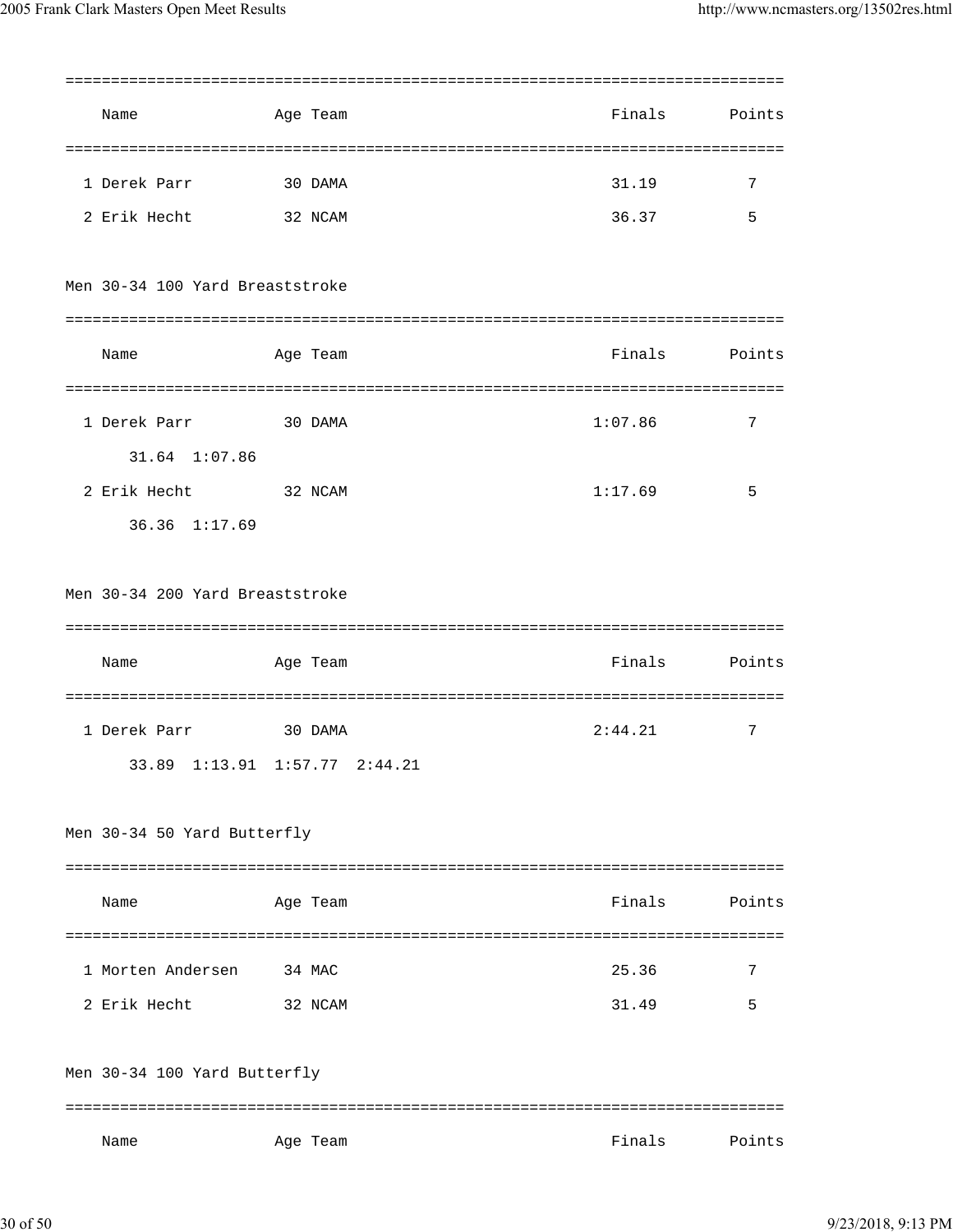| 1 Morten Andersen 34 MAC     |                               | 56.09   | 7      |
|------------------------------|-------------------------------|---------|--------|
| 27.12 56.09                  |                               |         |        |
| 2 Corey Bean                 | 31 NCAM                       | 59.19   | 5      |
| 28.18 59.19                  |                               |         |        |
|                              |                               |         |        |
| Men 30-34 200 Yard Butterfly |                               |         |        |
|                              |                               |         |        |
| Name                         | Age Team                      | Finals  | Points |
|                              |                               |         |        |
| 1 Corey Bean                 | 31 NCAM                       | 2:13.09 | 7      |
|                              | 29.66 1:03.35 1:38.37 2:13.09 |         |        |
|                              |                               |         |        |
| Men 30-34 100 Yard IM        |                               |         |        |
|                              |                               |         |        |
| Name                         | Age Team                      | Finals  | Points |
|                              |                               |         |        |
|                              |                               |         |        |
| 1 Erik Hecht 32 NCAM         |                               | 1:10.56 | 7      |
| 33.11 1:10.56                |                               |         |        |
|                              |                               |         |        |
| Men 35-39 50 Yard Freestyle  |                               |         |        |
|                              |                               |         |        |
| Name                         | Age Team                      | Finals  | Points |
|                              |                               |         |        |
| 1 Brad Donovan               | 35 NCAM                       | 24.76   | 7      |
| 2 B J Lyman                  | 38 MAC                        | 25.38   | 5      |
| 3 Greg Sousa                 | 35 DAMA                       | 27.07   | 4      |
| 4 Russell Jewett             | 38 MAC                        | 27.92   | 3      |
| 5 Terry Thomas               | 39 NCMS                       | 28.96   | 2      |
|                              |                               |         |        |
| Men 35-39 100 Yard Freestyle |                               |         |        |
|                              |                               |         |        |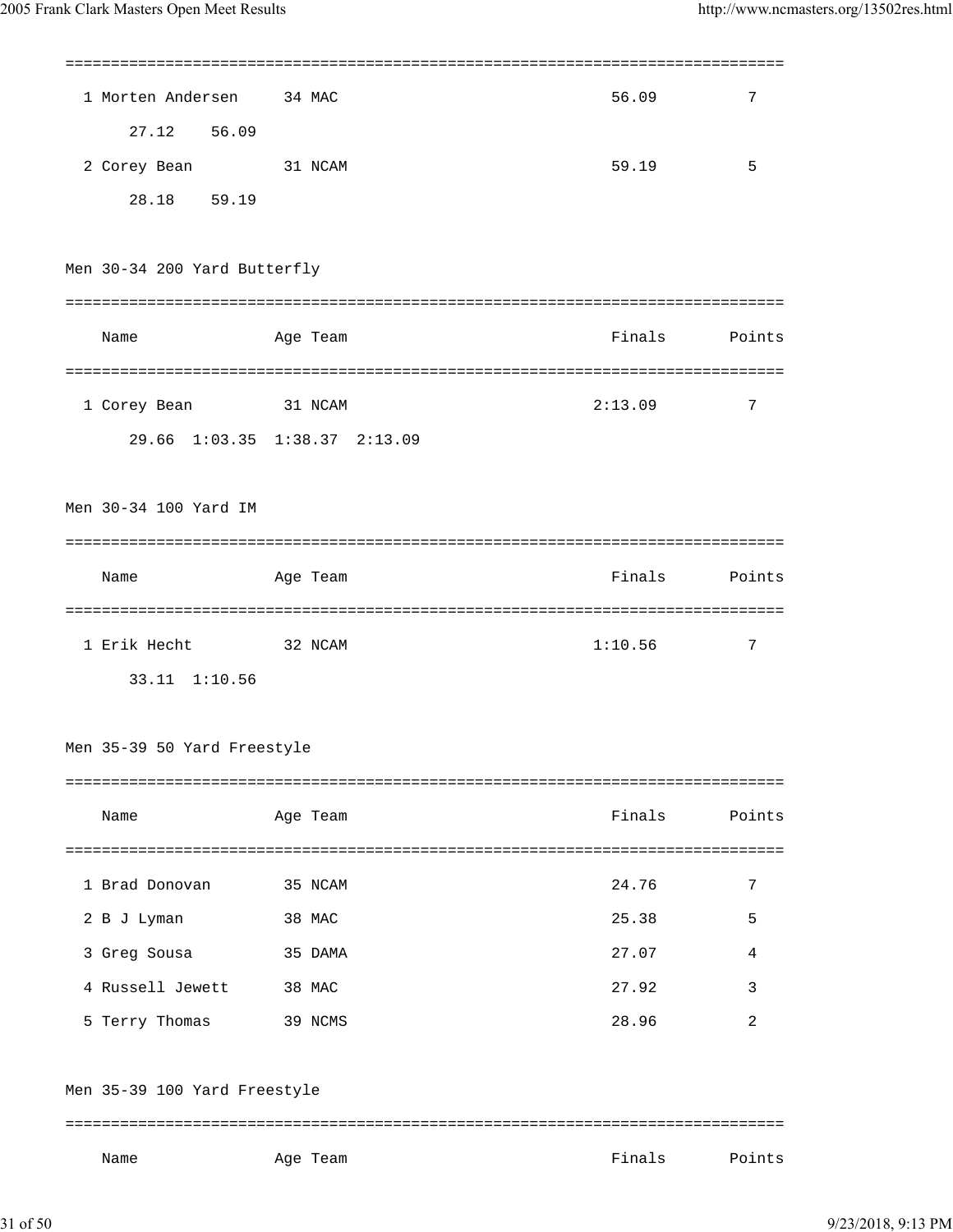| 1 B J Lyman 38 MAC            |                                                                       |  | 57.57   | 7             |
|-------------------------------|-----------------------------------------------------------------------|--|---------|---------------|
| 27.37 57.57                   |                                                                       |  |         |               |
| 2 Greg Sousa 35 DAMA          |                                                                       |  | 59.10   | 5             |
| 28.49 59.10                   |                                                                       |  |         |               |
| 3 Russell Jewett 38 MAC       |                                                                       |  | 1:01.64 | 4             |
| 29.83 1:01.64                 |                                                                       |  |         |               |
| 4 Terry Thomas 39 NCMS        |                                                                       |  | 1:05.96 | 3             |
| 30.80 1:05.96                 |                                                                       |  |         |               |
| Men 35-39 200 Yard Freestyle  |                                                                       |  |         |               |
| Name                          | Age Team                                                              |  |         | Finals Points |
|                               |                                                                       |  |         |               |
| 1 Brad Donovan 35 NCAM        |                                                                       |  | 2:00.88 | 7             |
| 28.12 59.09 1:30.41 2:00.88   |                                                                       |  |         |               |
| 2 Russell Jewett 38 MAC       |                                                                       |  | 2:19.97 | 5             |
| 31.85 1:06.92 1:44.08 2:19.97 |                                                                       |  |         |               |
| 3 Terry Thomas 39 NCMS        |                                                                       |  | 2:31.32 | 4             |
| 32.68 1:11.90 1:52.34 2:31.32 |                                                                       |  |         |               |
| Men 35-39 500 Yard Freestyle  |                                                                       |  |         |               |
| Name                          | Age Team                                                              |  | Finals  | Points        |
| 1 Terry Thomas                | 39 NCMS                                                               |  | 6:54.14 | 7             |
| 37.14                         | $1:18.03$ $1:59.13$ $2:40.88$ $3:23.73$ $4:06.77$ $4:49.99$ $5:31.56$ |  |         |               |
| $6:13.88$ $6:54.14$           |                                                                       |  |         |               |
| Men 35-39 1000 Yard Freestyle |                                                                       |  |         |               |
|                               |                                                                       |  |         |               |
| Name                          | Age Team                                                              |  | Finals  | Points        |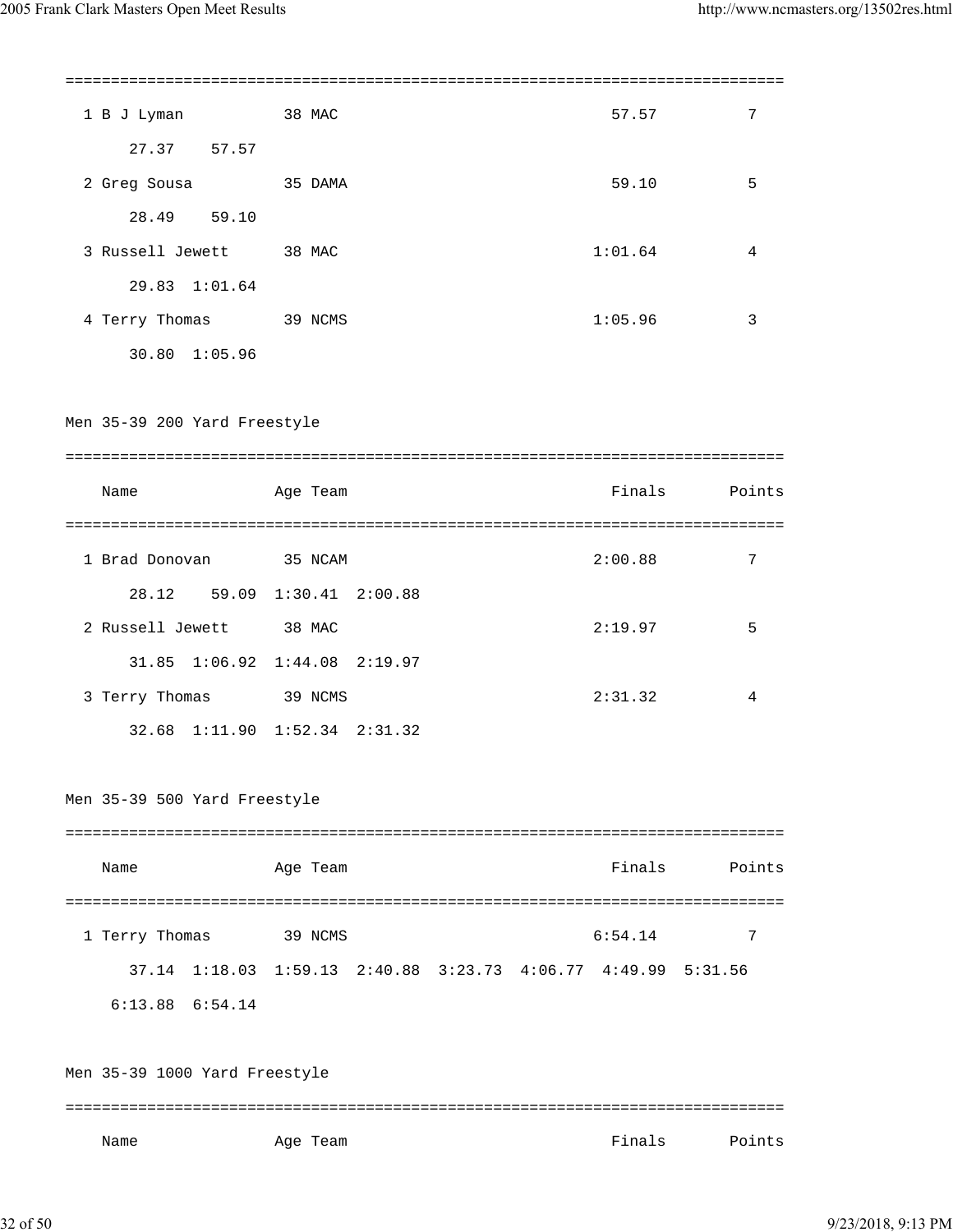| 1 Greg Sousa                                                      | 35 DAMA  |  |          | $13:04.20$ 7 |
|-------------------------------------------------------------------|----------|--|----------|--------------|
| 35.12 1:14.17 1:54.11 2:34.35 3:14.28 3:54.24 4:34.43 5:14.40     |          |  |          |              |
| 5:54.46 6:34.61 7:14.58 7:54.22 8:33.95 9:13.39 9:52.78 10:32.03  |          |  |          |              |
| 11:11.28 11:50.07 12:29.13 13:04.20                               |          |  |          |              |
| 2 Terry Thomas 39 NCMS                                            |          |  | 14:12.30 | $\sim$ 5     |
| 36.87 1:17.02 1:58.70 2:41.86 3:25.48 4:09.08 4:52.96 5:36.86     |          |  |          |              |
| 6:20.21 7:04.39 7:48.20 8:32.74 9:16.58 9:59.15 10:42.07 11:25.53 |          |  |          |              |
| 12:07.42 12:49.50 13:31.99 14:12.30                               |          |  |          |              |
|                                                                   |          |  |          |              |
| Men 35-39 50 Yard Backstroke                                      |          |  |          |              |
|                                                                   |          |  |          |              |
| Name                                                              | Age Team |  | Finals   | Points       |
|                                                                   |          |  |          |              |
| 1 B J Lyman                                                       | 38 MAC   |  | 31.22    | 7            |
| 2 Greg Sousa                                                      | 35 DAMA  |  | 34.41    | 5            |
| Men 35-39 50 Yard Breaststroke                                    |          |  |          |              |
| Name                                                              | Age Team |  | Finals   | Points       |
| 1 Scott Pulaski                                                   | 36 NCMS  |  | 31.80    | 7            |
| Men 35-39 100 Yard Breaststroke                                   |          |  |          |              |
| Name                                                              | Age Team |  | Finals   | Points       |
| 1 Scott Pulaski<br>32.67 1:10.81                                  | 36 NCMS  |  | 1:10.81  | 7            |
| Men 35-39 50 Yard Butterfly                                       |          |  |          |              |
| Name                                                              | Age Team |  | Finals   | Points       |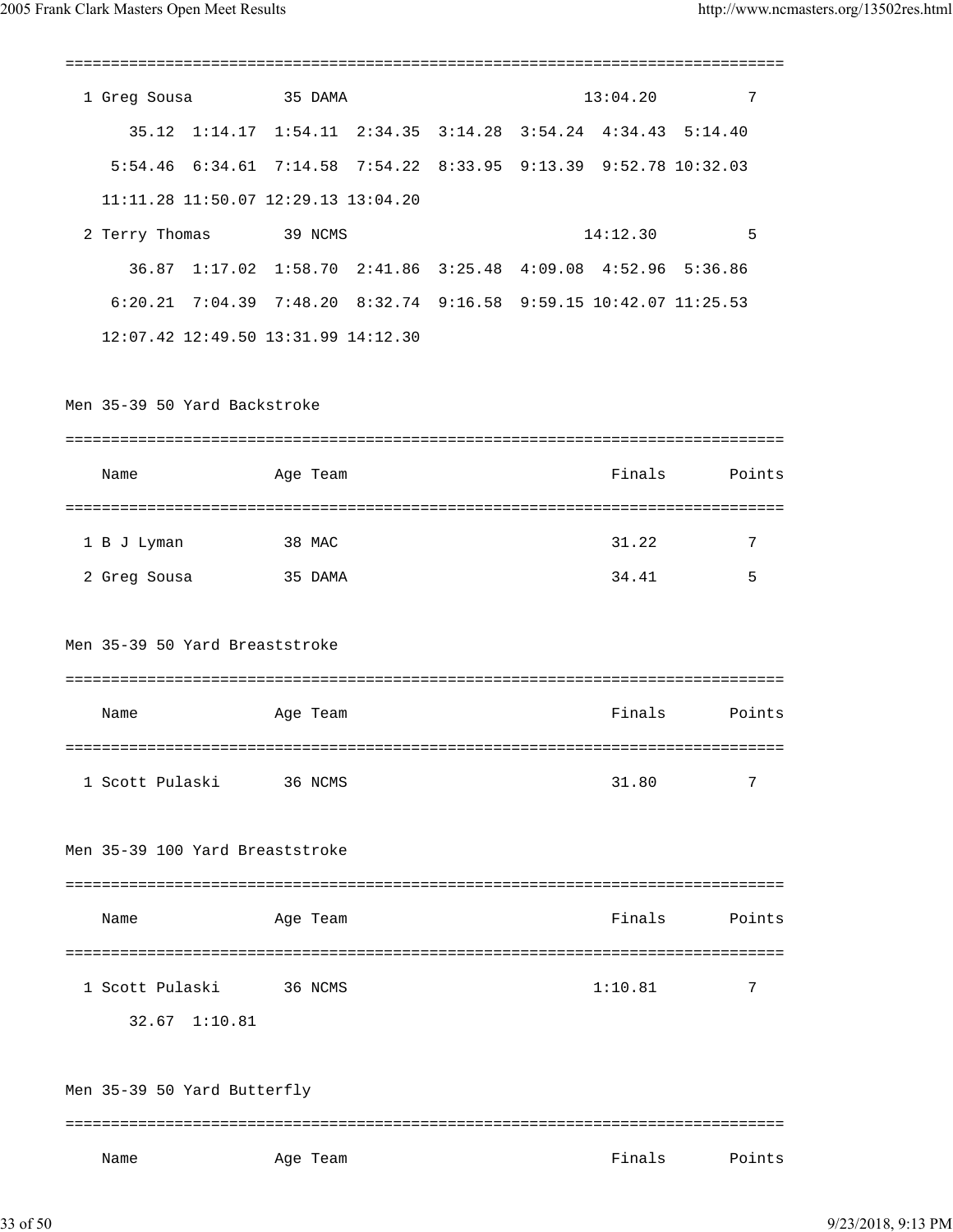| 1 B J Lyman                        | 38 MAC                        | 28.37   | 7      |
|------------------------------------|-------------------------------|---------|--------|
| 2 Terry Thomas                     | 39 NCMS                       | 30.60   | 5      |
| 3 Greg Sousa                       | 35 DAMA                       | 31.89   | 4      |
| 4 Russell Jewett 38 MAC            |                               | 32.05   | 3      |
| Men 35-39 100 Yard IM              |                               |         |        |
|                                    |                               |         |        |
| Name                               | Age Team                      | Finals  | Points |
|                                    |                               |         |        |
| 1 Brad Donovan 35 NCAM             |                               | 1:06.07 | 7      |
| 31.17 1:06.07                      |                               |         |        |
| Men 35-39 200 Yard IM              |                               |         |        |
| Name                               | Age Team                      | Finals  | Points |
|                                    |                               |         |        |
| 1 Brad Donovan 35 NCAM             |                               | 2:22.52 | 7      |
|                                    | 30.60 1:09.81 1:51.13 2:22.52 |         |        |
| 2 Scott Pulaski 36 NCMS            | 29.74 1:09.92 1:51.67 2:30.29 | 2:30.29 | 5      |
| 3 Russell Jewett 38 MAC            |                               | 2:46.46 | 4      |
|                                    | 32.55 1:18.47 2:10.03 2:46.46 |         |        |
|                                    |                               |         |        |
| Men 40-44 50 Yard Freestyle        |                               |         |        |
|                                    |                               |         |        |
| Name                               | Age Team                      | Finals  | Points |
|                                    |                               | 22.47   | 7      |
| 1 Henry Stewart<br>2 Chris Lechner | 41 RAM<br>44 AMS              | 23.35   | 5      |
| 3 John Mangrum                     | 41 RAM                        | 26.79   | 4      |
|                                    |                               |         |        |

4 Dwight Dickerman 43 MAC 28.30 3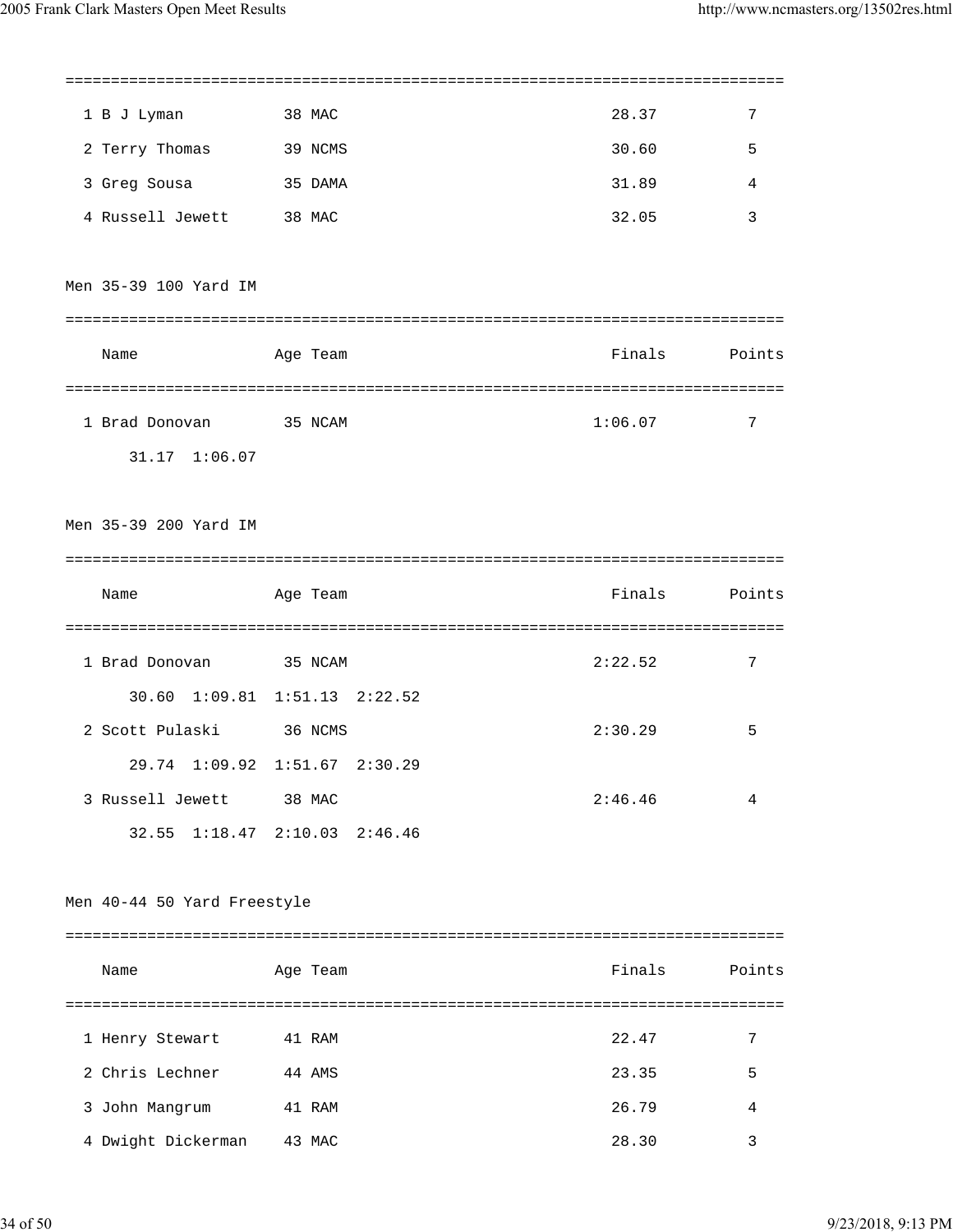| 5 Lee White                                                                              | 44 TMS   | 28.67   | 2      |
|------------------------------------------------------------------------------------------|----------|---------|--------|
| 6 Frank Gentry 43 BUM                                                                    |          | 31.48   | 1      |
| Men 40-44 100 Yard Freestyle                                                             |          |         |        |
| Name                                                                                     | Age Team | Finals  | Points |
| 1 Chris Lechner 44 AMS<br>24.56 52.46                                                    |          | 52.46   | 7      |
| 2 Dwight Dickerman 43 MAC<br>$1:02.57$ $1:02.54$                                         |          | 1:02.54 | 5      |
| 3 Stafford Gray 43 TMS<br>32.49 1:07.47                                                  |          | 1:07.47 | 4      |
| 4 Frank Gentry 43 BUM<br>34.45 1:12.04                                                   |          | 1:12.04 | 3      |
| -- Henry Stewart 41 RAM<br>24.55<br>DQ                                                   |          | DQ      |        |
| Men 40-44 200 Yard Freestyle                                                             |          |         |        |
| Name<br>Points                                                                           | Age Team | Finals  |        |
| 1 Dwight Dickerman 43 MAC                                                                |          | 2:22.35 | 7      |
| 30.10 1:43.23 2:22.42 2:22.35<br>2 Stafford Gray 43 TMS<br>33.63 1:11.27 1:50.72 2:28.76 |          | 2:28.76 | 5      |
| 3 Frank Gentry 43 BUM<br>34.34 1:14.47 1:57.42 2:43.95                                   |          | 2:43.95 | 4      |

Men 40-44 50 Yard Backstroke =============================================================================== Name **Age Team** Age Team **Finals** Points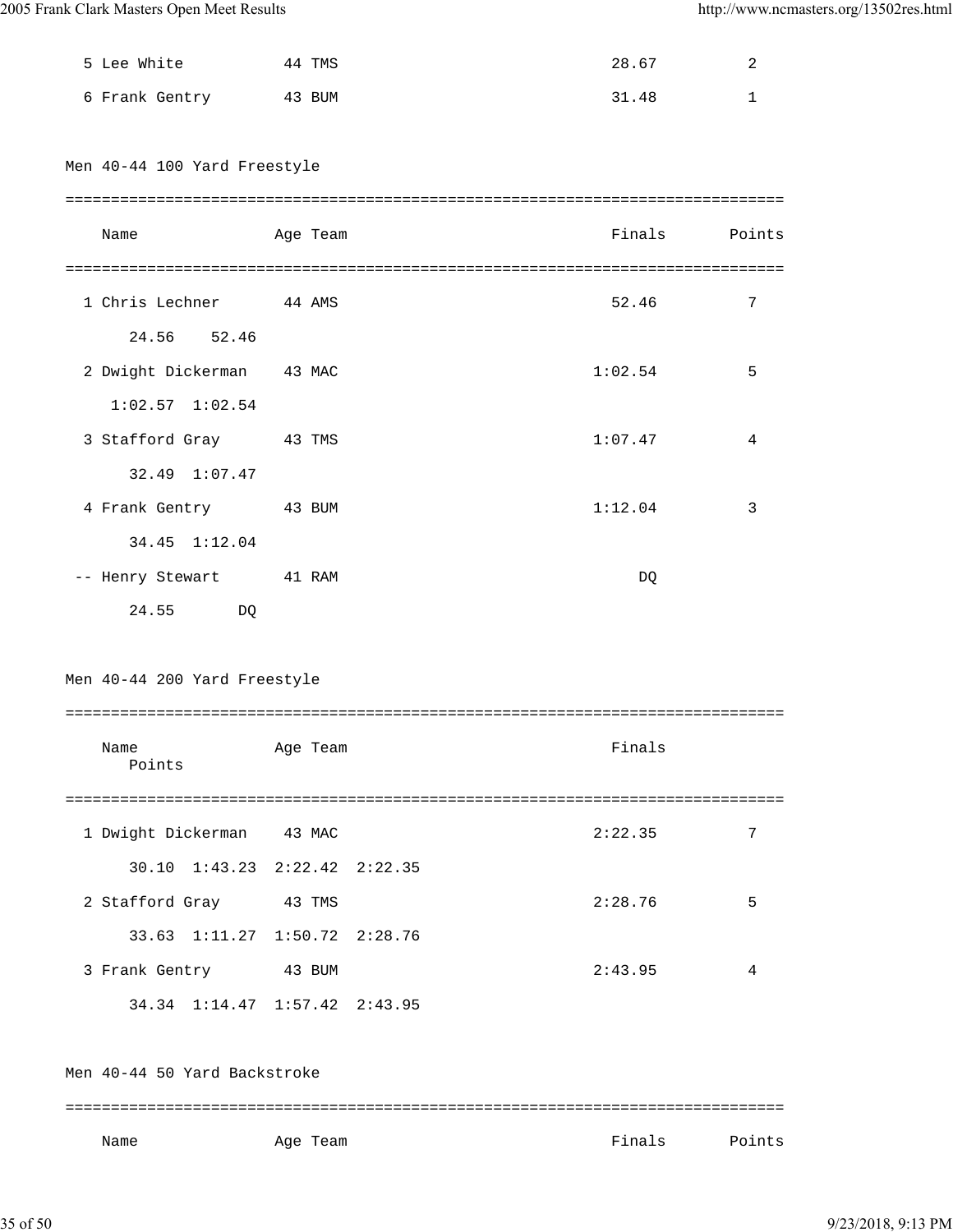| 1 John Mangrum 41 RAM                                         |          | 32.25         | $\overline{7}$  |
|---------------------------------------------------------------|----------|---------------|-----------------|
| 2 Lee White                                                   | 44 TMS   | 33.36         | 5               |
| 3 Dwight Dickerman 43 MAC                                     |          | 35.70         | 4               |
| 4 Frank Gentry 43 BUM                                         |          | 39.75         | 3               |
| Men 40-44 100 Yard Backstroke                                 |          |               |                 |
| Name                                                          | Age Team | Finals Points |                 |
| 1 John Mangrum 41 RAM                                         |          | 1:11.12       | $7\phantom{.0}$ |
| 34.97 1:11.12<br>2 Lee White<br>44 TMS                        |          | 1:14.74       | 5               |
| 36.49 1:14.74<br>3 Frank Gentry 43 BUM<br>$1:32.30$ $2:56.95$ |          | 2:56.95       | 4               |
| Men 40-44 200 Yard Backstroke<br>Name                         | Age Team | Finals        | Points          |
|                                                               |          |               |                 |
| 1 John Mangrum<br>36.49 1:15.94 1:55.89 2:34.60               | 41 RAM   | 2:34.60       | 7               |
| Men 40-44 100 Yard Breaststroke                               |          |               |                 |
| Name                                                          | Age Team | Finals        | Points          |
| 1 Lee White<br>39.06 1:21.17                                  | 44 TMS   | 1:21.17       | 7               |
| Men 40-44 50 Yard Butterfly                                   |          |               |                 |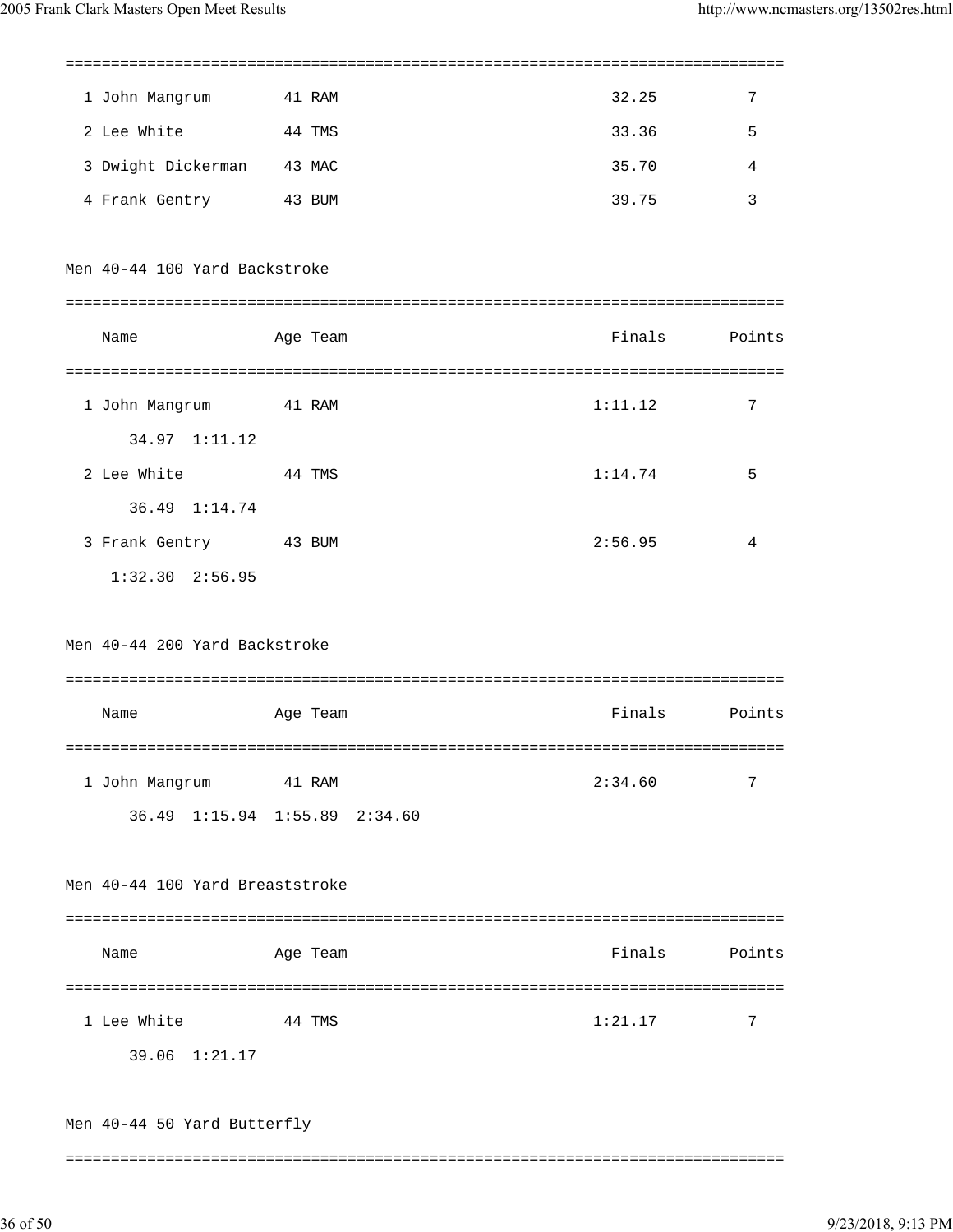| Name                          |        | Age Team | Finals        | Points         |
|-------------------------------|--------|----------|---------------|----------------|
|                               |        |          |               |                |
| 1 Henry Stewart               | 41 RAM |          | 25.03         | 7              |
| 2 Chris Lechner 44 AMS        |        |          | 25.91         | 5              |
|                               |        |          |               |                |
| Men 40-44 100 Yard Butterfly  |        |          |               |                |
|                               |        |          |               |                |
| Name                          |        | Age Team | Finals        | Points         |
|                               |        |          |               |                |
| 1 Henry Stewart 41 RAM        |        |          | 56.09         | 7              |
| 26.26 56.09                   |        |          |               |                |
| 2 Chris Lechner 44 AMS        |        |          | 57.03         | 5              |
| 26.66 57.03                   |        |          |               |                |
|                               |        |          |               |                |
| Men 40-44 100 Yard IM         |        |          |               |                |
|                               |        |          |               |                |
| Name                          |        | Age Team | Finals        | Points         |
|                               |        |          |               |                |
| 1 Lee White<br>44 TMS         |        |          | 1:13.05       | $\overline{7}$ |
| 34.24 1:13.05                 |        |          |               |                |
| 2 Stafford Gray               | 43 TMS |          | 1:19.56       | 5              |
| 37.99 1:19.56                 |        |          |               |                |
|                               |        |          |               |                |
| Men 40-44 200 Yard IM         |        |          |               |                |
|                               |        |          |               |                |
| Name                          |        | Age Team | Finals Points |                |
|                               |        |          |               |                |
| 1 Stafford Gray 43 TMS        |        |          | 2:54.61       | 7              |
| 36.32 1:21.54 2:13.73 2:54.61 |        |          |               |                |
|                               |        |          |               |                |
| Men 45-49 50 Yard Freestyle   |        |          |               |                |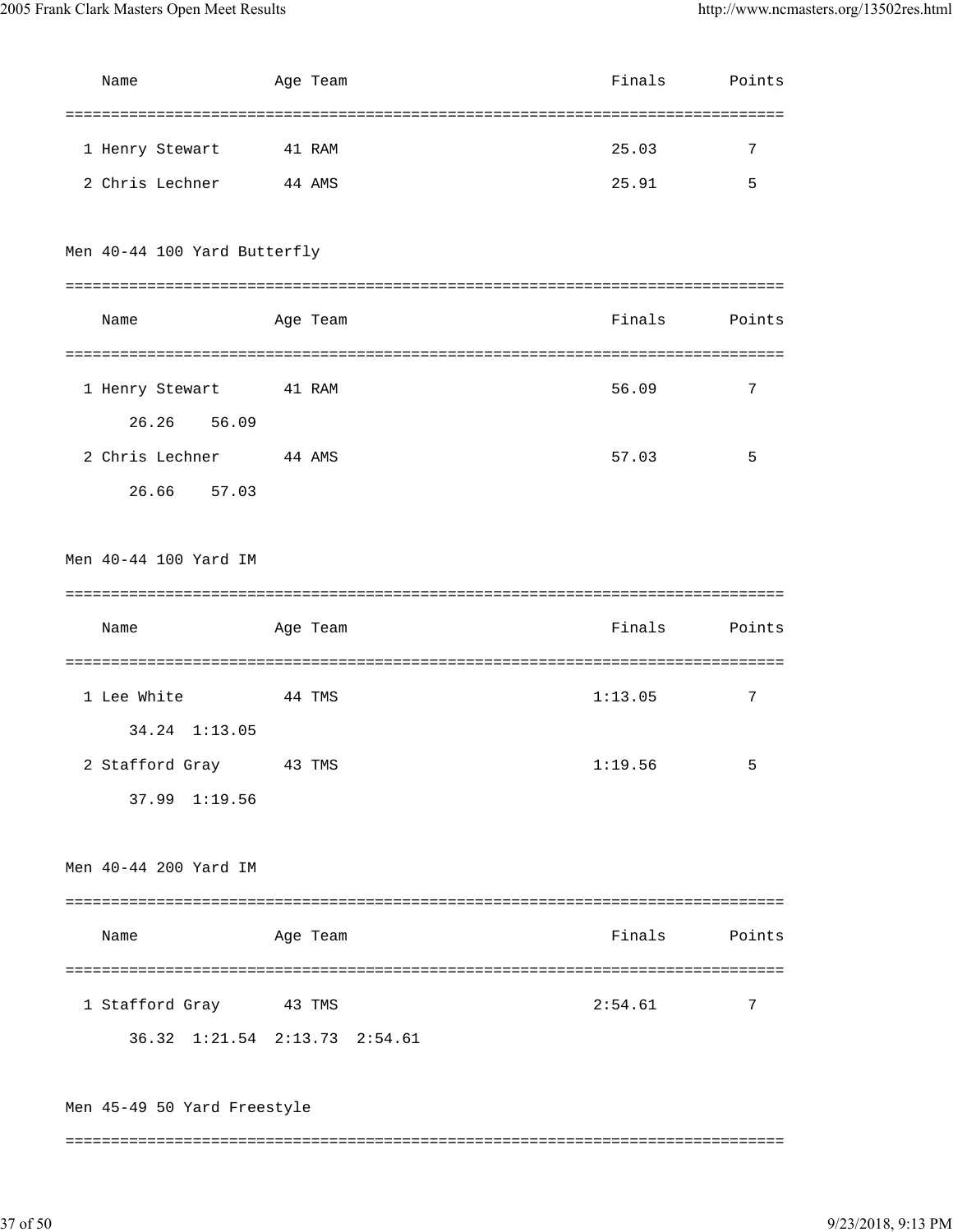| Name                                                          | Age Team |  | Finals  | Points |
|---------------------------------------------------------------|----------|--|---------|--------|
|                                                               |          |  |         |        |
| 1 Fritz Lehman                                                | 46 RAM   |  | 23.45   | 7      |
| 2 Eric Waldbauer                                              | 45 RAM   |  | 26.87   | 5      |
| 3 Chip Hoover                                                 | 45 MAC   |  | 27.96   | 4      |
| 4 George Davis                                                | 46 NCMS  |  | 28.11   | 3      |
| 5 Doug Cox                                                    | 48 NCMS  |  | 30.52   | 2      |
| 6 Jim Smothers                                                | 48 GCYM  |  | 32.96   | 1      |
|                                                               |          |  |         |        |
| Men 45-49 100 Yard Freestyle                                  |          |  |         |        |
|                                                               |          |  |         |        |
| Name                                                          | Age Team |  | Finals  | Points |
| 1 Brian Huey                                                  | 45 MAC   |  | 1:02.71 | 7      |
| 31.25 1:02.71                                                 |          |  |         |        |
| 2 George Davis                                                | 46 NCMS  |  | 1:03.10 | 5      |
| 29.71 1:03.10                                                 |          |  |         |        |
|                                                               |          |  |         |        |
| Men 45-49 200 Yard Freestyle                                  |          |  |         |        |
|                                                               |          |  |         |        |
| Name                                                          | Age Team |  | Finals  | Points |
|                                                               |          |  |         |        |
| 1 Brian Huey                                                  | 45 MAC   |  | 2:13.43 | 7      |
| 32.71 1:06.26 1:40.13 2:13.43                                 |          |  |         |        |
|                                                               |          |  |         |        |
| Men 45-49 500 Yard Freestyle                                  |          |  |         |        |
|                                                               |          |  |         |        |
| Name                                                          | Age Team |  | Finals  | Points |
| 1 Brian Huey                                                  | 45 MAC   |  | 6:01.85 | 7      |
| 34.15 1:10.23 1:47.25 2:24.28 3:01.40 3:38.83 4:15.87 4:52.33 |          |  |         |        |
| 5:27.81 6:01.85                                               |          |  |         |        |
| 2 Eric Waldbauer                                              | 45 RAM   |  | 6:24.79 | 5      |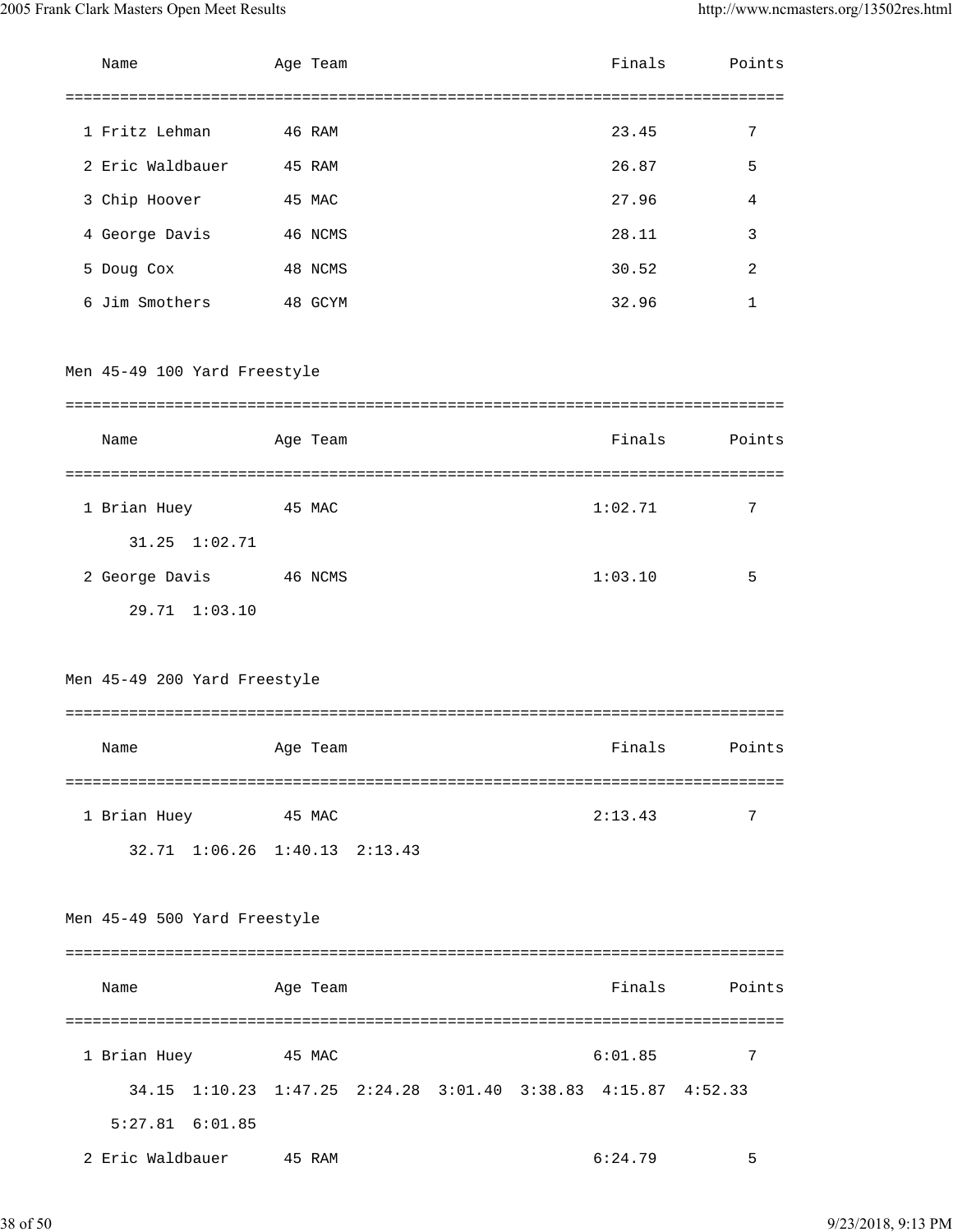33.67 1:11.70 1:51.91 2:31.83 3:11.41 3:50.70 4:29.79 5:09.04

5:47.71 6:24.79

Men 45-49 1000 Yard Freestyle

| Name                                                            | Age Team |                         |          | Finals Points |
|-----------------------------------------------------------------|----------|-------------------------|----------|---------------|
|                                                                 |          |                         |          |               |
| 1 Brian Huey                                                    | 45 MAC   |                         | 12:20.29 | 7             |
| 35.12 1:11.42 1:48.75 2:26.99 3:04.74 3:43.04 4:20.81 4:58.33   |          |                         |          |               |
| 5:35.51 6:12.86 6:50.52 7:27.92 8:05.00 8:42.06 9:19.74 9:56.72 |          |                         |          |               |
| 10:33.54 11:10.04 11:45.51 12:20.29                             |          |                         |          |               |
| -- Jim Smothers 48 GCYM                                         |          |                         | DQ.      |               |
| 37.71 1:18.99 2:43.76                                           |          | $3:26.42 \quad 4:09.48$ |          | 5:35.92       |
| $6:19.92$ $7:04.14$                                             |          |                         |          |               |
|                                                                 |          |                         |          |               |
| Men 45-49 50 Yard Backstroke                                    |          |                         |          |               |
|                                                                 |          |                         |          |               |
| Name                                                            | Age Team |                         |          | Finals Points |
|                                                                 |          |                         |          |               |
| 1 Fritz Lehman                                                  | 46 RAM   |                         | 26.47    | 7             |
| 2 Chip Hoover 45 MAC                                            |          |                         | 33.37    | 5             |
| 3 George Davis 46 NCMS                                          |          |                         | 38.07    | 4             |
|                                                                 |          |                         |          |               |
| Men 45-49 100 Yard Backstroke                                   |          |                         |          |               |
|                                                                 |          |                         |          |               |
| Name                                                            | Age Team |                         | Finals   | Points        |
|                                                                 |          |                         |          |               |
| 1 Fritz Lehman                                                  | 46 RAM   |                         | 57.63    | 7             |
| 28.71<br>57.63                                                  |          |                         |          |               |

 2 Brian Huey 45 MAC 1:16.22 5 38.34 1:16.22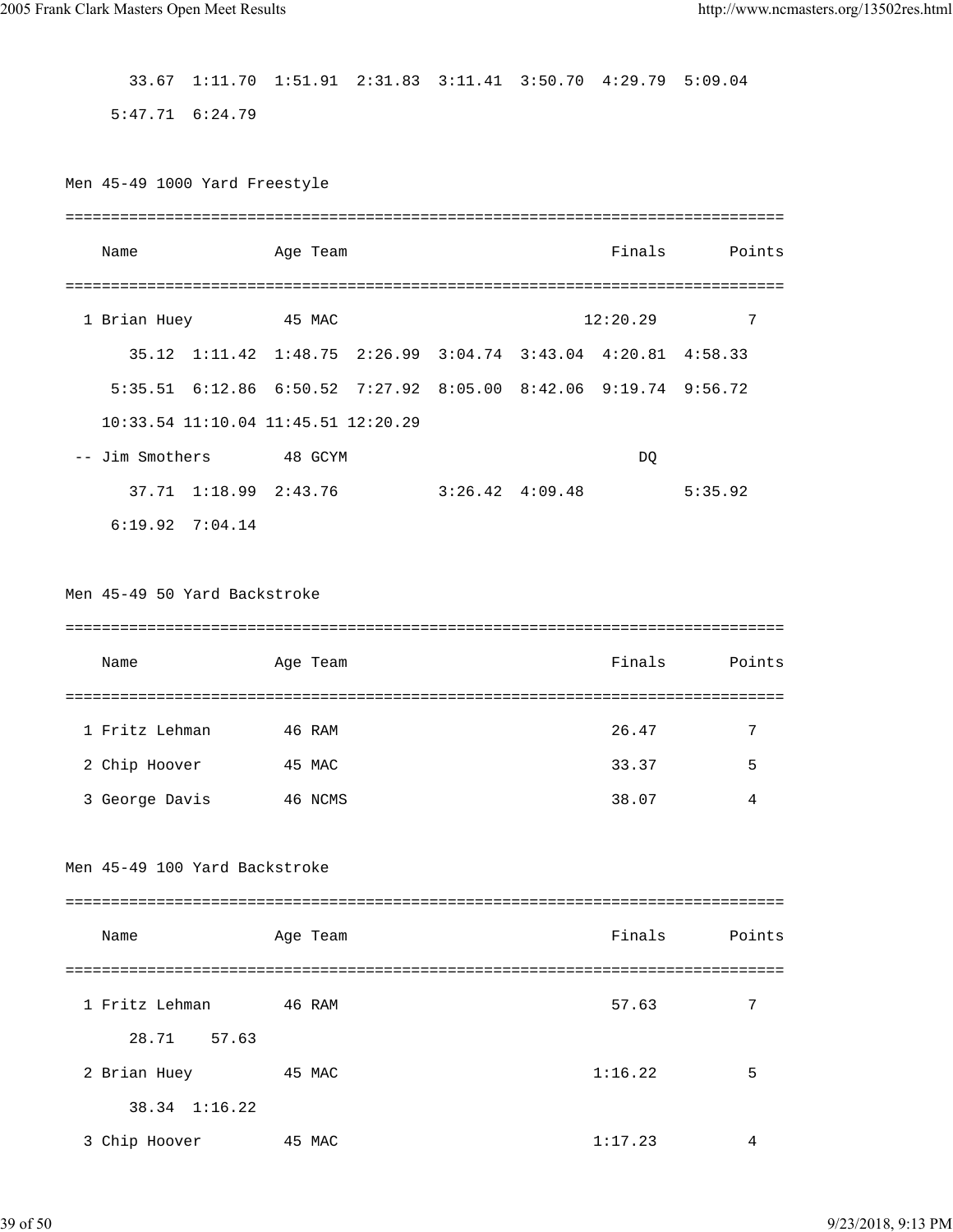1:13.22 1:17.23

| Men 45-49 50 Yard Breaststroke  |                                                 |                                              |              |
|---------------------------------|-------------------------------------------------|----------------------------------------------|--------------|
| Name                            | Age Team                                        | Finals                                       | Points       |
|                                 |                                                 |                                              |              |
| 1 Fritz Lehman                  | 46 RAM                                          | 31.68                                        | 7            |
| 2 Eric Waldbauer                | 45 RAM                                          | 32.97                                        | 5            |
| 3 Chip Hoover                   | 45 MAC                                          | 37.92                                        | 4            |
| 4 Doug Cox                      | 48 NCMS                                         | 38.70                                        | 3            |
| Men 45-49 100 Yard Breaststroke |                                                 |                                              |              |
|                                 |                                                 |                                              |              |
| Name                            | Age Team                                        | Finals                                       | Points       |
|                                 |                                                 |                                              |              |
| 1 Eric Waldbauer                | 45 RAM                                          | 1:12.08                                      | 7            |
| 34.39 1:12.08                   |                                                 |                                              |              |
| 2 Chip Hoover                   | 45 MAC                                          | 1:22.19                                      | 5            |
| 39.05 1:22.19                   |                                                 |                                              |              |
| Men 45-49 200 Yard Breaststroke |                                                 |                                              |              |
| Name                            | Age Team                                        | Finals                                       | Points       |
| 1 Eric Waldbauer                | =====================================<br>45 RAM | =================================<br>2:38.26 | 7            |
| 36.31 1:16.32 1:57.58           | 2:38.26                                         |                                              |              |
| Men 45-49 50 Yard Butterfly     |                                                 |                                              |              |
| Name                            | Age Team                                        | Finals                                       | Points       |
|                                 |                                                 |                                              | ============ |
| 1 Chip Hoover                   | 45 MAC                                          | 31.06                                        | 7            |
| 2 George Davis                  | 46 NCMS                                         | 33.67                                        | 5            |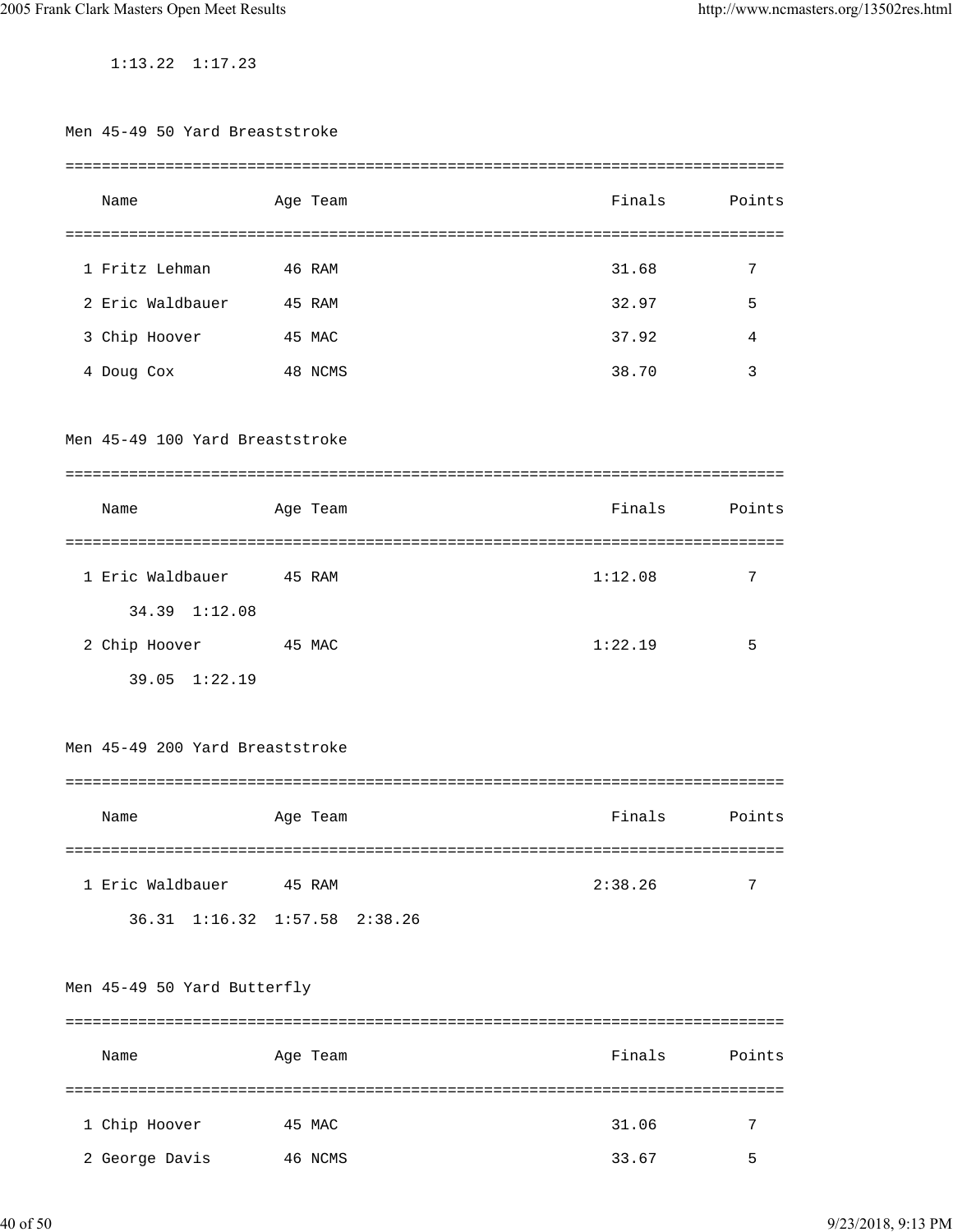| 3 Jim Smothers               | 48 GCYM                       | 37.49   | 4              |
|------------------------------|-------------------------------|---------|----------------|
| Men 45-49 100 Yard Butterfly |                               |         |                |
|                              |                               |         |                |
| Name                         | Age Team                      | Finals  | Points         |
|                              |                               |         |                |
| 1 Brian Huey                 | 45 MAC                        | 1:12.73 | 7              |
| 35.17 1:12.73                |                               |         |                |
|                              |                               |         |                |
| Men 45-49 100 Yard IM        |                               |         |                |
|                              |                               |         |                |
| Name                         | Age Team                      | Finals  | Points         |
|                              |                               |         |                |
| 1 Doug Cox                   | 48 NCMS                       | 1:18.34 | 7              |
| 37.95 1:18.34                |                               |         |                |
|                              |                               |         |                |
| Men 45-49 200 Yard IM        |                               |         |                |
| Name                         | Age Team                      | Finals  | Points         |
|                              |                               |         |                |
| 1 Brian Huey                 | 45 MAC                        | 2:34.34 | $7\phantom{.}$ |
|                              | 34.67 1:15.88 2:00.79 2:34.34 |         |                |
|                              |                               |         |                |
| Men 50-54 50 Yard Freestyle  |                               |         |                |
|                              |                               |         |                |
| Name                         | Age Team                      | Finals  | Points         |
|                              |                               |         |                |
| 1 Keith Fox                  | 51 BUM                        | 28.51   | 7              |
|                              |                               |         |                |
| Men 50-54 200 Yard Freestyle |                               |         |                |
|                              |                               |         |                |
| Name                         | Age Team                      | Finals  | Points         |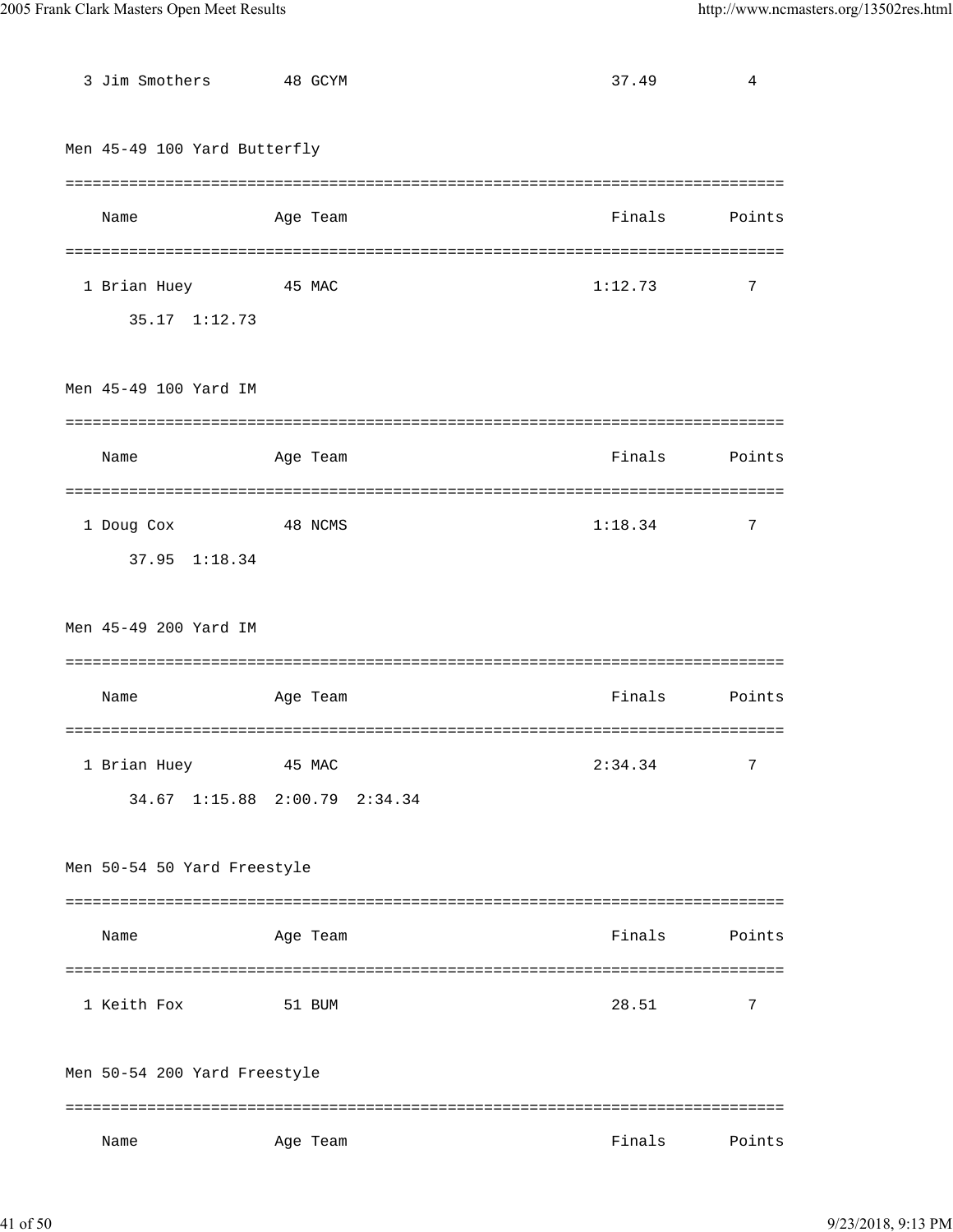| 1 Don Gilchrist                                                    | 51 NCMS  |         |  | 2:01.80  | 7                    |
|--------------------------------------------------------------------|----------|---------|--|----------|----------------------|
| 28.29 58.56 1:29.90                                                |          | 2:01.80 |  |          |                      |
| Men 50-54 1000 Yard Freestyle                                      |          |         |  |          |                      |
| Name                                                               | Age Team |         |  | Finals   | Points               |
| 1 Joe Gosha                                                        | 51 NCMS  |         |  | 15:03.76 | 7                    |
| 38.45 1:21.20 2:05.68 2:49.64 3:36.55 4:22.73 5:08.65 5:54.53      |          |         |  |          |                      |
| 6:41.18 7:28.12 8:14.09 9:00.55 9:46.73 10:32.69 11:19.28 12:05.42 |          |         |  |          |                      |
| 12:51.28 13:37.03 14:21.83 15:03.76                                |          |         |  |          |                      |
| Men 50-54 50 Yard Backstroke                                       |          |         |  |          |                      |
|                                                                    |          |         |  |          |                      |
| Name                                                               | Age Team |         |  | Finals   | Points               |
|                                                                    |          |         |  |          |                      |
| 1 Keith Fox                                                        | 51 BUM   |         |  | 34.50    | 7                    |
| 2 Joe Gosha                                                        | 51 NCMS  |         |  | 36.09    | 5                    |
| Men 50-54 100 Yard Backstroke                                      |          |         |  |          |                      |
|                                                                    |          |         |  |          |                      |
| Name                                                               | Age Team |         |  | Finals   | Points<br>========== |
| 1 Keith Fox                                                        | 51 BUM   |         |  | 1:19.53  | 7                    |
| 38.13 1:19.53                                                      |          |         |  |          |                      |
| Men 50-54 50 Yard Breaststroke                                     |          |         |  |          |                      |
| Name                                                               | Age Team |         |  | Finals   | Points               |
| 1 Don Gilchrist                                                    | 51 NCMS  |         |  | 32.05    | 7                    |

2 Keith Fox 51 BUM 39.09 5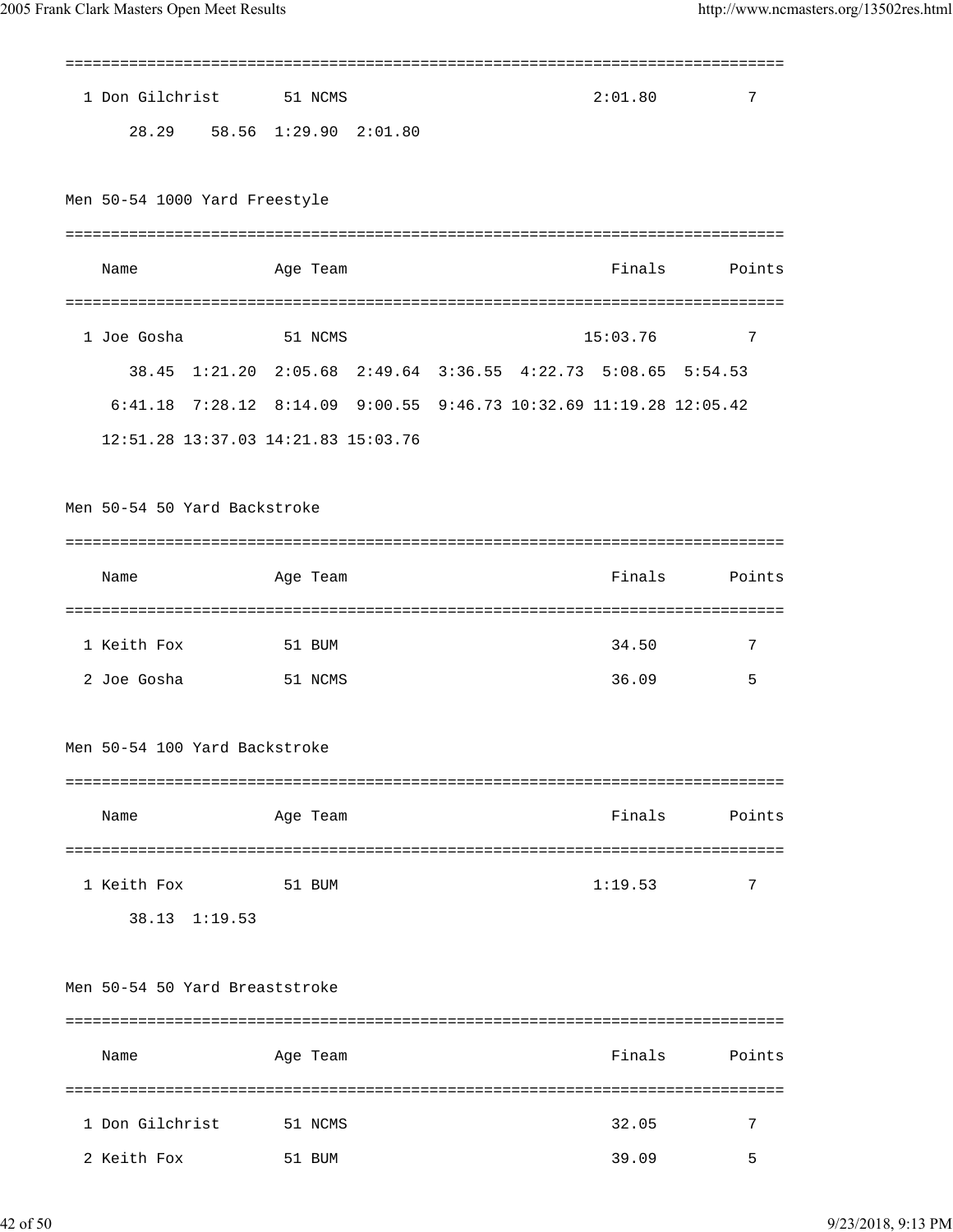| Men 50-54 100 Yard IM        |                               |                       |             |
|------------------------------|-------------------------------|-----------------------|-------------|
|                              |                               |                       |             |
| Name                         | Age Team                      | Finals                | Points      |
|                              |                               |                       |             |
| 1 Joe Gosha                  | 51 NCMS                       | 1:14.35               | 7           |
| 35.41 1:14.35                |                               |                       |             |
|                              |                               |                       |             |
| Men 50-54 200 Yard IM        |                               |                       |             |
|                              |                               |                       |             |
| Name                         | Age Team                      | Finals                | Points      |
|                              |                               |                       |             |
| 1 Don Gilchrist 51 NCMS      |                               | 2:19.15               | 7           |
|                              | 29.11 1:05.53 1:45.70 2:19.15 |                       |             |
|                              |                               |                       |             |
| Men 55-59 50 Yard Freestyle  |                               |                       |             |
|                              |                               |                       |             |
|                              |                               |                       |             |
| Name                         | Age Team                      | Finals                |             |
| ========================     |                               | ===================== | Points      |
| 1 Andrew Richelson 57 TMS    |                               | 27.70                 | 7           |
|                              |                               |                       |             |
| Men 55-59 100 Yard Freestyle |                               |                       |             |
|                              |                               |                       |             |
| Name                         | Age Team                      | Finals                |             |
|                              |                               |                       |             |
| 1 Andrew Richelson           | 57 TMS                        | 1:01.89               | Points<br>7 |
| 29.95 1:01.89                |                               |                       |             |
|                              |                               |                       |             |
| Men 55-59 200 Yard Freestyle |                               |                       |             |
|                              |                               |                       |             |
| Name                         | Age Team                      | Finals                | Points      |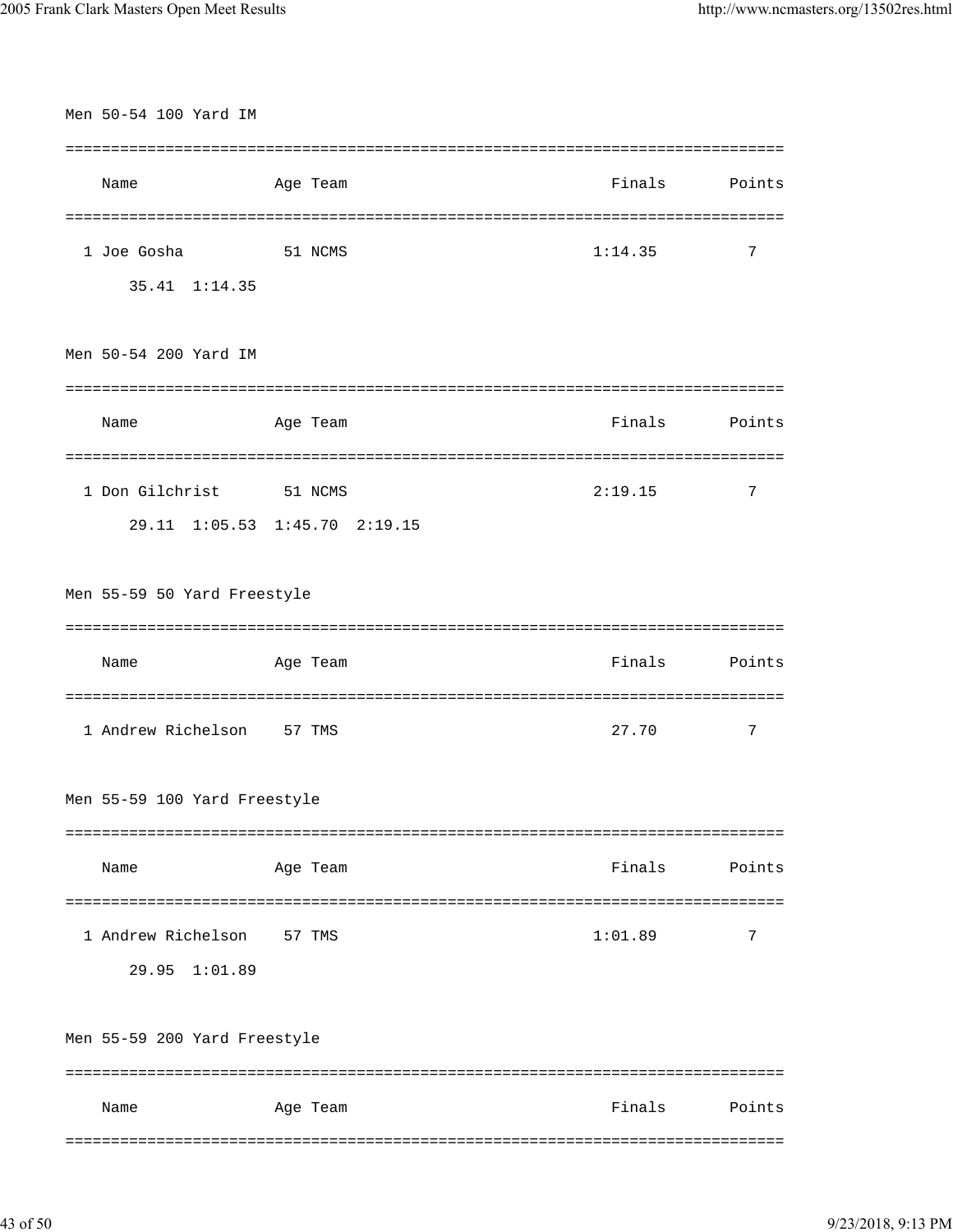| 1 James Slaughter 59 NCMS      |                                                                    |  | 2:40.42  | 7             |
|--------------------------------|--------------------------------------------------------------------|--|----------|---------------|
|                                | 37.64 1:18.47 2:00.63 2:40.42                                      |  |          |               |
|                                |                                                                    |  |          |               |
| Men 55-59 500 Yard Freestyle   |                                                                    |  |          |               |
|                                |                                                                    |  |          |               |
| Name                           | Age Team                                                           |  |          | Finals Points |
|                                |                                                                    |  |          |               |
| 1 James Slaughter 59 NCMS      |                                                                    |  | 7:17.28  | 7             |
|                                | 39.87 1:22.51 2:06.73 2:51.72 3:36.30 4:20.19 5:05.09 5:50.05      |  |          |               |
| $6:34.95$ $7:17.28$            |                                                                    |  |          |               |
|                                |                                                                    |  |          |               |
| Men 55-59 1000 Yard Freestyle  |                                                                    |  |          |               |
|                                |                                                                    |  |          |               |
| Name                           | Age Team                                                           |  | Finals   | Points        |
|                                |                                                                    |  |          |               |
| 1 James Slaughter 59 NCMS      |                                                                    |  | 14:39.43 | 7             |
|                                | 39.94 1:22.91 2:06.20 2:49.67 3:33.82 4:18.54 5:03.19 5:48.00      |  |          |               |
|                                | 6:31.75 7:17.05 8:02.23 8:47.00 9:31.55 10:16.61 11:01.62 11:45.91 |  |          |               |
|                                | 12:30.36 13:13.56 13:57.93 14:39.43                                |  |          |               |
|                                |                                                                    |  |          |               |
| Men 55-59 50 Yard Breaststroke |                                                                    |  |          |               |
|                                |                                                                    |  |          |               |
| Name                           | Age Team                                                           |  | Finals   | Points        |
|                                |                                                                    |  |          |               |
| 1 James Slaughter              | 59 NCMS                                                            |  | 40.02    | 7             |
|                                |                                                                    |  |          |               |
| Men 55-59 50 Yard Butterfly    |                                                                    |  |          |               |
|                                |                                                                    |  |          |               |
| Name                           | Age Team                                                           |  | Finals   | Points        |
|                                |                                                                    |  |          |               |
|                                |                                                                    |  |          |               |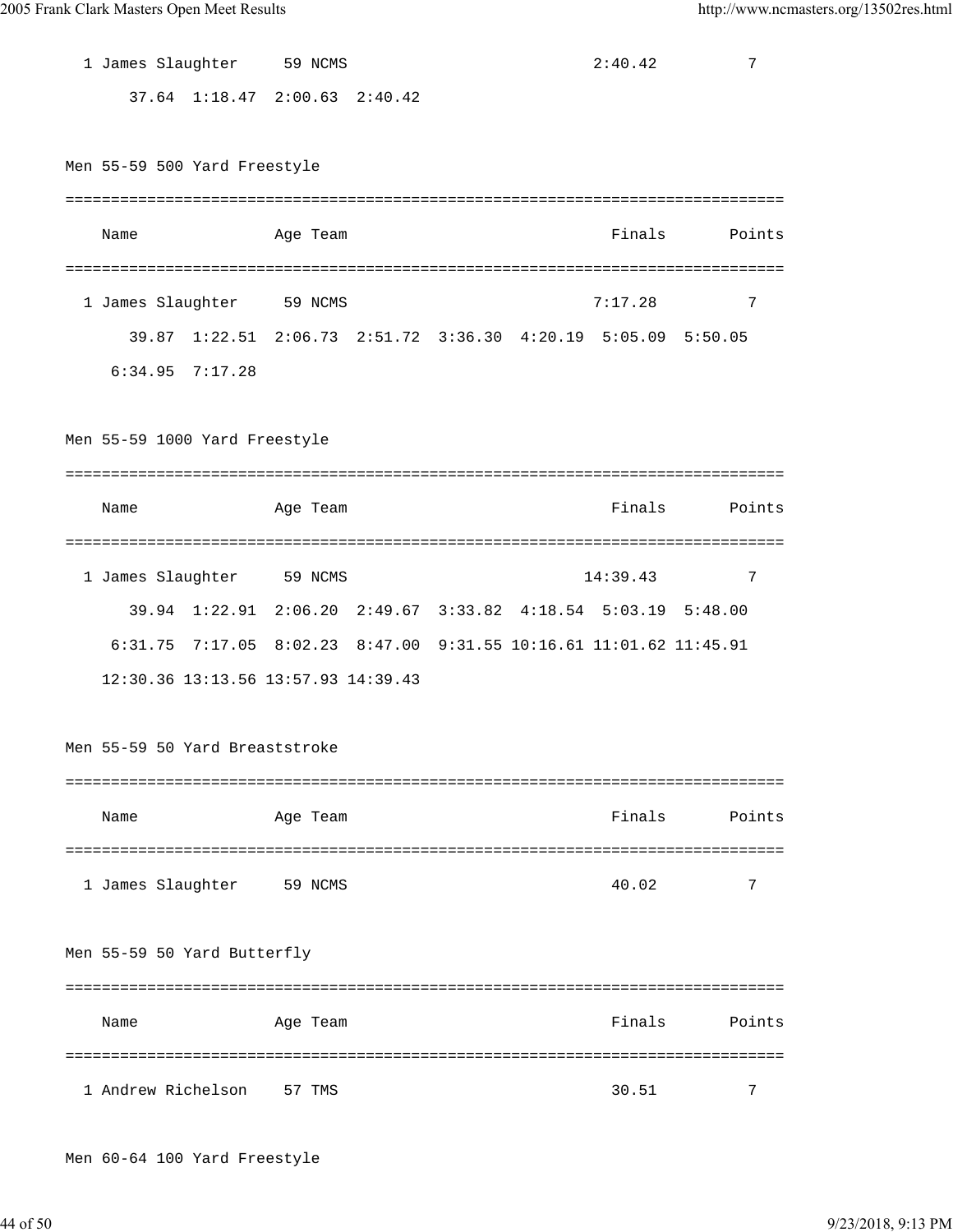| Name                            | Age Team                                                      | Finals  | Points |  |  |  |
|---------------------------------|---------------------------------------------------------------|---------|--------|--|--|--|
|                                 |                                                               |         |        |  |  |  |
| 1 Lou Gadol                     | 63 CSM                                                        | 1:15.27 | 7      |  |  |  |
| 34.72 1:15.27                   |                                                               |         |        |  |  |  |
| Men 60-64 500 Yard Freestyle    |                                                               |         |        |  |  |  |
|                                 |                                                               |         |        |  |  |  |
|                                 |                                                               |         |        |  |  |  |
| Name                            | Age Team                                                      | Finals  | Points |  |  |  |
|                                 |                                                               |         |        |  |  |  |
| 1 Robert Poiletman 61 COLM      |                                                               | 6:00.51 | 7      |  |  |  |
|                                 | 32.12 1:07.69 1:44.37 2:21.67 2:58.64 3:36.28 4:12.34 4:48.85 |         |        |  |  |  |
| $5:25.70$ $6:00.51$             |                                                               |         |        |  |  |  |
|                                 |                                                               |         |        |  |  |  |
| Men 60-64 50 Yard Breaststroke  |                                                               |         |        |  |  |  |
|                                 |                                                               |         |        |  |  |  |
| Name                            | Age Team                                                      | Finals  | Points |  |  |  |
|                                 |                                                               |         |        |  |  |  |
| 1 Lou Gadol                     | 63 CSM                                                        | 39.25   | 7      |  |  |  |
|                                 |                                                               |         |        |  |  |  |
| Men 60-64 200 Yard Breaststroke |                                                               |         |        |  |  |  |
|                                 |                                                               |         |        |  |  |  |
| Name                            | Age Team                                                      | Finals  | Points |  |  |  |
|                                 |                                                               |         |        |  |  |  |
| 1 Lou Gadol                     | 63 CSM                                                        | 3:22.26 | 7      |  |  |  |
| 43.30                           | $1:36.83$ $2:31.02$ $3:22.26$                                 |         |        |  |  |  |
|                                 |                                                               |         |        |  |  |  |
| Men 60-64 100 Yard Butterfly    |                                                               |         |        |  |  |  |
|                                 |                                                               |         |        |  |  |  |
| Name                            | Age Team                                                      | Finals  | Points |  |  |  |
|                                 |                                                               |         |        |  |  |  |
| 1 Robert Poiletman              | 61 COLM                                                       | 1:02.02 | 7      |  |  |  |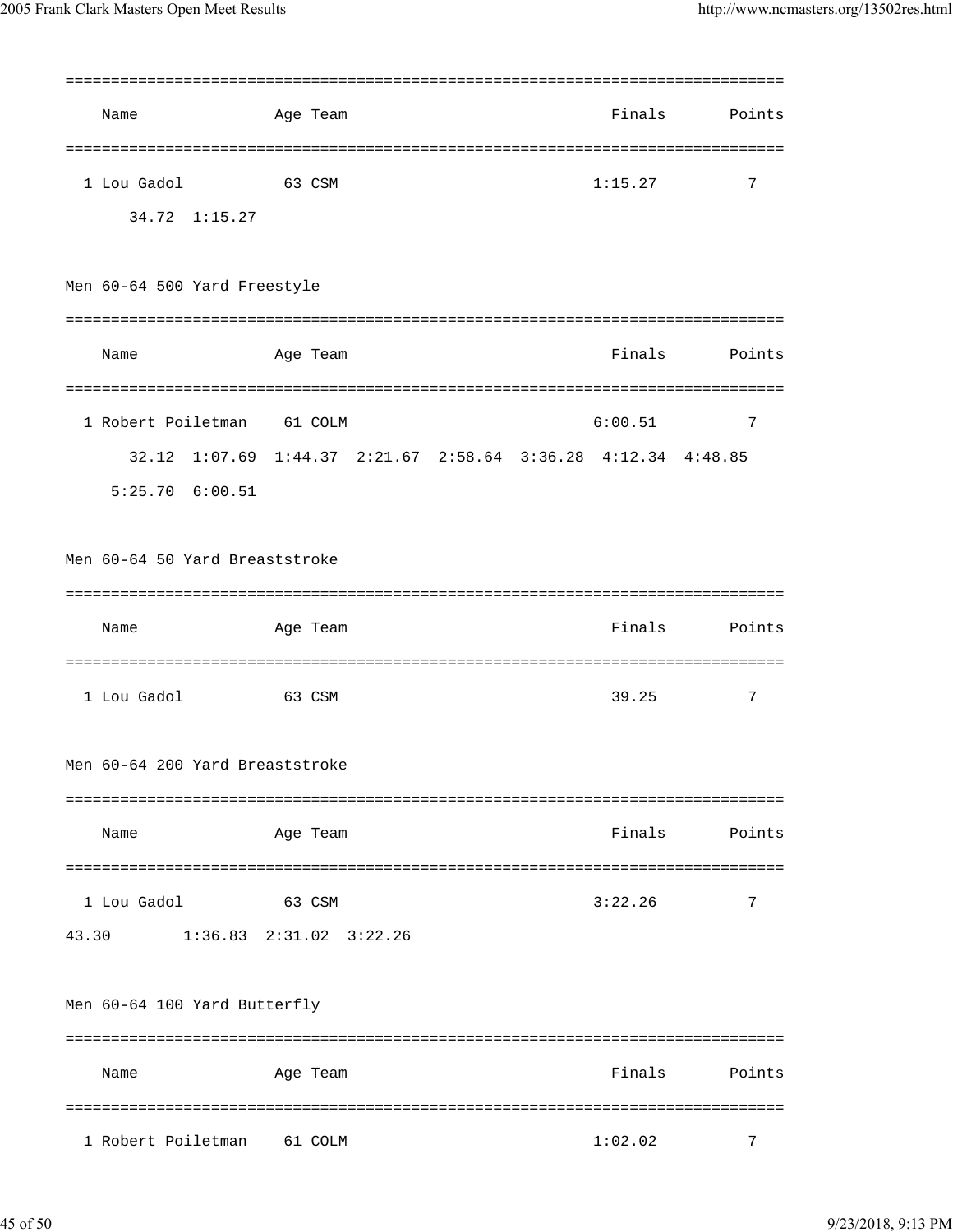29.36 1:02.02

| Men 60-64 200 Yard Butterfly |                               |         |             |  |  |  |
|------------------------------|-------------------------------|---------|-------------|--|--|--|
|                              |                               |         |             |  |  |  |
| Name                         | Age Team                      | Finals  | Points      |  |  |  |
|                              |                               |         |             |  |  |  |
| 1 Robert Poiletman           | 61 COLM                       | 2:18.03 | 7           |  |  |  |
|                              | 30.84 1:05.39 1:41.93 2:18.03 |         |             |  |  |  |
|                              |                               |         |             |  |  |  |
| Men 60-64 100 Yard IM        |                               |         |             |  |  |  |
|                              |                               |         |             |  |  |  |
| Name                         | Age Team                      | Finals  | Points      |  |  |  |
|                              |                               |         |             |  |  |  |
| 1 Lou Gadol                  | 63 CSM                        | 1:19.37 | 7           |  |  |  |
| 36.79 1:19.37                |                               |         |             |  |  |  |
|                              |                               |         |             |  |  |  |
|                              |                               |         |             |  |  |  |
| Men 60-64 200 Yard IM        |                               |         |             |  |  |  |
|                              |                               |         |             |  |  |  |
| Name                         | Age Team                      | Finals  | Points      |  |  |  |
|                              |                               |         |             |  |  |  |
| 1 Lou Gadol                  | 63 CSM                        | 3:05.36 | 7           |  |  |  |
| 32.96 1:26.40 2:20.91        | 3:05.36                       |         |             |  |  |  |
|                              |                               |         |             |  |  |  |
| Men 65-69 50 Yard Freestyle  |                               |         |             |  |  |  |
|                              |                               |         |             |  |  |  |
| Name                         | Age Team                      | Finals  | Points      |  |  |  |
|                              |                               |         |             |  |  |  |
| 1 Eberhard Will              | 68 BUM                        | 48.24   | 7           |  |  |  |
|                              |                               |         |             |  |  |  |
| Men 65-69 50 Yard Backstroke |                               |         |             |  |  |  |
|                              |                               |         | =========== |  |  |  |
| Name                         | Age Team                      | Finals  | Points      |  |  |  |
|                              |                               |         |             |  |  |  |
|                              |                               |         |             |  |  |  |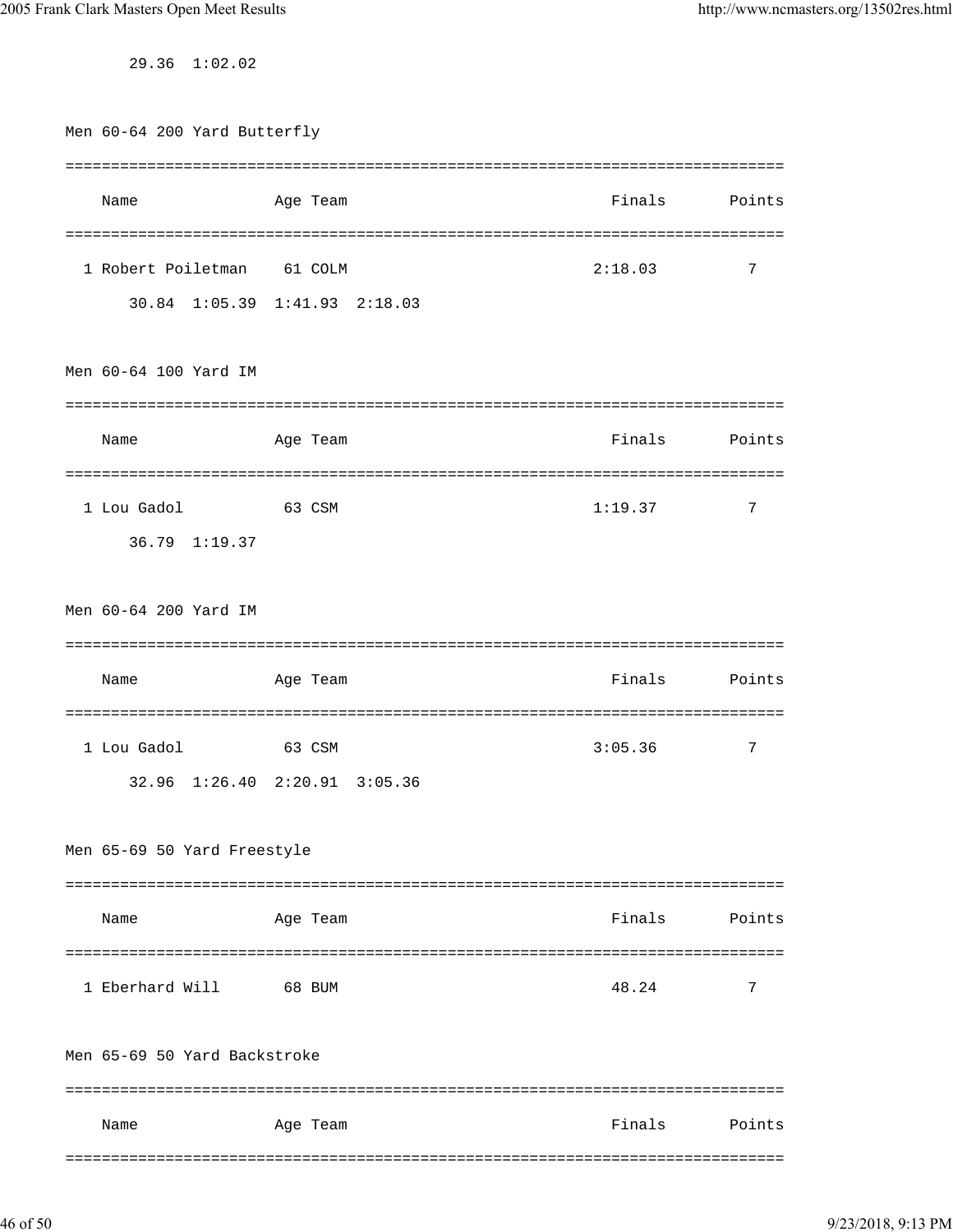| 1 Eberhard Will                       | 68 BUM                        |                        | 58.78   | 7      |
|---------------------------------------|-------------------------------|------------------------|---------|--------|
| Men 65-69 50 Yard Breaststroke        |                               |                        |         |        |
|                                       |                               |                        |         |        |
|                                       |                               |                        | Finals  |        |
| Name                                  | Age Team                      |                        |         | Points |
|                                       |                               |                        |         |        |
| 1 Eberhard Will                       | 68 BUM                        |                        | 53.25   | 7      |
| Men 65-69 100 Yard Breaststroke       |                               |                        |         |        |
| Name                                  | Age Team                      |                        | Finals  | Points |
|                                       |                               |                        |         |        |
| 1 Eberhard Will 68 BUM                |                               |                        | 1:56.46 | 7      |
| 54.25 1:56.46                         |                               |                        |         |        |
|                                       |                               |                        |         |        |
| 31 Mixed 19+ 200 Yard Freestyle Relay |                               |                        |         |        |
|                                       |                               |                        |         |        |
| Team                                  |                               |                        | Finals  | Points |
|                                       |                               |                        |         |        |
|                                       |                               |                        |         |        |
| 1 DURHAM AREA MASTERS                 | ' A'                          |                        | 1:54.41 | 14     |
| 1) Robin King 26                      |                               | 2) Britta Waldbauer 19 |         |        |
| 3) Greg Sousa 35                      |                               | 4) Derek Parr 30       |         |        |
|                                       | 28.23 1:02.20 1:28.79 1:54.41 |                        |         |        |
|                                       |                               |                        |         |        |
| 31 Mixed 25+ 200 Yard Freestyle Relay |                               |                        |         |        |
|                                       |                               |                        |         |        |
| Team                                  |                               |                        | Finals  | Points |
|                                       |                               |                        |         |        |
| 1 NORTH CAROLINA AQUATIC MASTERS 'A'  |                               |                        | 1:47.59 | 14     |
| 1) Tommy Gainer 28                    |                               | 2) Patricia Hogan 35   |         |        |
| 3) Erik Hecht 32                      |                               | 4) Corey Bean 31       |         |        |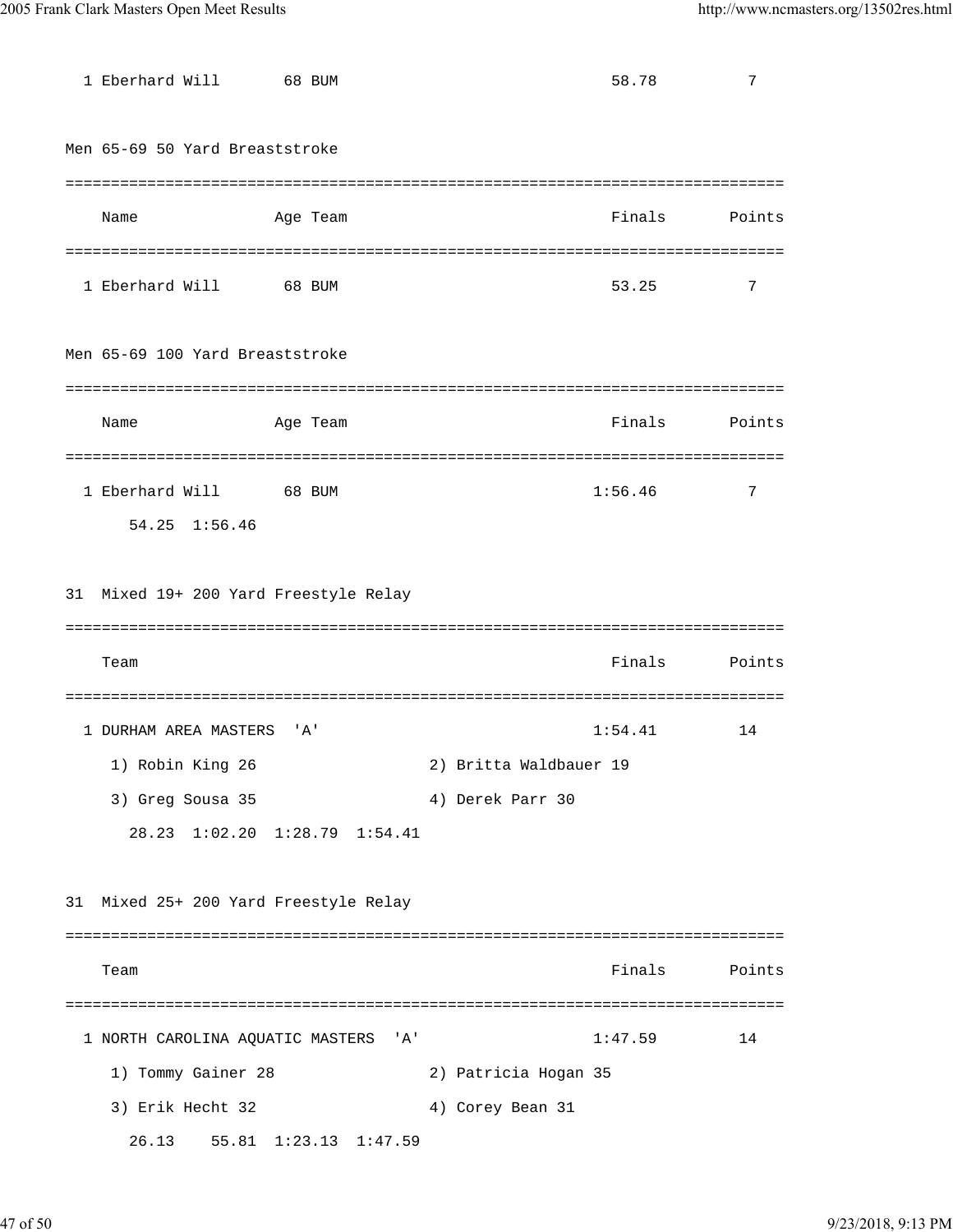2 TRIAD MASTERS SWIMMING 'A' 1:52.70 10 1) Meri Amweg 25 2) Andrew Richelson 57 3) Lee White 44 4 4 4 4 4 4 4 5 5 6 6 7 7 4 4 5 6 7 7 7 8 7 7 8 7 7 8 7 7 8 7 8 7 7 8 7 7 8 7 7 8 7 8 7 7 8 7 8 7 7 8 7 8 7 7 8 7 8 7 8 7 8 7 8 7 8 7 8 7 8 7 8 7 8 7 8 7 8 7 8 7 8 7 8 7 8 7 8 7 8 7 8 7 8 7 8 7 8 7 8 7 8 7 31.31 59.63 1:28.30 1:52.70 Women 19+ 200 Yard Freestyle Relay =============================================================================== Team **Finals** Points Points Points Points Points Points Points Points Points Points Points Points Points Points Points Points Points Points Points Points Points Points Points Points Points Points Points Points Points Point =============================================================================== 1 NORTH CAROLINA AQUATIC MASTERS 'A' 1:54.26 14 1) Susan Walsh 43 2) Heidi Williams 35 3) Rebecca Thomason 22 4) Carty Husted 23 28.60 55.78 1:25.83 1:54.26 2 NC MASTERS SWIMMING 'A' 2:10.76 10 1) Joan Sabath 39 2) Sarah Zander 35 3) Mary Jane Kotsalis 30 4) Beth Gill 22 38.18 1:10.10 1:43.48 2:10.76 Women 35+ 200 Yard Freestyle Relay =============================================================================== Team **Finals** Points Points Points Points Points Points Points Points Points Points Points Points Points Points Points Points Points Points Points Points Points Points Points Points Points Points Points Points Points Point =============================================================================== 1 MECKLENBURG AQUATIC CLUB 'A' 2:18.93 14 1) Mary Gardner Ciaramello 41 2) Heidi Gargano 45 3) Kathy Andersen 49 4) Alis Woodard 44 31.93 1:05.70 1:47.86 2:18.93 Men 19+ 200 Yard Freestyle Relay =============================================================================== Team **Finals** Points Points Points Points Points Points Points Points Points Points Points Points Points Points Points Points Points Points Points Points Points Points Points Points Points Points Points Points Points Point =============================================================================== 1 WARREN WILSON COLLEGE SWIMMING 'A' 1:58.41 DQ 1) Sim Wilkes 28 2) Austin Wright 23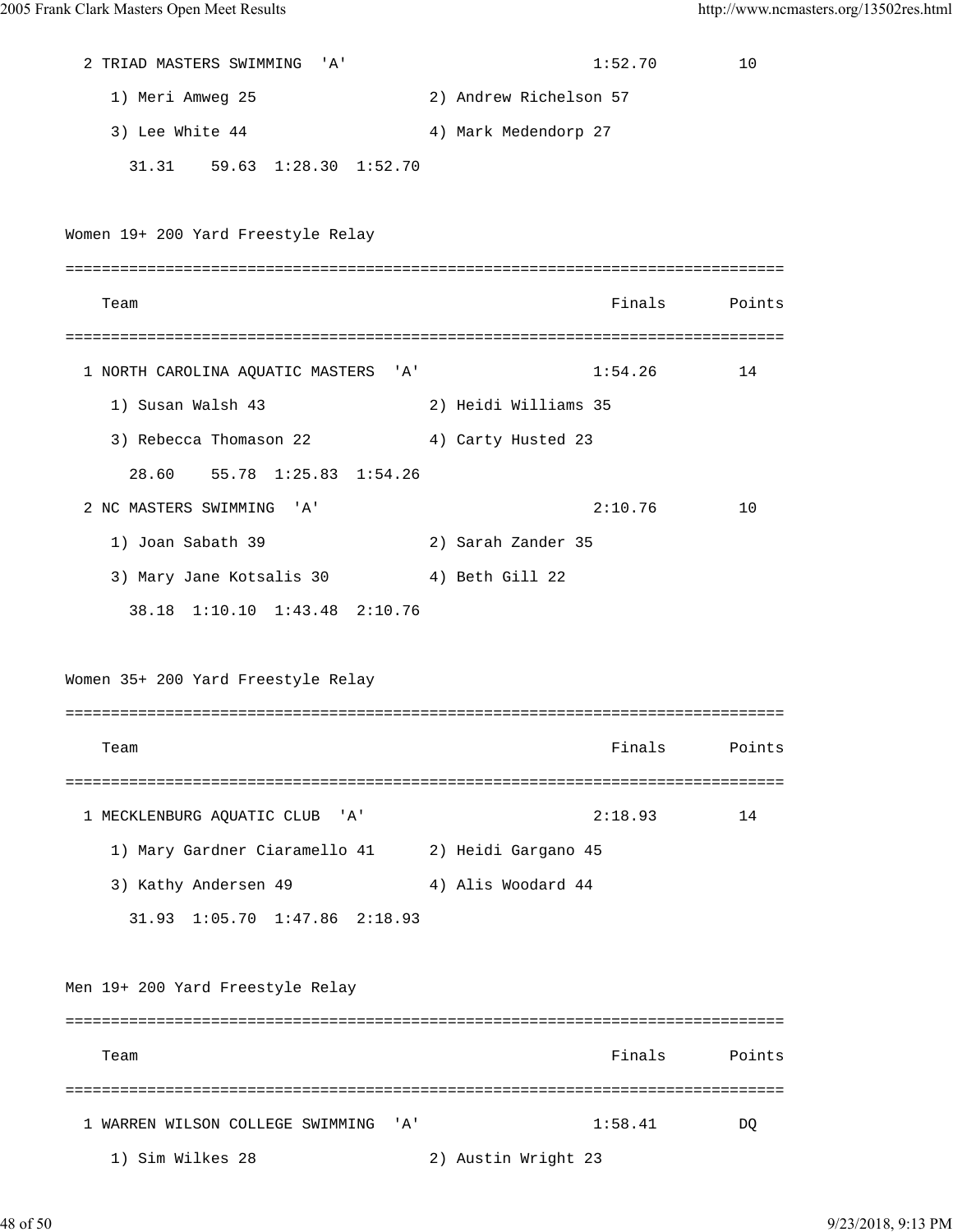3) Brandon Schmandt 21 4) Ryan Madamba 33 23.69 50.02 1:23.74 1:58.41 Mixed 19+ 200 Yard Medley Relay =============================================================================== Team **Finals** Points Points Points Points Points Points Points Points Points Points Points Points Points Points Points Points Points Points Points Points Points Points Points Points Points Points Points Points Points Point =============================================================================== 1 NORTH CAROLINA AQUATIC MASTERS 'A' 2:00.59 14 1) Tommy Gainer 28 2) Erik Hecht 32 3) Dana Woods 24 4) Corey Bean 31 31.86 1:06.72 1:36.75 2:00.59 Mixed 25+ 200 Yard Medley Relay =============================================================================== Team **Finals** Points Points Points Points Points Points Points Points Points Points Points Points Points Points Points Points Points Points Points Points Points Points Points Points Points Points Points Points Points Point =============================================================================== 2 TRIAD MASTERS SWIMMING 'A' 2:02.99 10 1) Steve Hartsock 31 2) Meri Amweg 25 3) Mark Medendorp 27 4) Patty Tiska 45 28.26 1:07.13 1:32.45 2:02.99 3 DURHAM AREA MASTERS 'A' 2:04.99 8 1) Angela DeVeaugh-Geiss 28 2) Derek Parr 30 3) Jimmy Murphy 29 4) Abee Bones 28 34.97 1:05.97 1:35.27 2:04.99 Women 19+ 200 Yard Medley Relay =============================================================================== Team and the contract of the contract of the contract of the contract of the contract of the contract of the contract of the contract of the contract of the contract of the contract of the contract of the contract of the c =============================================================================== 1 NORTH CAROLINA AQUATIC MASTERS 'A' 2:10.25 14 1) Patricia Hogan 35 2) Carty Husted 23 3) Susan Walsh 43 4) Rebecca Thomason 22